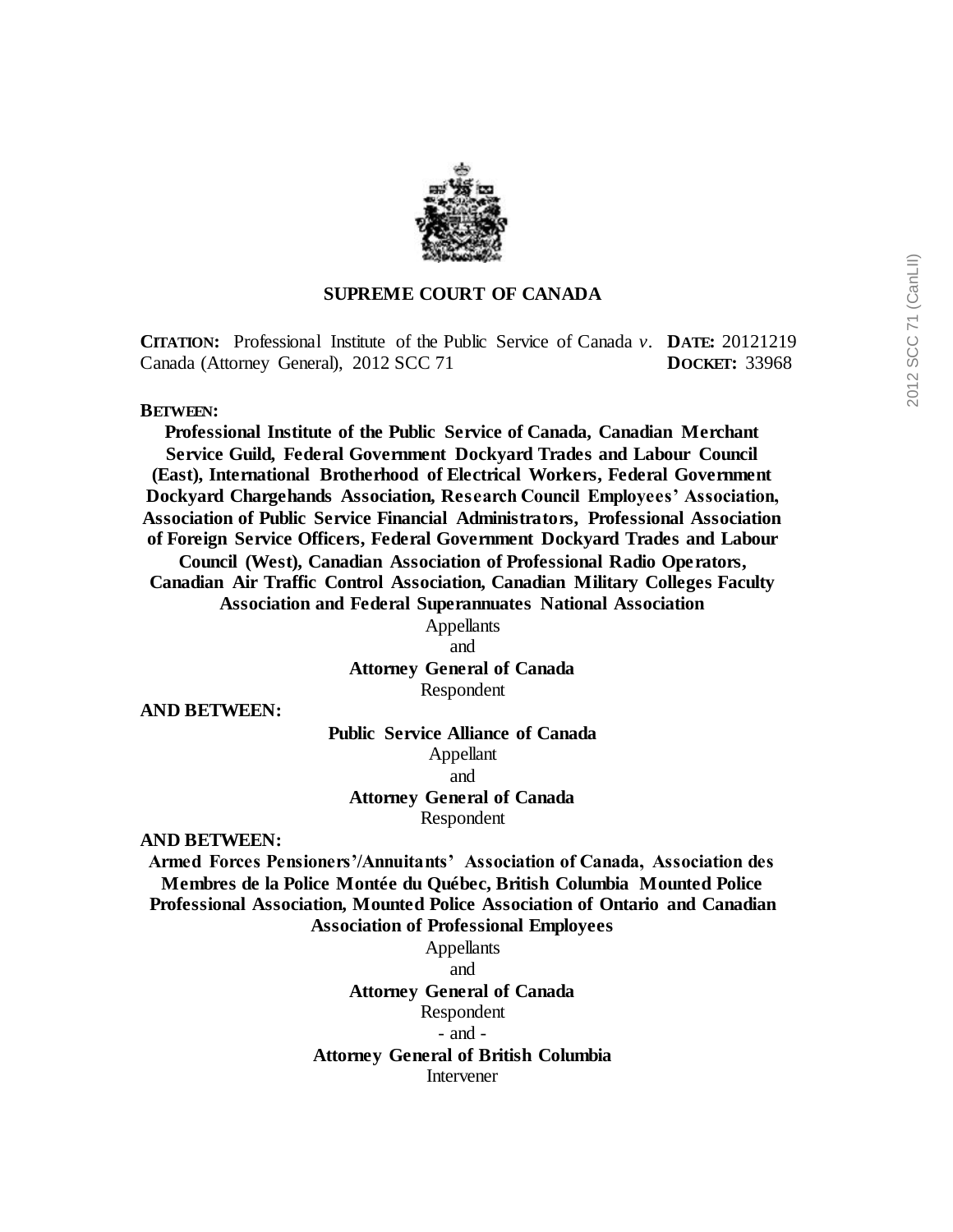**CORAM:** McLachlin C.J. and LeBel, Deschamps, Fish, Abella, Rothstein, Cromwell, Moldaver and Karakatsanis JJ.

**REASONS FOR JUDGMENT:** (paras. 1 to 165)

Rothstein J. (McLachlin C.J. and LeBel, Deschamps, Fish, Abella, Cromwell, Moldaver and Karakatsanis JJ. concurring)

**NOTE:** This document is subject to editorial revision before its reproduction in final form in the *Canada Supreme Court Reports*.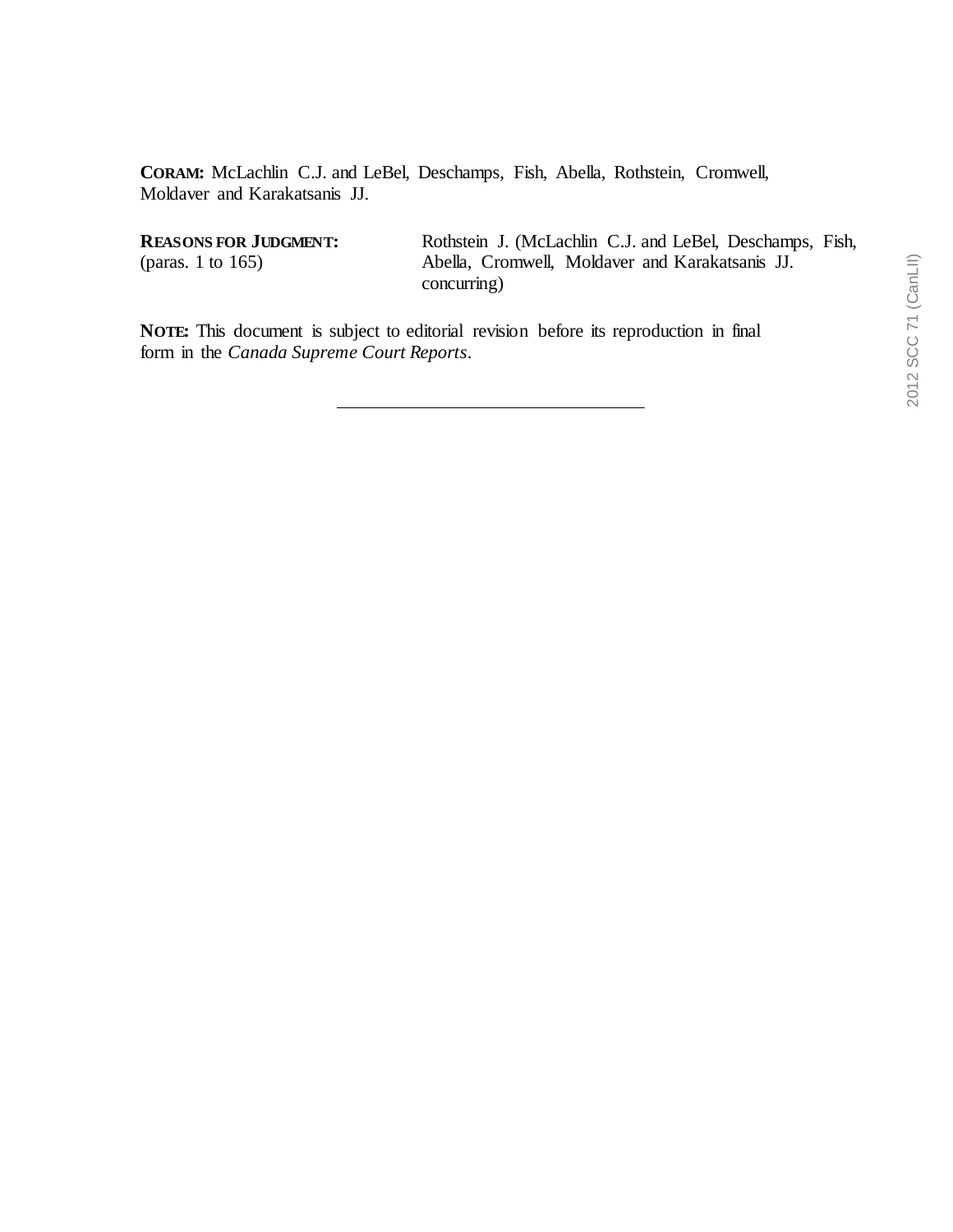#### PIPSC *v.* CANADA (ATTORNEY GENERAL)

**Professional Institute of the Public Service of Canada, Canadian Merchant Service Guild, Federal Government Dockyard Trades and Labour Council (East), International Brotherhood of Electrical Workers, Federal Government Dockyard Chargehands Association, Research Council Employees' Association, Association of Public Service Financial Administrators, Professional Association of Foreign Service Officers, Federal Government Dockyard Trades and Labour Council (West), Canadian Association of Professional Radio Operators, Canadian Air Traffic Control Association, Canadian Military Colleges Faculty Association and Federal Superannuates National Association** *Appellants*

*v.*

**Attorney General of Canada** *Respondent*

- and -

**Public Service Alliance of Canada** *Appellant*

*v.*

**Attorney General of Canada** *Respondent*

- and -

**Armed Forces Pensioners'/Annuitants' Association of Canada,**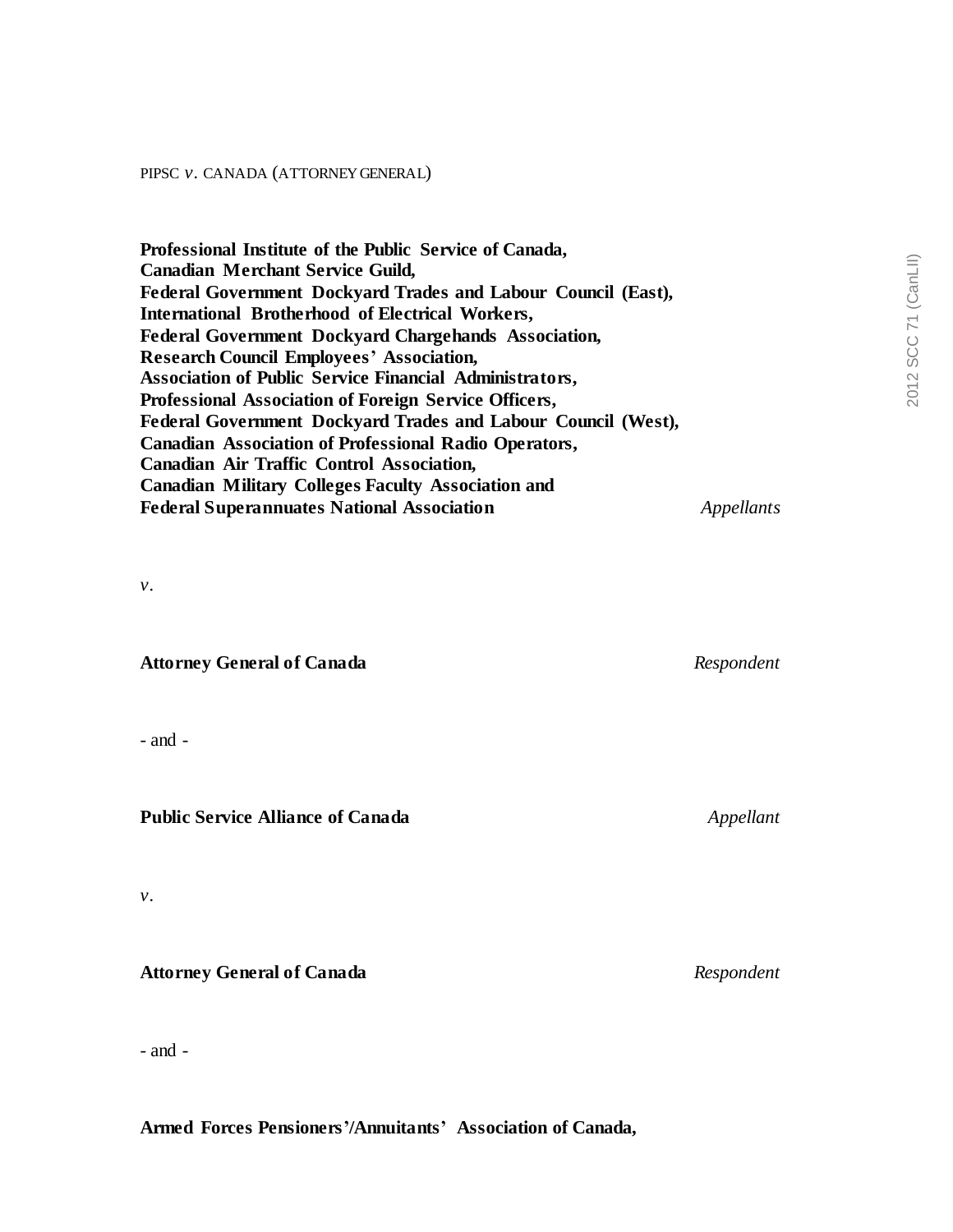**Association des Membres de la Police Montée du Québec, British Columbia Mounted Police Professional Association, Mounted Police Association of Ontario and Canadian Association of Professional Employees** *Appellants*

*v.*

**Attorney General of Canada** *Respondent*

and

**Attorney General of British Columbia** *Intervener*

**Indexed as: Professional Institute of the Public Service of Canada** *v.* **Canada (Attorney General)**

**2012 SCC 71**

File No.: 33968.

2012: February 9; 2012: December 19.

Present: McLachlin C.J. and LeBel, Deschamps, Fish, Abella, Rothstein, Cromwell, Moldaver and Karakatsanis JJ.

ON APPEAL FROM THECOURT OF APPEAL FOR ONTARIO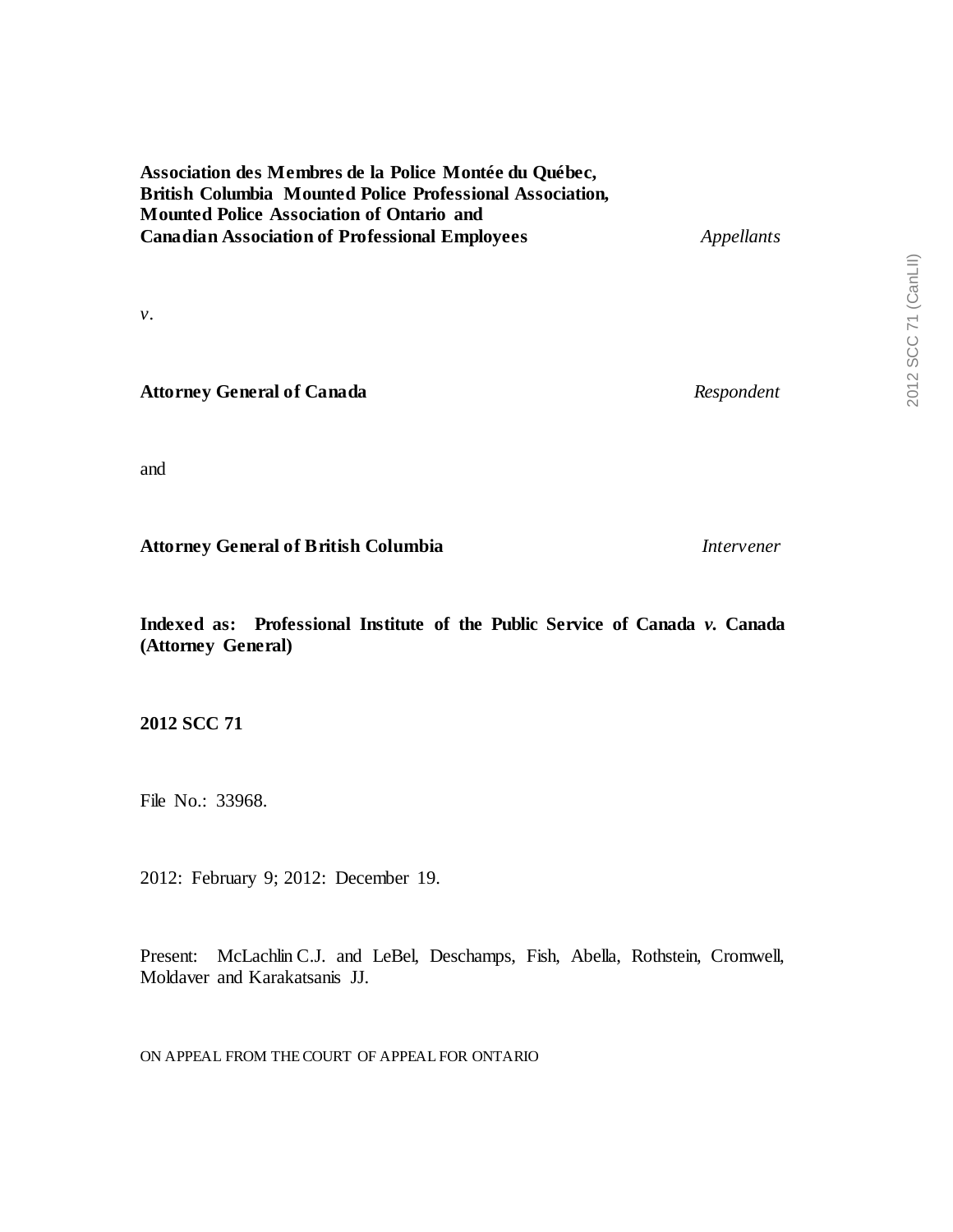*Pensions ― Pension plans ― Surplus ― Public sector pension plans administered by government ― Government amortizing actuarial surpluses in Superannuation Accounts ― New legislation coming into force on April 1, 2000 amending Superannuation Acts ― Government debiting over \$28 billion directly from Superannuation Accounts on basis of new legislation ― Whether Superannuation Accounts contain assets ― Whether government owes fiduciary duty to Plan members ― Whether constructive trust should be imposed over balances in Superannuation Accounts as of March 31, 2000 ― Whether new legislation authorizing government to debit actuarial surpluses in Superannuation Accounts ― Public Service Superannuation Act, R.S.C. 1985, c. P-36 ― Canadian Forces Superannuation Act, R.S.C. 1985 c. C-17 ― Royal Canadian Mounted Police Superannuation Act, R.S.C. 1985, c. R-11 ― Public Sector Pension Investment Board Act, S.C. 1999, c. 34.*

There are three pension plans involved in this appeal (the "Plans"). They were established by statute for each of three groups: substantially all those who are employed in the federal public service; the members of the RCMP; and the regular force of the Canadian Forces (the "Plan members"). Each Plan is administered by the Government of Canada, and each is a contributory, defined benefit plan. The statutes governing the Plans establish for each one a "Superannuation Account", which records payments into and out of the Plan. In the 1990s, the credits to the Superannuation Accounts began to reflect actuarial surpluses (meaning that the credits exceeded the estimated cost of providing pension benefits). By March 1999,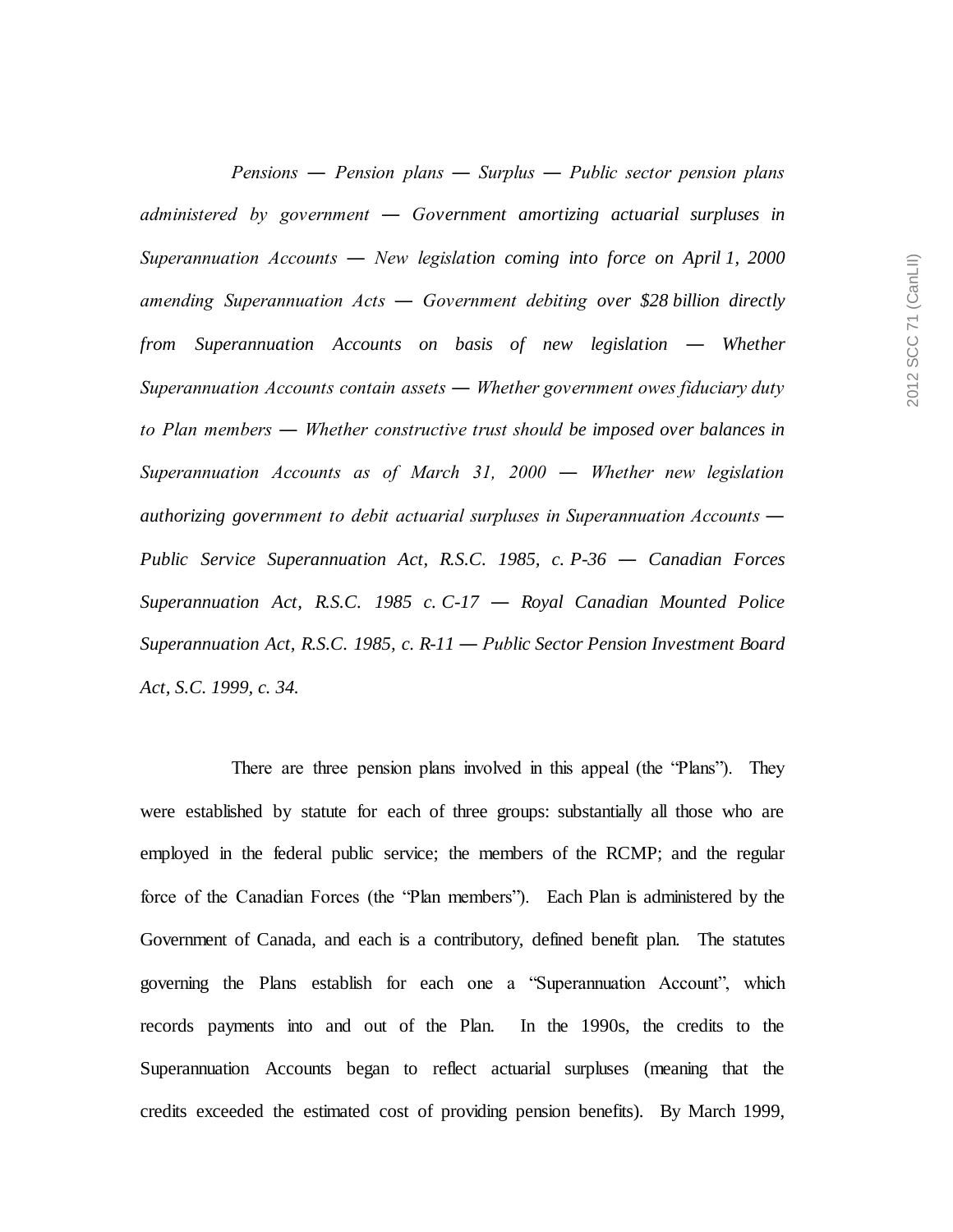the total surpluses of the three Plans had reached approximately \$30.9 billion. There are two relevant time periods in this appeal. The first period is up to and including March 31, 2000. It precedes the coming into force of the *Public Sector Pension Investment Board Act*, S.C. 1999, c. 34 ("Bill C-78"), legislation that amended the *Superannuation Acts* (*PSSA*; *CFSA* and *RCMPSA*) and, thus, the Plans. The second period begins on April 1, 2000, when Bill C-78 came into effect.

Beginning with the 1990-91 Public Accounts (Canada's annual financial reports), the government began to "amortize" the actuarial surpluses in the Superannuation Accounts. The effect of this "amortization" was twofold: it reduced the government's annual budget deficit (or increased the annual budget surplus) by reducing annual pension expenditures, and it brought the government's net debt down by reducing the net pension liabilities to an amount closer to the actuarial estimates of the government's future pension obligations.

In 1999, the government introduced Bill C-78, which came into force on April 1, 2000. It made significant changes to the *Superannuation Acts* and changed the way in which contributions to the Plans were collected, managed and distributed. It established a Pension Fund in each of the *Superannuation Acts* that replaced the Superannuation Accounts for post-March 31, 2000 service. Since April 1, 2000, employee and government contributions in respect of current service have been made to the Pension Funds. All benefits for pensionable service prior to April 1, 2000, when paid, are charged to the appropriate Superannuation Account. However,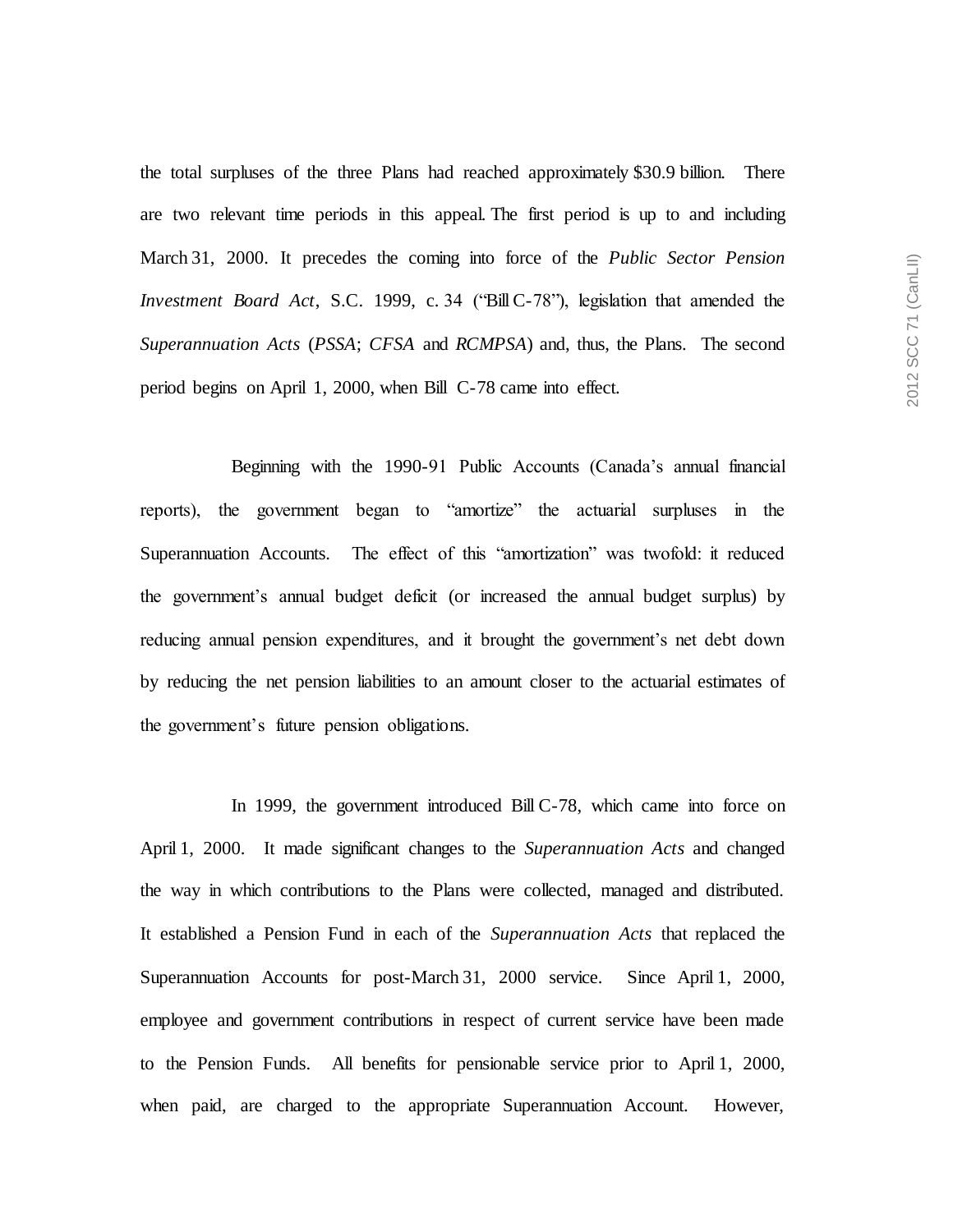benefits paid for service thereafter are paid from the appropriate Pension Fund. BillC-78 also required the Minister to debit from the Superannuation Account certain amounts in excess of specified actuarial surplus ceilings. Unlike the effect of the prior amortization practice, on the basis of BillC-78, the government debited over \$28 billion directly from the Superannuation Accounts, thereby reducing the actuarial surplus in those accounts.

Various unions and associations filed suit, seeking relief that would require the government to return \$28 billion to the Plans. The trial judge dismissed the claims and the Ontario Court of Appeal upheld the decision. In their appeal in this Court, they seek a declaration that the Plan members have an equitable interest in the outstanding balance in the Superannuation Accounts as of March 31, 2000. They also seek a declaration that BillC-78 does not authorize the reduction from the Superannuation Accounts of any amount in which Plan members have an equitable interest without compensation. They seek an order that the Superannuation Accounts be credited with all amounts that were removed following BillC-78 in which the Plan members have an equitable interest, together with interest.

### *Held*: The appeal should be dismissed.

The Superannuation Accounts are legislated records and do not contain assets in which the Plan members have a legal or equitable interest. The Plan members' interests are limited to their interest in the defined benefits to which they are entitled under the Plans. The *Superannuation Acts* created the Accounts to track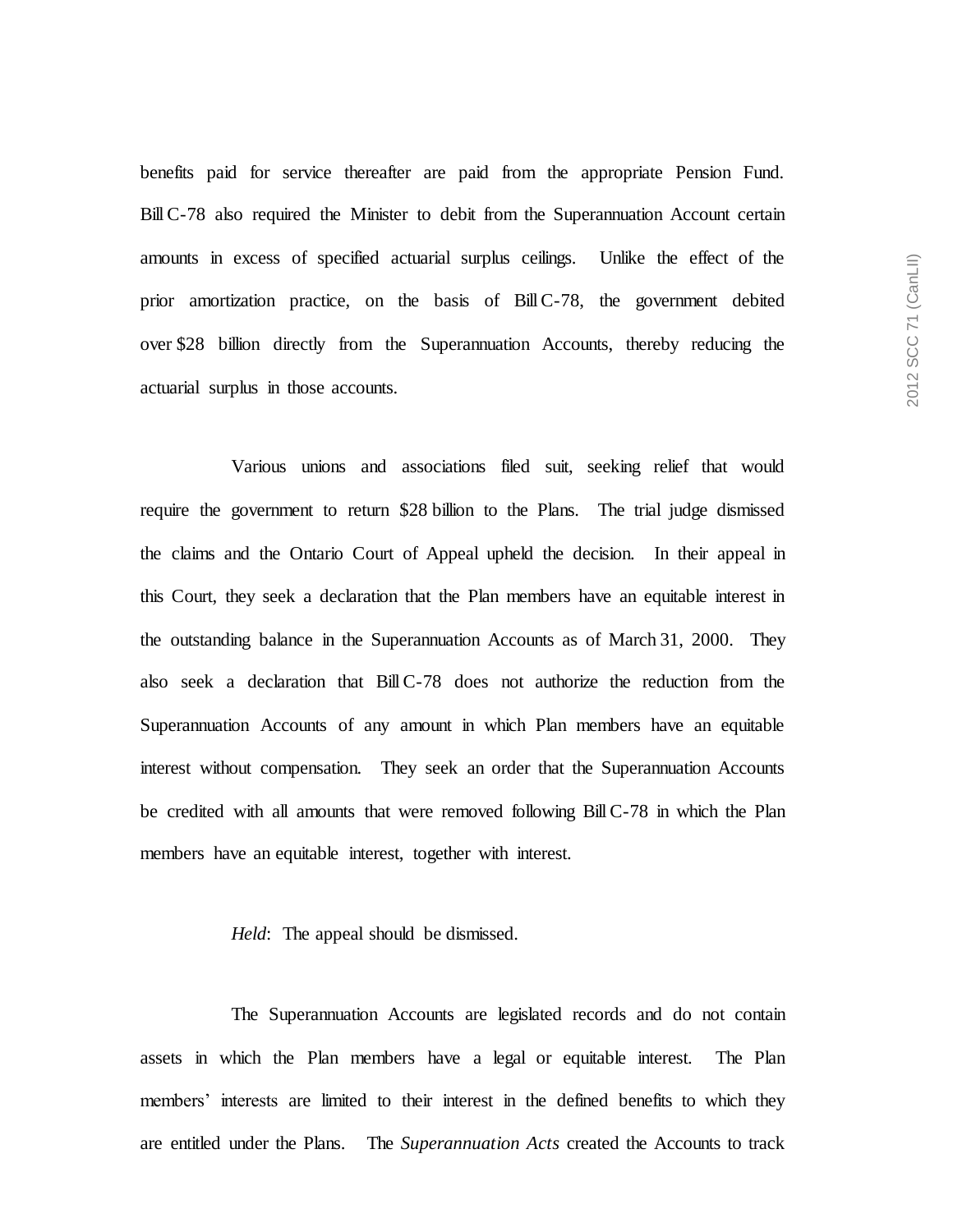Plan-related Consolidated Revenue Fund ("CRF") transactions and to estimate the government's pension liabilities to Plan members. In this way, they are accounting records, not funded and segregated pools of assets. When the word "assets" is used in the legislation in reference to the Superannuation Accounts, it merely signifies their credit balances, not anything of value to which the Plan members could have an interest. Even if reference to extrinsic aids was appropriate, the extrinsic evidence available is inconclusive. Nor does it afford insight into the intention of Parliament when creating the Superannuation Accounts.

The courts below were correct to reject the theory that the government borrowed from the Accounts, placing in them promises to pay by the government (the purported assets in the Accounts). This theory is inconsistent with the legislation in that it assumes that the government was required to contribute property into the Accounts in the first place. As the Accounts are no more than accounting records, this would have been impossible. Prior to April 1, 2000, all of the real money associated with Canada's pension scheme remained unsegregated in the CRF, until benefits were actually paid — out of the CRF — to Plan members. The superannuation scheme reflects "internal borrowing" only in the sense that it avoids, by design, the need for the external borrowing that would otherwise be required to finance the government's pension obligations. The Superannuation Accounts are just accounting records and they are not funds, nor are they "trust-like", such that it is possible to borrow from them.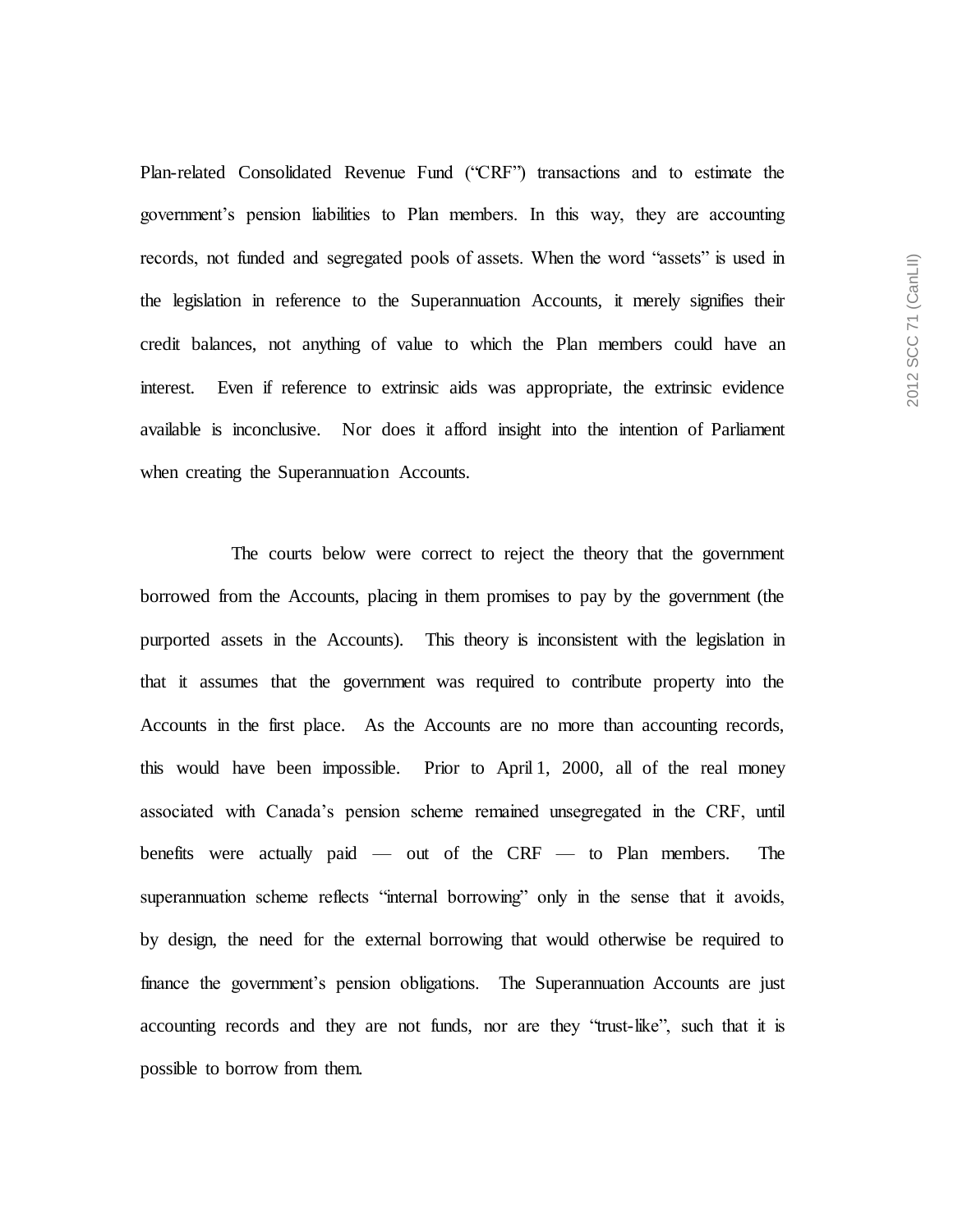As the Superannuation Accounts do not contain assets there was no property in respect of which Plan members can have a legal or equitable interest. However, even if the Accounts did contain assets, it has not been established that the Plan members have a proprietary interest in either their contributions made or in the government credits under the *Superannuation Acts*. On a plain reading of the *Superannuation Acts*, there is no suggestion that the Plan members have a proprietary interest in their contributions. Contributing employees can claim no continuing property interest in these amounts. In exchange for their contributions, and with each year of pensionable service, employees gain a legal entitlement to a future benefit. It has been asserted that employees have an interest in both the employee and employer contributions, plus interest, on the basis that they form part of employees' total compensation. Even if it were to be assumed that employees have an interest in the contributions at the point in time at which their salaries are to be paid to them, no interest in these amounts could survive the requirement in the *Superannuation Acts*  that they be paid into the CRF and credited to the Accounts. Rather, this is the "cost" paid by employees for the future legal entitlement to their statutorily defined benefits. The *Superannuation Acts* also do not establish that employees have an equitable interest in the amounts credited to the Accounts. They provide only a legal entitlement to statutorily defined pension benefits.

Nor was the government subject to a fiduciary obligation in favour of the Plan members with respect to the actuarial surplus. In this case, the government does not fall into any of the *per se* fiduciary relationships. It is contended the government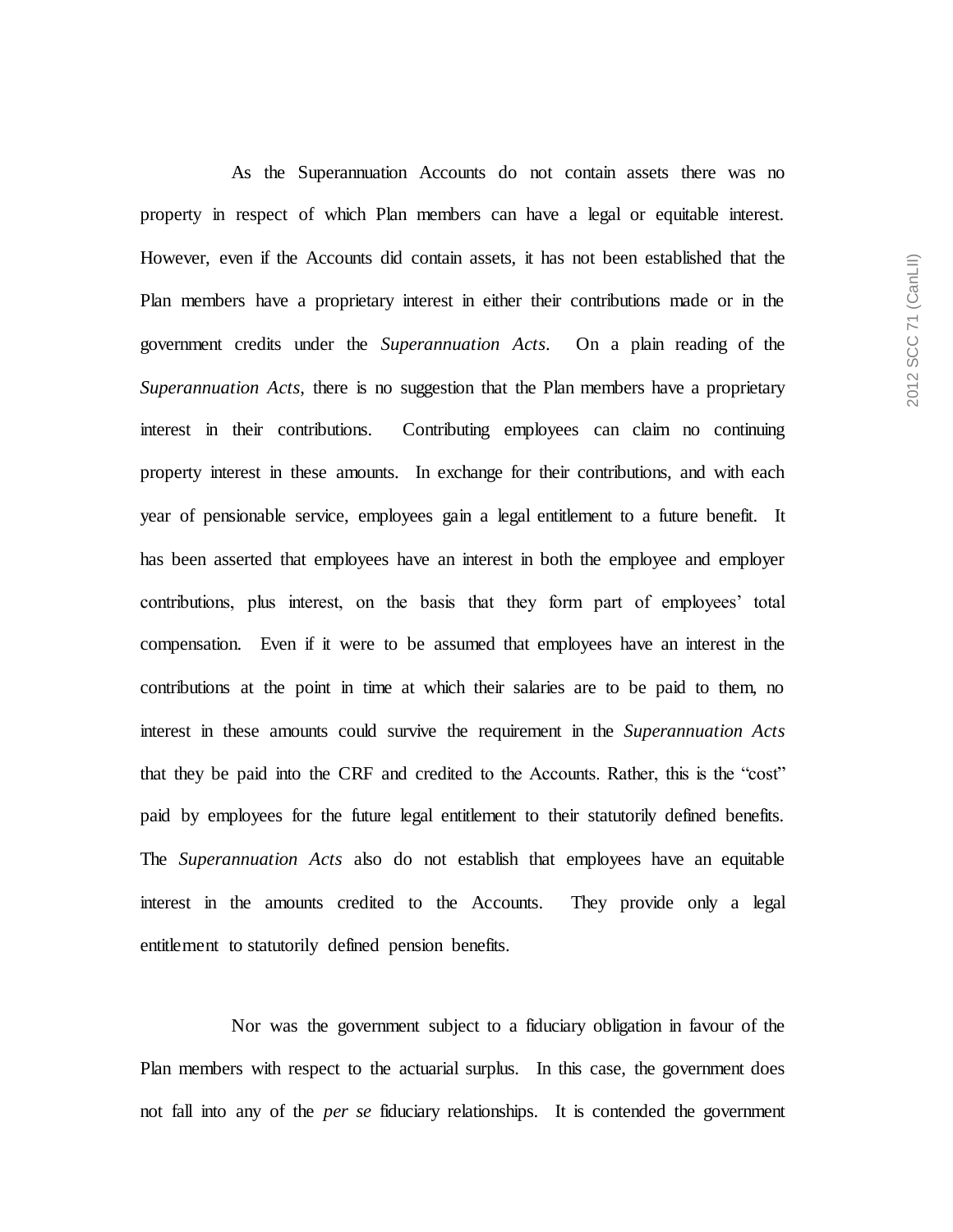is in a recognized fiduciary role in its capacity as a pension plan administrator; however, it is not necessary to decide the precise ambit of any potential fiduciary duty that might arise between the government, as pension plan administrator, and the beneficiaries of the plan, or whether the relationship inherently carries with it some set of fiduciary obligations. It is clear that the government had no fiduciary duty to the plan members with respect to the actuarial surplus. There was no *ad hoc* fiduciary relationship between the government and the Plan members with respect to the actuarial surplus reflected in the Superannuation Accounts. Most importantly, the government did not undertake, either expressly or impliedly, to act in the best interests of the Plan members with respect to the actuarial surplus. Without such an undertaking of loyalty in favour of these particular stakeholders, the government's duty was to act in the best interests of society as a whole. This is inconsistent with the existence of a fiduciary duty. Moreover, while the government exercised discretion in its accounting treatment of the surpluses in the Superannuation Accounts, the Plan members were not vulnerable to that discretion, nor did they have any legal or practical interest at stake. The effect of the amortization was to disclose more accurately Canada's actual pension obligations, not to affect Plan members' statutory entitlements under the Plans.

Further, a constructive trust should not be imposed over the balances in the Superannuation Accounts as of March 31, 2000. There was no enrichment and corresponding deprivation, and a *prima facie* case of unjust enrichment has not been established. As the Superannuation Accounts are mere accounting records, and do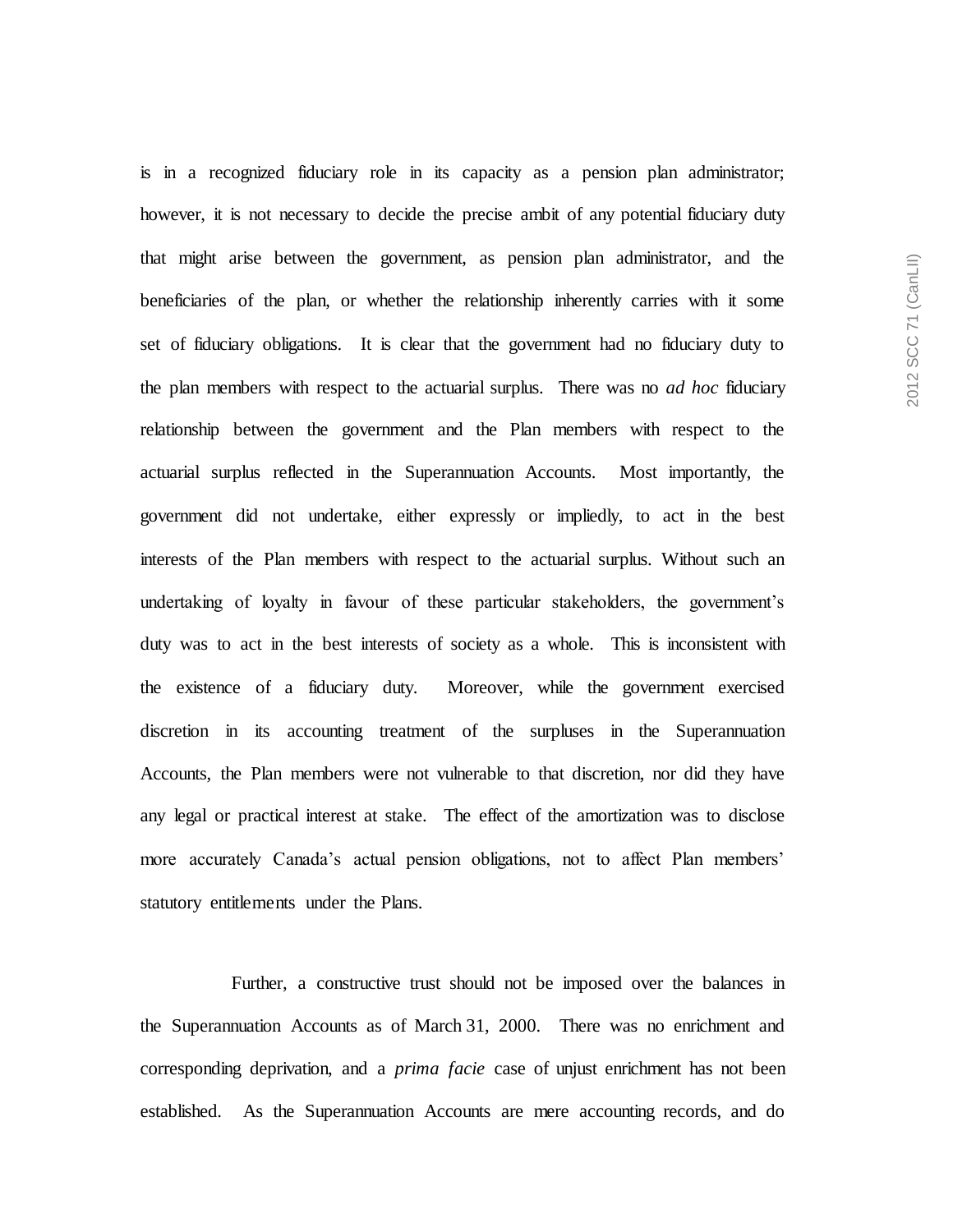not contain assets in which the Plan members have an interest, no enrichment and corresponding deprivation can be found in either (1) the government's decision prior to April 1, 2000, to amortize the surpluses for accounting purposes, or (2) Parliament's decision to enact BillC-78 to require the debiting of a portion of the surplus directly from the Accounts.

BillC-78 authorized the government to debit the actuarial surpluses in the Superannuation Accounts. The courts below did not err in determining that the Plan members have no equitable interest in the surpluses in the Superannuation Accounts. BillC-78 thus could not have expropriated the Plan members' property. Further, the *Superannuation Acts* are unambiguous in establishing that the Minister *may* debit any actuarial surplus and *must* debit all amounts exceeding 110 percent of the estimated liability under the Plans. Moreover, it is "extremely clear" that Parliament did not intend any compensation to be given to the Plan members for these debits, whether or not this constituted expropriation. It would be absurd to read BillC-78 as requiring the government to debit excess amounts and then compensate the Plan members for the amounts debited. Such an interpretation would be to convert the relevant provisions of BillC-78 into a distribution mechanism — where the surpluses would be reduced and the Plan members would receive some form of compensation in lieu of having surpluses in the Accounts — which was quite clearly not Parliament's intent.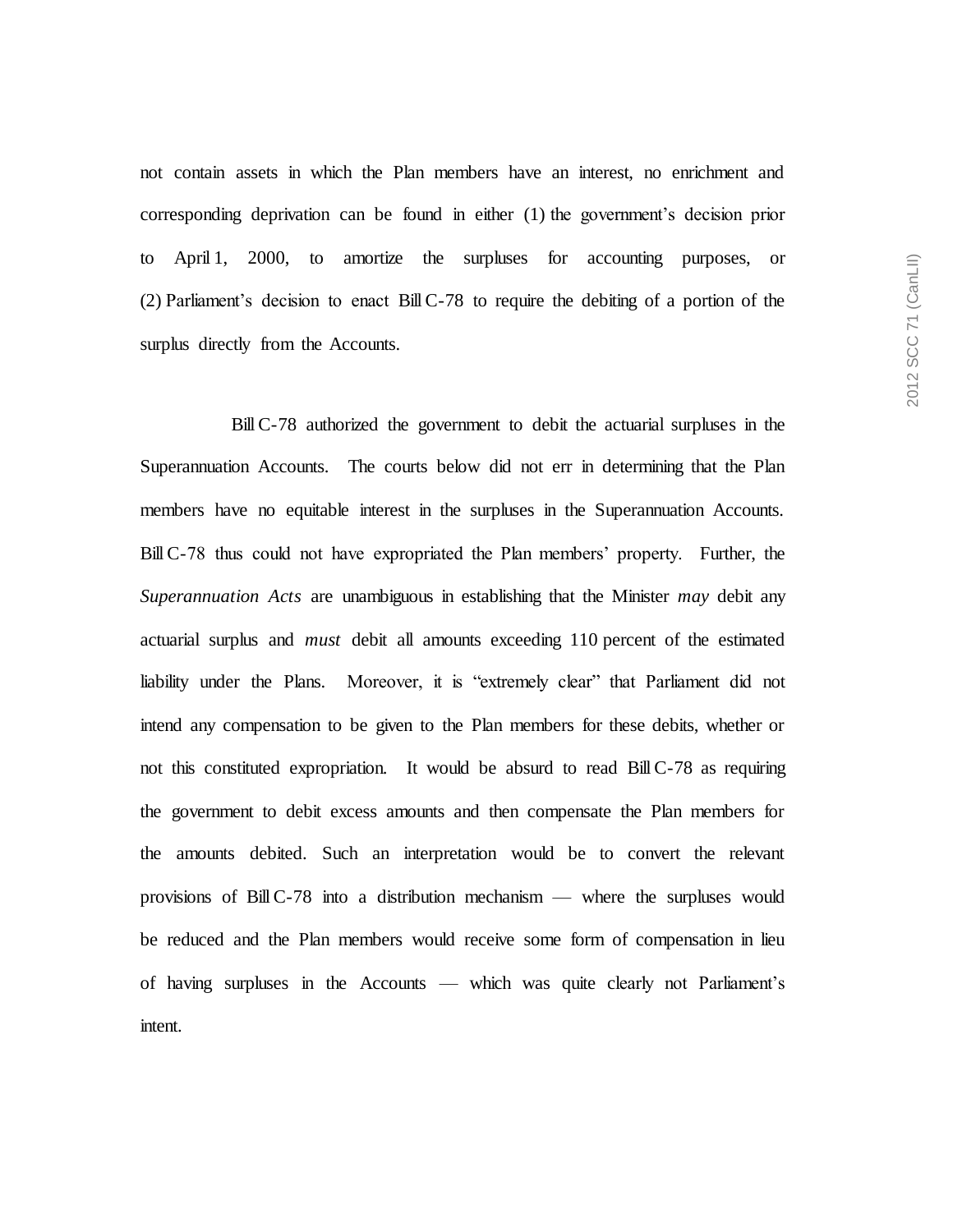## **Cases Cited**

**Applied:** *Alberta v. Elder Advocates of Alberta Society*, 2011 SCC 24, [2011] 2 S.C.R. 261; **distinguished:** *Burke v. Hudson's Bay Co.*, 2010 SCC 34, [2010] 2 S.C.R. 273; *Ermineskin Indian Band and Nation v. Canada*, 2009 SCC 9, [2009] 1 S.C.R. 222; **referred to:** *Schmidt v. Air Products Canada Ltd.*, [1994] 2 S.C.R. 611; *Nolan v. Kerry (Canada) Inc.*, 2009 SCC 39, [2009] 2 S.C.R. 678; *Monsanto Canada Inc. v. Ontario (Superintendent of Financial Services)*, 2004 SCC 54, [2004] 3 S.C.R. 152; *Bell ExpressVu Limited Partnership v. Rex*, 2002 SCC 42, [2002] 2 S.C.R. 559; *CanadianOxy Chemicals Ltd. v. Canada (Attorney General)*, [1999] 1 S.C.R. 743; *United States of America v. Dynar*, [1997] 2 S.C.R. 462; *Galambos v. Perez*, 2009 SCC 48, [2009] 3 S.C.R. 247; *Guerin v. The Queen*, [1984] 2 S.C.R. 335; *Wewaykum Indian Band v. Canada*, 2002 SCC 79, [2002] 4 S.C.R. 245; *Frame v. Smith*, [1987] 2 S.C.R. 99; *Hodgkinson v. Simms*, [1994] 3 S.C.R. 377; *Gladstone v. Canada (Attorney General)*, 2005 SCC 21, [2005] 1 S.C.R. 325; *Soulos v. Korkontzilas*, [1997] 2 S.C.R. 217; *Pacific National Investments Ltd. v. Victoria (City)*, 2004 SCC 75, [2004] 3 S.C.R. 575; *Peter v. Beblow*, [1993] 1 S.C.R. 980; *Pacific National Investments Ltd. v. Victoria (City)*, 2000 SCC 64, [2000] 2 S.C.R. 919.

#### **Statutes and Regulations Cited**

*Act to amend the Civil Service Superannuation Act*, S.C. 1944-45, c. 34, s. 6. *Act to amend the Militia Pension Act*, S.C. 1946, c. 59, s. 6.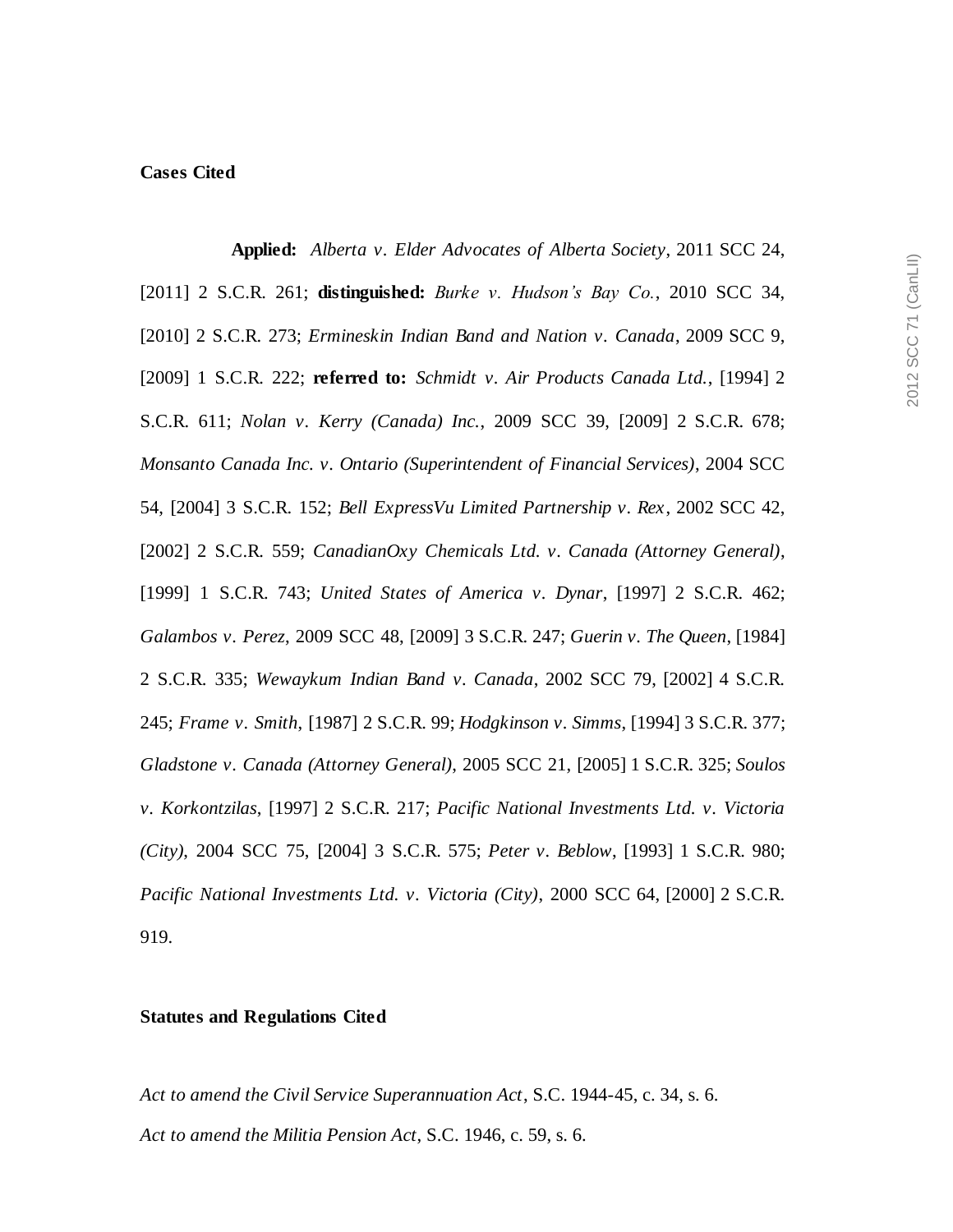*Act to amend the Royal Canadian Mounted Police Act*, S.C. 1947-48, c. 28, s. 10.

*Canadian Forces Superannuation Act*, R.S.C. 1985, c. C-17, s. 55(9) to (13).

*Canadian Forces Superannuation Act*, S.C. 1959, c. 21.

*Civil Service Superannuation Act*, R.S.C. 1952, c. 50, s. 21.

*Defence Services Pension Act*, R.S.C. 1952, c. 63.

*Financial Administration Act*, R.S.C. 1985, c. F-11, ss. 2 "Consolidated Revenue Fund", "money", "negotiable instrument", "public money", 17, 63, 64.

*Financial Administration Act*, S.C. 1951, c. 12, s. 2(*e*) "Consolidated Revenue Fund".

*Fisheries Act*, R.S.C. 1985, c. F-14.

*Pension Benefits Standards Act, 1985*, R.S.C. 1985, c. 32 (2nd Supp.), s. 4.

*Public Pensions Reporting Act*, R.S.C. 1985, c. 13 (2nd Supp.), ss. 5, 7, 8, 9(1).

*Public Sector Pension Investment Board Act*, S.C. 1999, c. 34, s. 4.

- *Public Service Labour Relations Act*, S.C. 2003, c. 22 [as en. by *Public Service Modernization Act*, S.C. 2003, c. 22, s. 2], ss. 2(1) "employee", "public service", 113.
- *Public Service Modernization Act*, S.C. 2003, c. 22, s. 2.
- *Public Service Staff Relations Act*, R.S.C. 1985, c. P-35 [rep. 2003, c. 22, s. 285], ss. 2 "employee", 57.
- *Public Service Superannuation Act*, R.S.C. 1985, c. P-36, ss. 3(1) "*Superannuation Act*", 4, 43, 44, 45.
- *Public Service Superannuation Act*, S.C. 1952-53, c. 47, s. 33.
- *Royal Canadian Mounted Police Act*, R.S.C. 1952, c. 241.
- *Royal Canadian Mounted Police Superannuation Act*, R.S.C. 1985, c. R-11, s. 29(9) to (13).

*Royal Canadian Mounted Police Superannuation Act*, S.C. 1959, c. 34.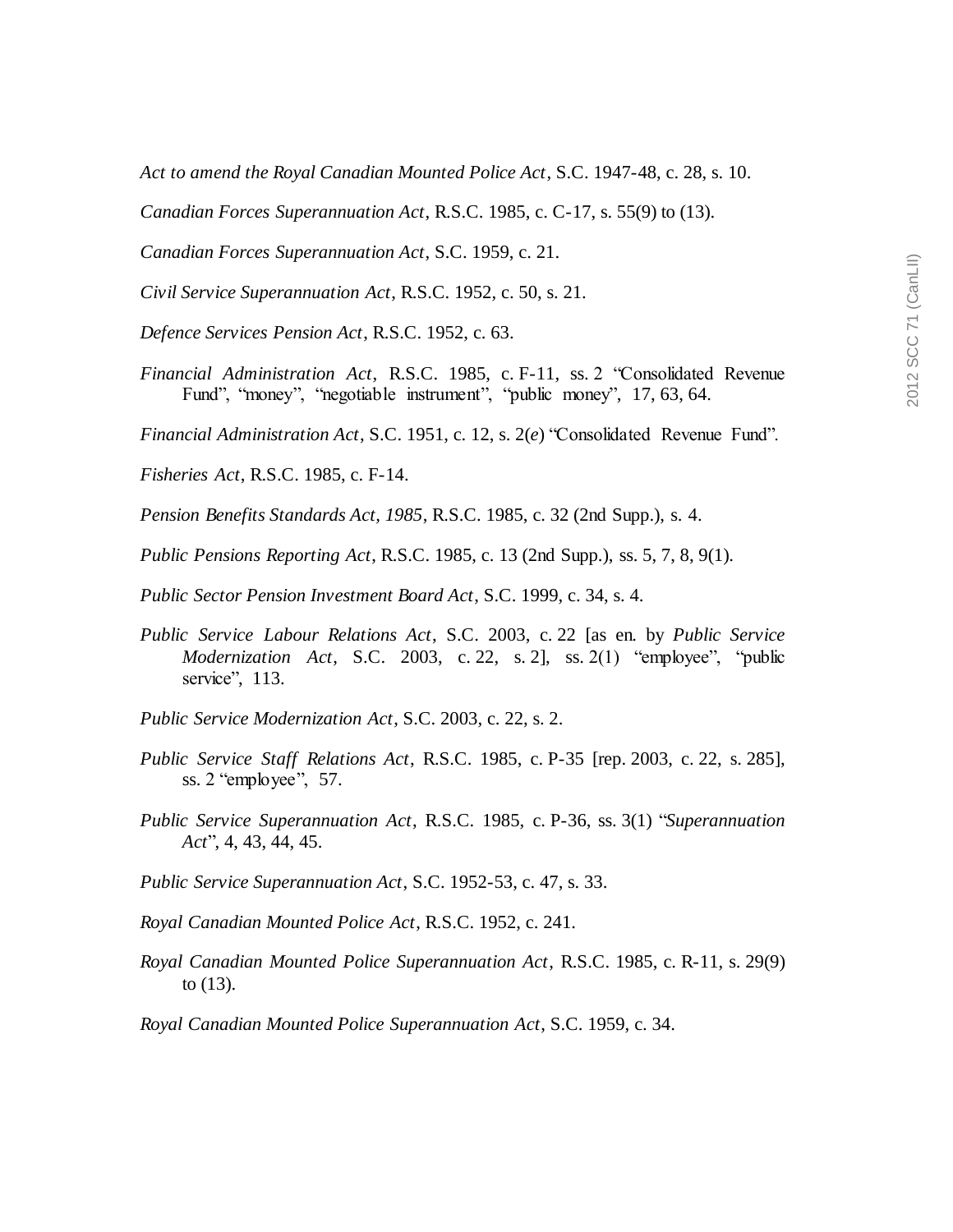#### **Authors Cited**

- Canada. House of Commons. *House of Commons Debates*, vol. VI, 3rd Sess., 34th Parl., February 24, 1992, p. 7486.
- Canada. Receiver General for Canada. *Public Accounts of Canada 1996*, vol. I, *Summary Report and Financial Statements*. Ottawa: Treasury Board, 1996.
- Canada. Receiver General for Canada. *Public Accounts of Canada 1997*, vol. I, *Summary Report and Financial Statements*. Ottawa: Treasury Board, 1997.
- Sullivan, Ruth. *Sullivan on the Construction of Statutes*, 5th ed. Markham, Ont.: LexisNexis, 2008.

APPEAL from a judgment of the Ontario Court of Appeal (Laskin, Gillese and Juriansz JJ.A.), 2010 ONCA 657, 102 O.R. (3d) 241, 275 O.A.C. 40, 84 C.C.P.B. 161, [2010] O.J. No. 4248 (QL), 2010 CarswellOnt 7532, affirming a decision of Panet J. (2007), 66 C.C.P.B. 54, 2007 CanLII 50603, [2007] O.J. No. 4577 (QL), 2007 CarswellOnt 7541. Appeal dismissed.

*Paul J. J. Cavalluzzo*, *Hugh O'Reilly* and *Amanda Darrach*, for the appellants the Professional Institute of the Public Service of Canada et al.

*James Cameron*, *Andrew Raven* and *Andrew Astritis*, for the appellants the Public Service Alliance of Canada, the Armed Forces Pensioners'/Annuitants' Association of Canada et al.

*Peter Southey*, *Dale Yurka* and *Christine Mohr*, for the respondent.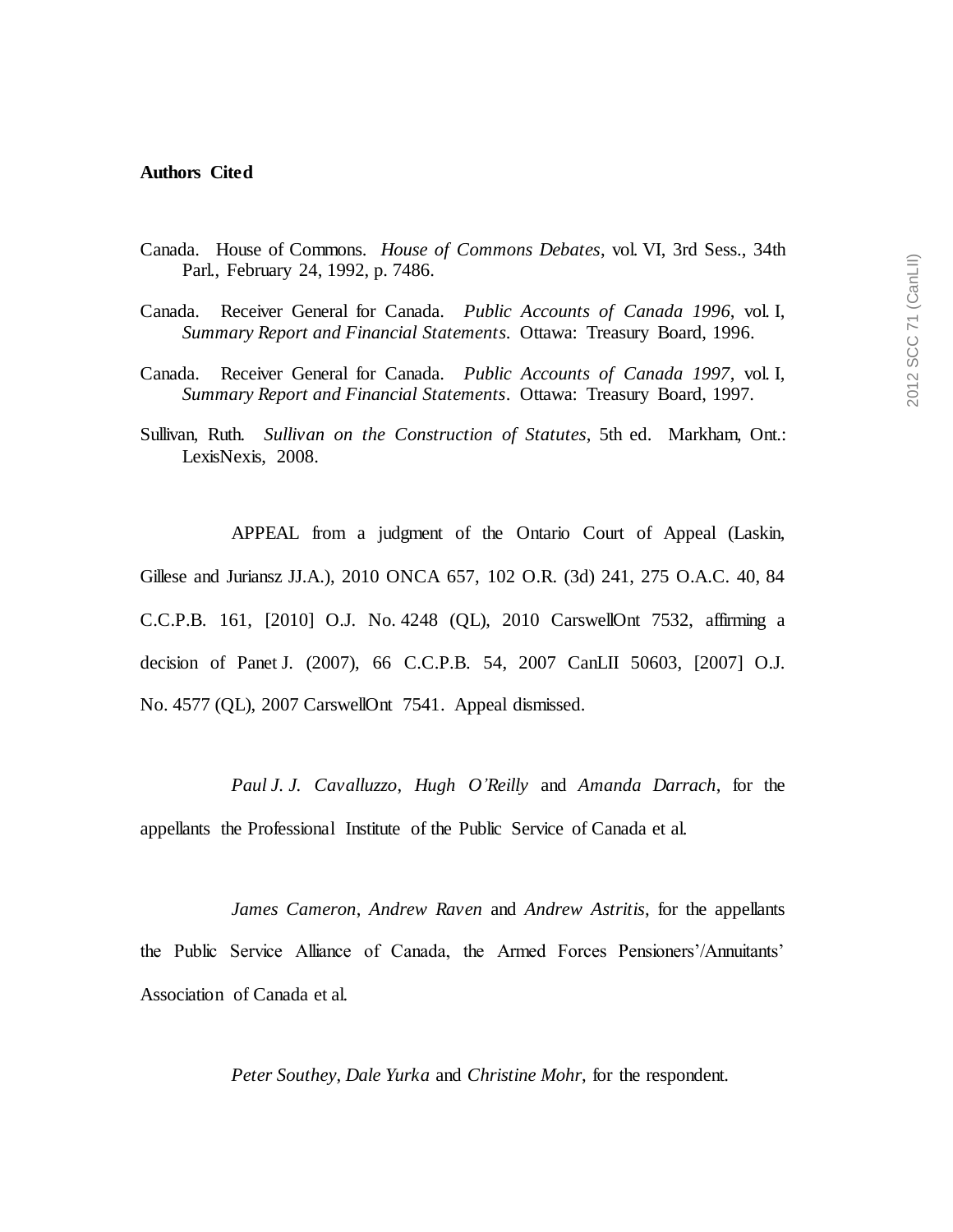Written submissions only by *J. Gareth Morley*, for the intervener.

The judgment of the Court was delivered by

ROTHSTEIN J. —

### I. Introduction

[1] This appeal concerns three statutory, public sector pension plans, the members of which are federal public service employees, members of the Canadian Forces, and members of the RCMP. Each plan is administered by the Government of Canada, and each is a contributory, defined benefit plan.

[2] The statutes governing the plans establish for each one a "Superannuation Account", which records payments into and out of the plan. In the 1990s, the credits to the Superannuation Accounts began to reflect actuarial surpluses (meaning that the credits exceeded the estimated cost of providing pension benefits). By March 1999, the total surpluses of the three plans had reached approximately \$30.9 billion.

[3] Beginning with the 1990-91 Public Accounts (Canada's annual financial reports), the government began to "amortize" the actuarial surpluses in the Superannuation Accounts. On April 1, 2000, the *Public Sector Pension Investment Board Act*, S.C. 1999, c. 34 ("Bill C-78") came into force. Bill C-78 changed the way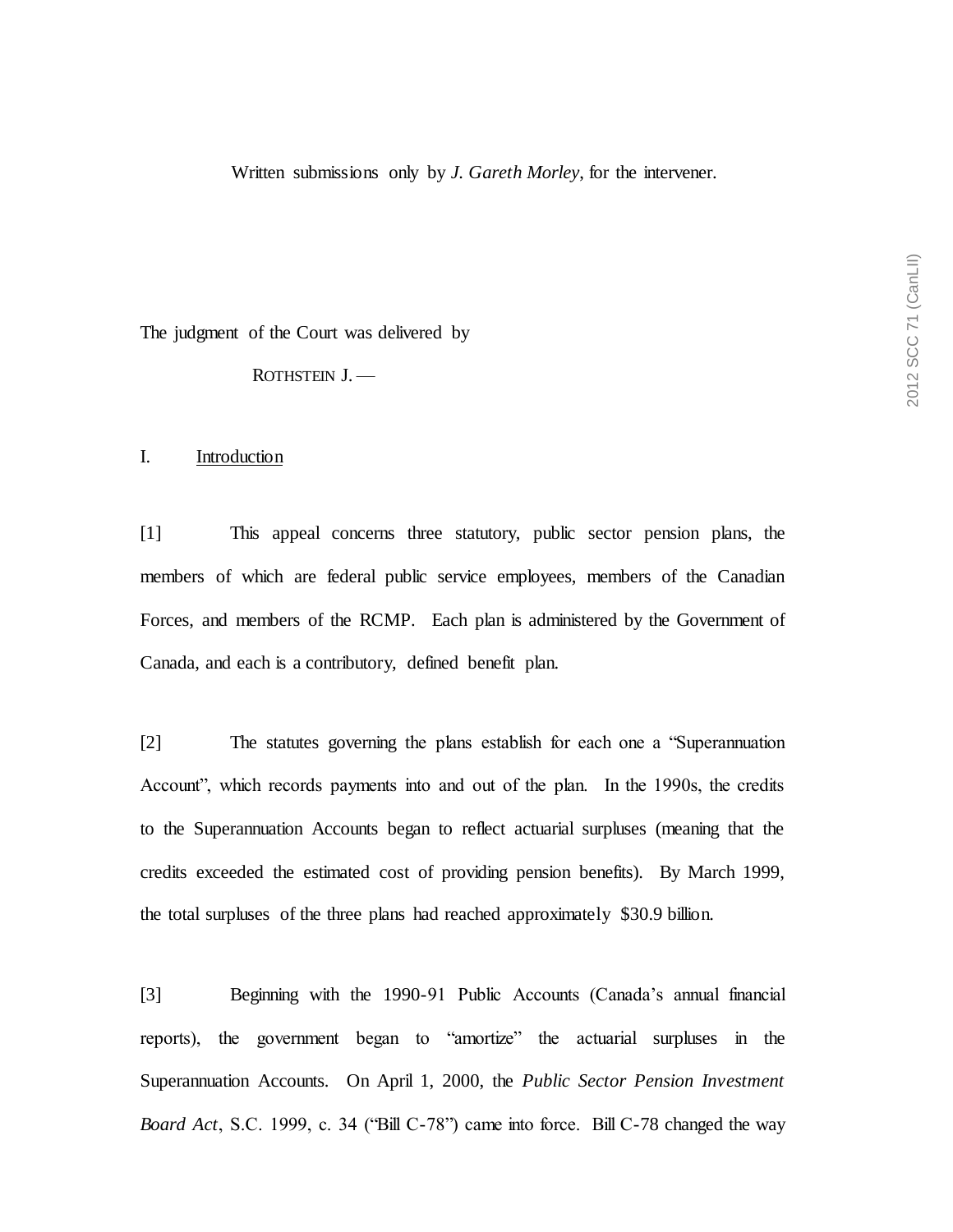in which contributions to the plans were collected, managed and distributed. It also required the Minister to debit from the Superannuation Account certain amounts in excess of specified actuarial surplus ceilings. Unlike the effect of the prior amortization practice, on the basis of Bill C-78, the government debited over \$28 billion directly from the Superannuation Accounts, thereby reducing the actuarial surplus in those accounts.

[4] The appellants (being various unions and employee/pensioner associations) filed suit, seeking relief that would require the government to return \$28 billion to the plans. The trial judge dismissed the claims, and the Ontario Court of Appeal upheld the decision ((2007), 66 C.C.P.B. 54 (Ont. S.C.J.), aff'd 2010 ONCA 657, 102 O.R. (3d) 241).

[5] In order to succeed, the plan members must establish that they have an equitable entitlement to the actuarial surpluses. Otherwise, their entitlement will be limited to the defined pension benefits set out in the governing statutes. In this connection, the nature of the Superannuation Accounts is an issue of central importance. The appellants have argued that the Superannuation Accounts were funds that contained assets in which an equitable interest could be claimed. They say their equitable interest is protected by a fiduciary duty on the part of the government, and, in the alternative, by a constructive trust based on unjust enrichment. The government counters that the Superannuation Accounts were merely accounting records and contain no assets to which an equitable interest could attach. A further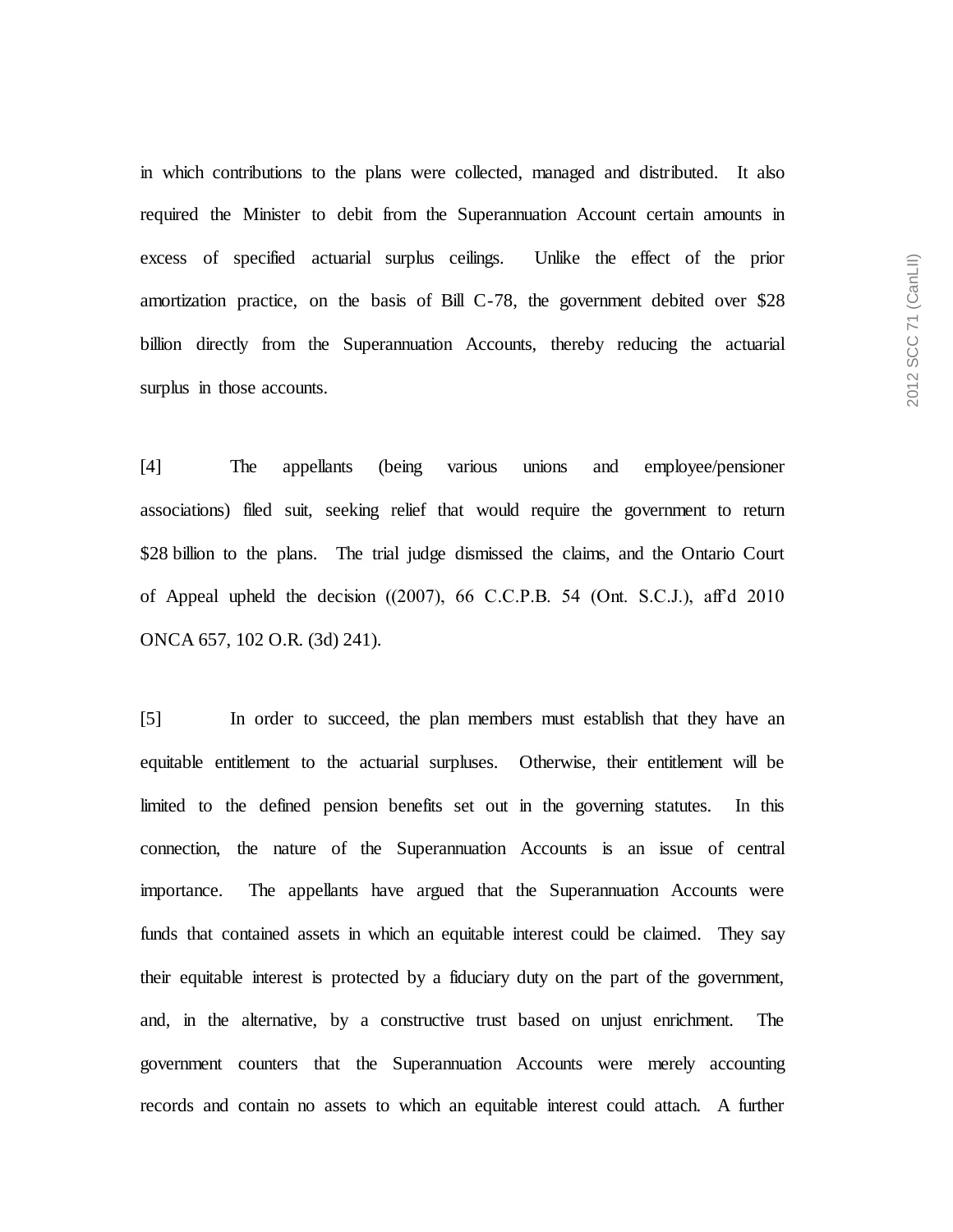issue raised on appeal is whether, if the plan members did have an interest in the actuarial surplus, that interest was extinguished by Bill C-78.

[6] I have determined that the courts below were correct to conclude that the Superannuation Accounts were not separate funds containing assets, but were rather accounting ledgers used to track pension-related payments, and to estimate Canada's future pension liabilities in the Public Accounts. Therefore, the plan members' entitlements are limited to the statutorily defined benefits set out in the *Superannuation Acts*.

[7] I have also concluded that the government was not subject to a fiduciary obligation in favour of the plan members with respect to the actuarial surplus. Nothing in the *Superannuation Acts*, or any other legislation, supports the contention that the government has undertaken to forsake the interests of all others (including taxpayers) in favour of the plan members with respect to the actuarial surplus. Further, there was no unjust enrichment and therefore no basis for a constructive trust. As the Superannuation Accounts did not contain assets in which the appellants had an interest, they did not suffer any detriment as a result of the government's accounting treatment of the Superannuation Accounts. For the same reason, Bill C-78 did not expropriate any property of the plan members. Accordingly, I would dismiss the appeal.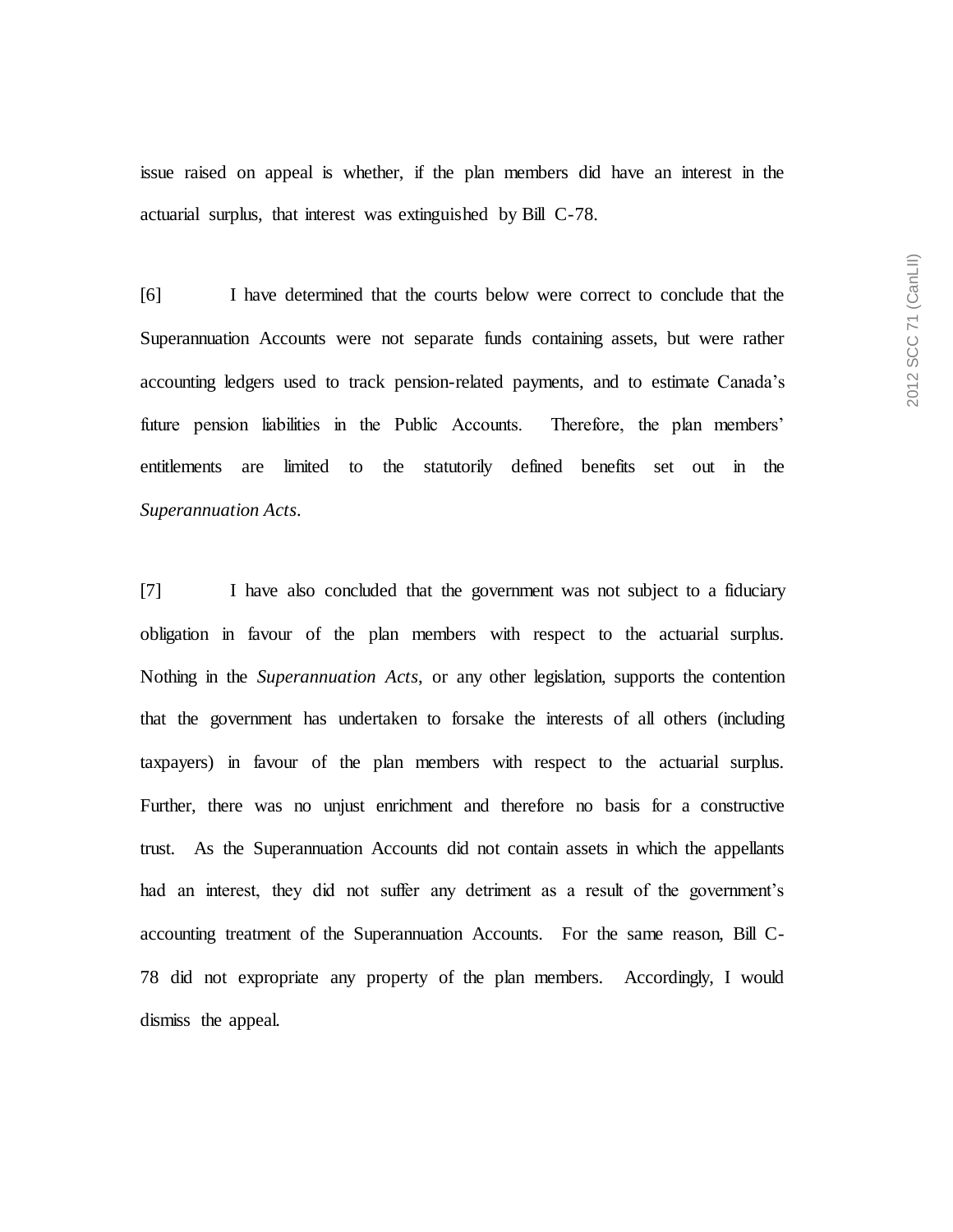#### A. *The Pension Plans*

[8] The summary of facts that follows parallels the findings of the Court of Appeal closely. There are three pension plans involved in this appeal (the "Plans"). They were established by statute for each of three groups: substantially all those who are employed in the federal public service; the members of the RCMP; and the regular force of the Canadian Forces (the "Plan members"). The relevant statutes are the *Public Service Superannuation Act*, R.S.C. 1985, c. P-36 ("*PSSA"*); the *Canadian Forces Superannuation Act*, R.S.C. 1985, c. C-17 ("*CFSA"*); and the *Royal Canadian Mounted Police Superannuation Act*, R.S.C. 1985, c. R-11 ("*RCMPSA"*) (collectively, the "*Superannuation Acts*").

[9] Each of the *Superannuation Acts* has legislative antecedents dating back to the late 19th or early 20th centuries. As currently enacted, they date from the coming into force of the present *Superannuation Acts* — January 1, 1954, for the *PSSA*, S.C. 1952-53, c. 47 ("*PSSA* 1954"); March 1, 1960, for the *CFSA*, S.C. 1959, c. 21; and April 1, 1960, for the *RCMPSA*, S.C. 1959, c. 34.

[10] The Plans are the same in all aspects relevant to these proceedings. For ease of reference, I will generally refer only to the *PSSA*, but the analysis and conclusions apply equally to the *CFSA* and the *RCMPSA*.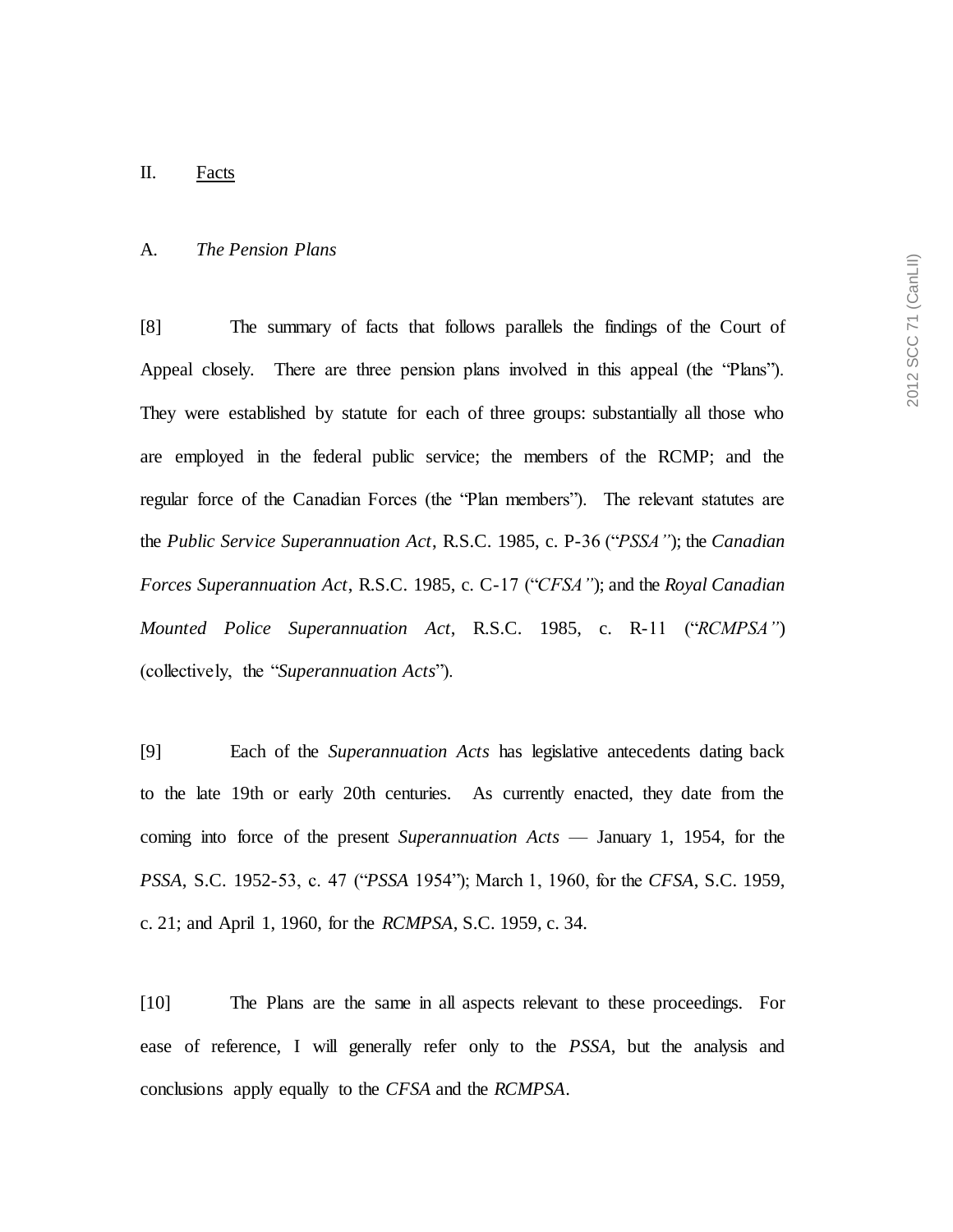[11] The *Superannuation Acts* set out the terms of the Plans. They establish contributory, defined benefit pension plans. Membership in the Plans is compulsory for all eligible public service employees, members of the regular force of the Canadian Forces, and members of the RCMP.

[12] There are two relevant time periods in this appeal. The first period is up to and including March 31, 2000. It precedes the coming into force of Bill C-78, legislation that amended the *Superannuation Acts* and, thus, the Plans. The second period begins on April 1, 2000, when Bill C-78 came into effect.

[13] Employees are required to make a contribution to the relevant Plan, by way of reservation of salary. While the contribution rates for these Plans varied, employees generally contribute in the range of 5 to 7.5 percent of their salaries.

[14] The defined benefit to which an employee is entitled, upon retirement, is determined in accordance with a formula. The basic pension is two percent per year of pensionable service (to a maximum of 35 years) multiplied by the average of the best five consecutive years of salary.

[15] The terms of the Plans are not subject to collective bargaining. The *PSSA* Plan is excluded by virtue of s. 113(*b*) of the *Public Service Labour Relations Act*, enacted by the *Public Service Modernization Act*, S.C. 2003, c. 22, s. 2 ("*PSLRA*") (formerly s. 57(2)(*b*) of the *Public Service Staff Relations Act*, R.S.C. 1985, c. P-35 ("*PSSRA*") [rep. S.C. 2003, c. 22, s. 285]). The *RCMPSA* Plan is not subject to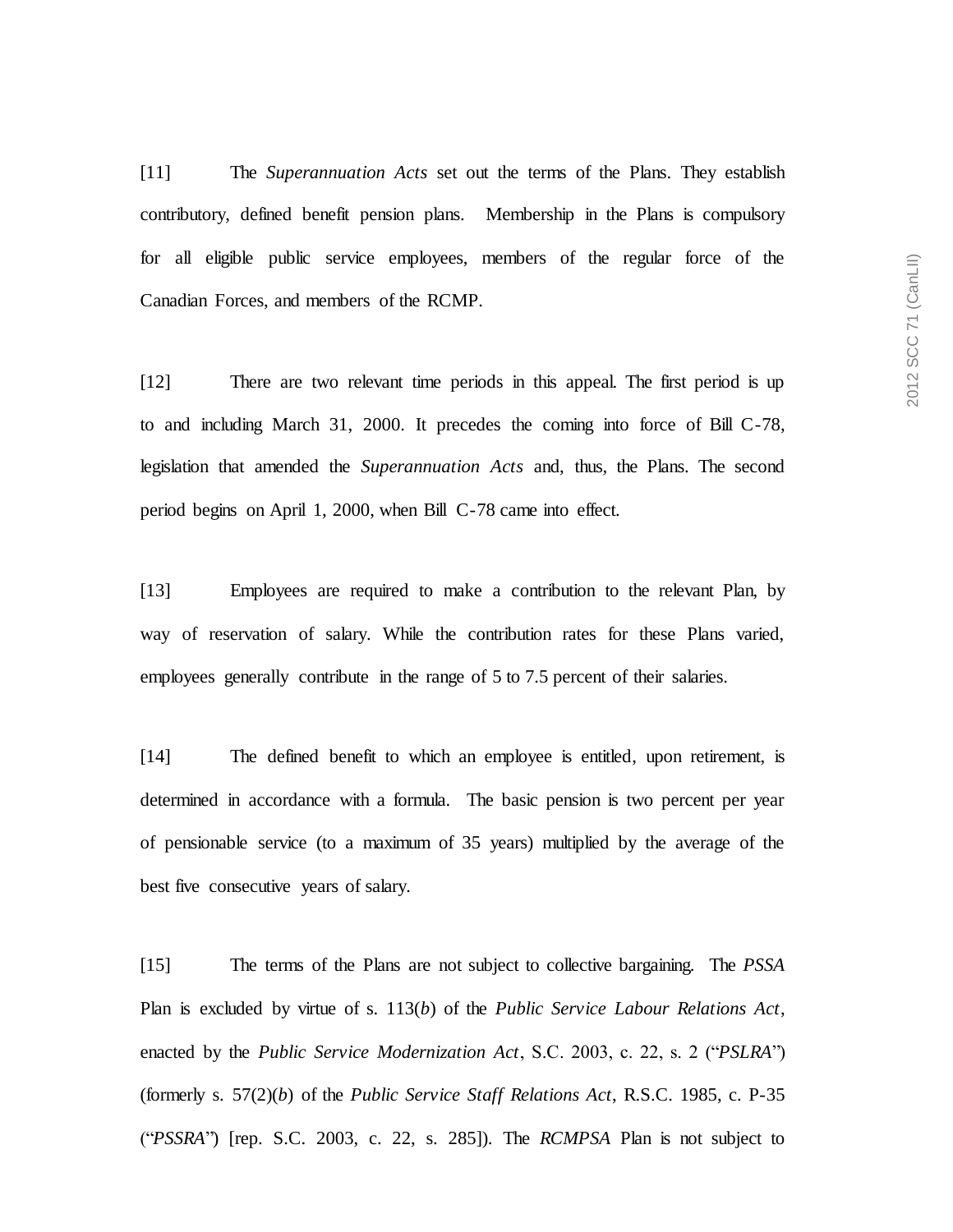collective bargaining because RCMP members are expressly excepted from para. (*d*) of the definition of "employee" in s. 2(l) of the *PSLRA* (formerly para. (*e*) of the definition of "employee" in s. 2(1) of the *PSSRA*) and thus have no collective bargaining rights. The *CFSA* Plan is not subject to collective bargaining because members of the Canadian Forces are neither Crown employees nor part of the public service as defined in the *PSLRA* and therefore do not have collective bargaining rights. Nor are the Plans subject to the *Pension Benefits Standards Act, 1985*, R.S.C. 1985, c. 32 (2nd Supp.) (see s. 4).

[16] Employee contributions to the Plans were required to be deposited into the Consolidated Revenue Fund ("CRF"). "Consolidated Revenue Fund" is defined to mean "the aggregate of all public moneys that are on deposit at the credit of the Receiver General", in the *Financial Administration Act*, R.S.C. 1985, c. F-11 ("*FAA"*), s. 2. Prior to April 1, 2000, contributions to the Plans were reflected as credits to the "Superannuation Accounts" (or "Accounts"), which were statutorily established for each of the Plans. Amounts payable pursuant to the *Superannuation Acts* (pension benefits) were paid from the CRF and debited to the appropriate Superannuation Account.

[17] In addition to credits reflecting Plan members' contributions, the legislatively prescribed credits to the Superannuation Accounts prior to April 1, 2000, consisted of the following: (1) credits in respect of contributions by Public Service corporations; (2) government contribution credits; (3) additional actuarial liability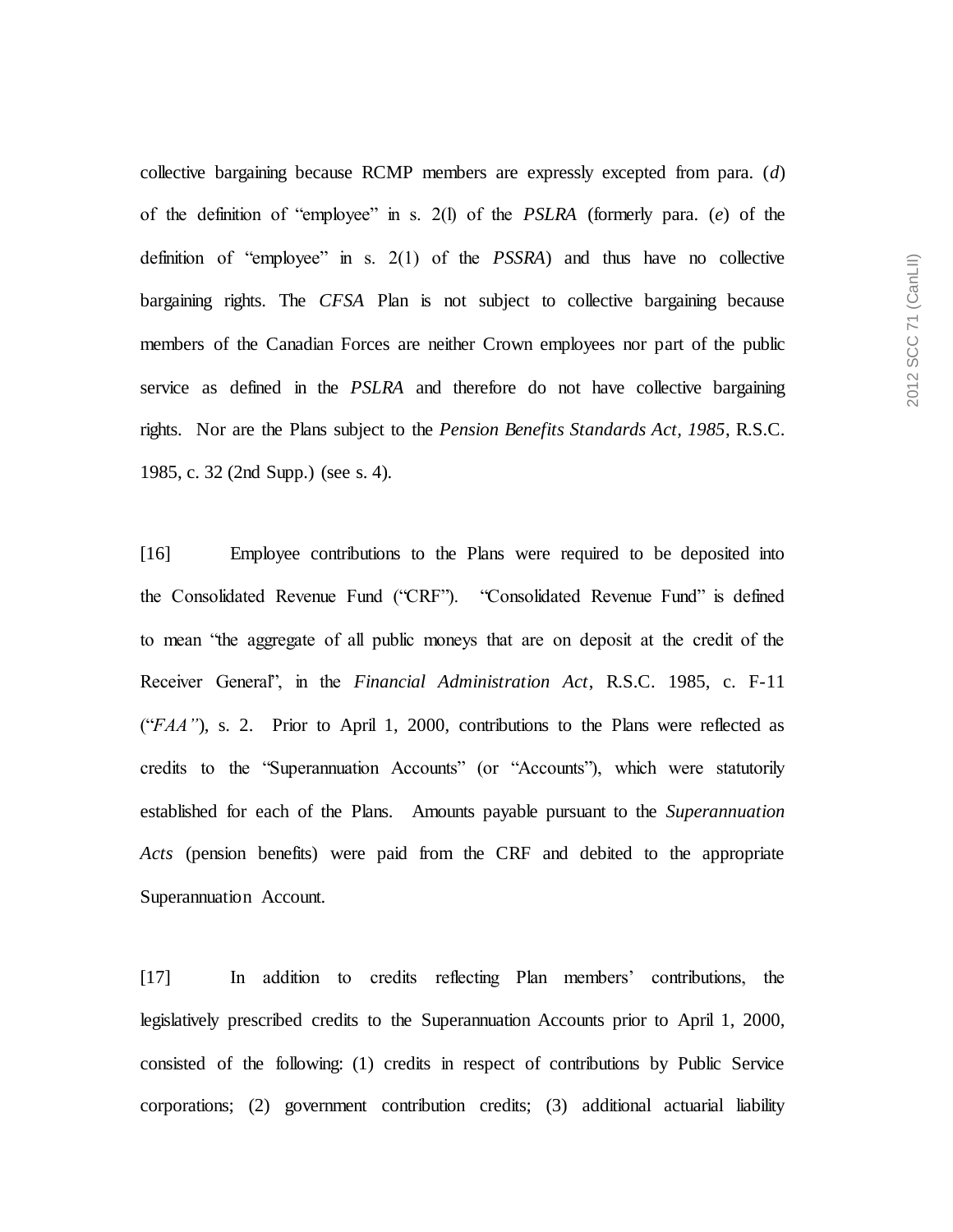credits (to cover actuarial liabilities); (4) transfers from other pension plans and Supplementary Retirement Benefits Accounts; and (5) interest credits on the balance in the Superannuation Accounts at the rate prescribed by regulation.

[18] The required government contribution credits varied over time. For example, the government was required to credit the Superannuation Account created for the *PSSA* Plan with amounts matching employee contributions in respect of current service: a year in arrears, from 1954 to 1991, and on a monthly basis, from 1991 to 2000. Additionally, further credits were required in relation to past or "buyback" service, and to provide for the cost of benefits accrued in the month in relation to current service.

[19] The reporting of the government's pension liabilities is subject to the *FAA*, the applicable *Superannuation Act*, and the *Public Pensions Reporting Act*, R.S.C. 1985, c. 13 (2nd Supp.) ("*PPRA*"). Pursuant to s. 64 of the *FAA*, for each fiscal year the Receiver General must prepare, and the President of the Treasury Board must lay before the House of Commons, an annual report known as the "Public Accounts". The Public Accounts reflect the value of the assets and liabilities of Her Majesty in Right of Canada. They are the Government of Canada's main financial reporting document.

[20] The two principal statements in the Public Accounts are the Statement of Financial Position, which sets out the assets and liabilities of the government, and the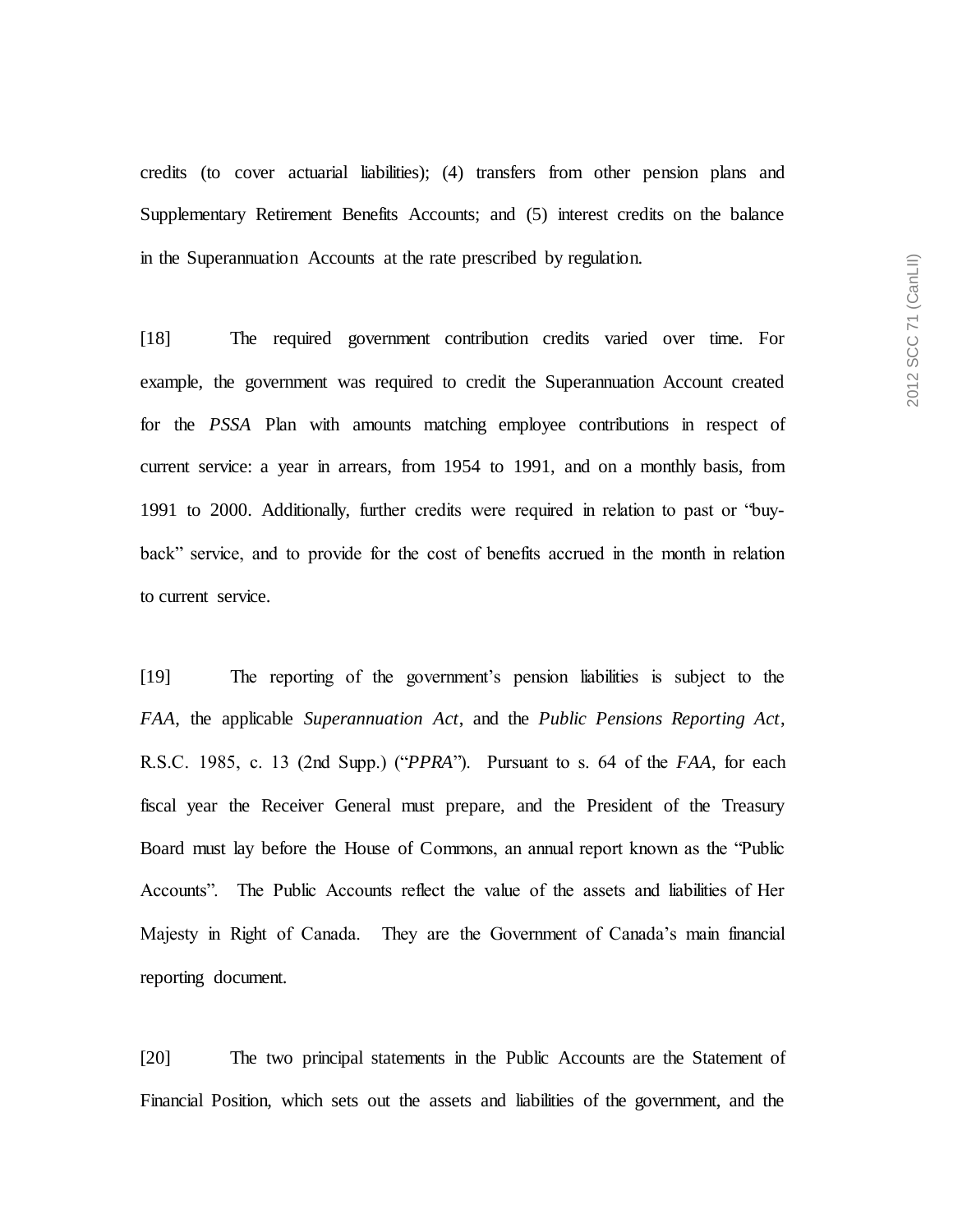Statement of Operations and Accumulated Deficit, which sets out the government's revenues and expenditures.

[21] The transactions and balances in the Superannuation Accounts are reported annually in the Public Accounts. The government's annual credits made pursuant to the *Superannuation Acts* are shown as a government expense in the Statement of Operations and Accumulated Deficit. The amounts set out in the Superannuation Accounts are shown as an ongoing liability of the government in its Statement of Financial Position. The Superannuation Accounts have been classified as "Specified Purpose Accounts" under the liabilities section of the Statement of Financial Position since the 1980-81 fiscal year.

[22] As required by the *Superannuation Acts* and the *PPRA*, actuarial reports were received from time to time with respect to each of the Plans. The *PPRA*  requires the Chief Actuary of the Office of the Superintendent of Financial Institutions to periodically estimate the cost of the government's future pension obligations, and to cause a "certification of the assets" of the Plans (ss. 5, 8(1) and 9(1)). To the extent that the estimated cost of the pension liabilities is greater than the certified value of the "assets" reflected in the Superannuation Accounts, there is an "actuarial deficit". On the other hand, where the certified value of the "assets" reflected in the Superannuation Accounts exceeds estimated pension liabilities, there is an "actuarial surplus".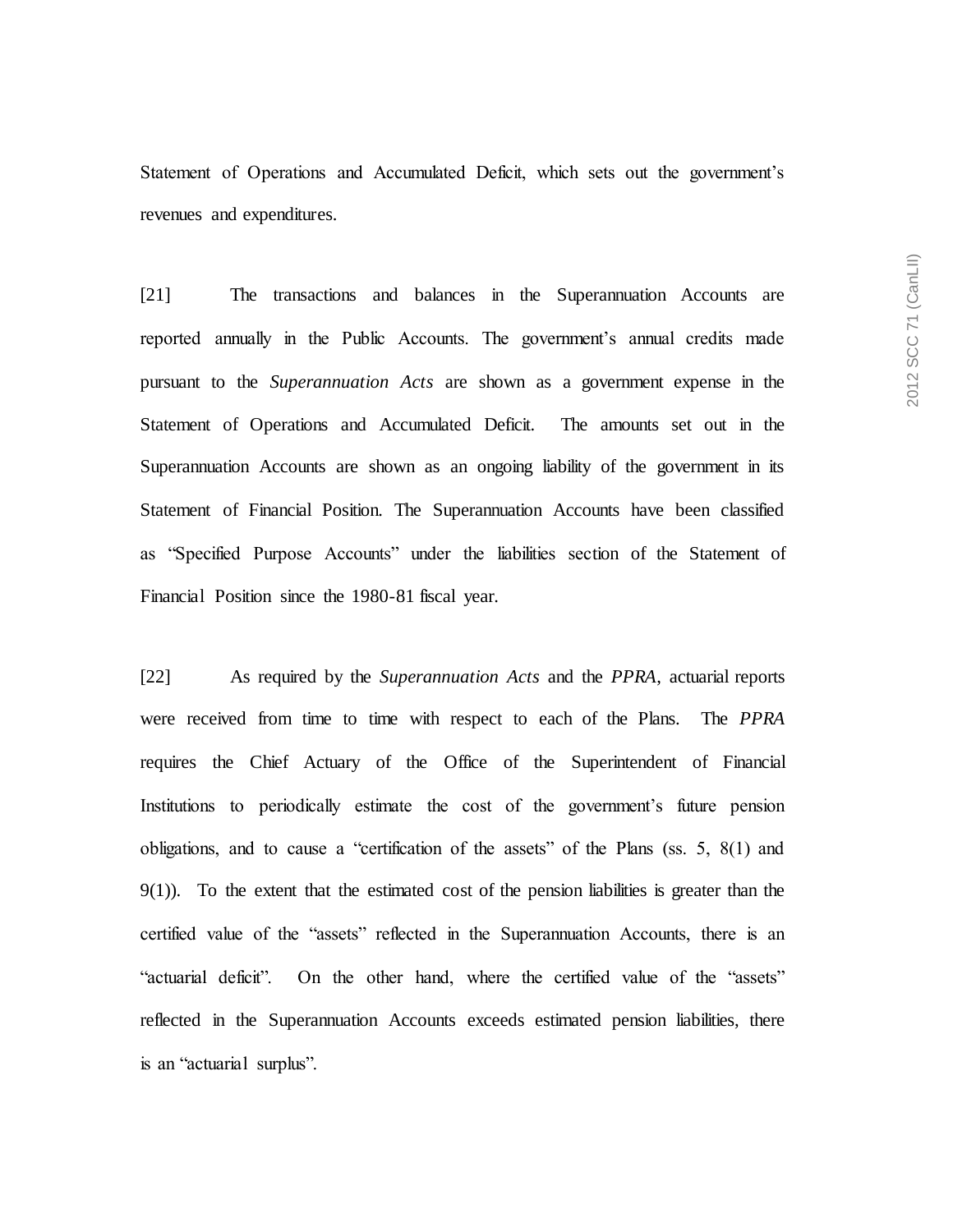[23] In the 1990s, the actuarial valuations showed that the estimated cost of the present and future obligations for each of the three Plans was less than the total of the amounts showing in the Superannuation Accounts. The surplus arose as a result of a combination of factors, including low inflation rates, high interest rates, government-imposed restraints on salaries, the capping of indexing benefits in the 1980s, and changing assumptions in calculating the actuarial liability of the Plans. The surplus in the three Superannuation Accounts reached \$16.6 billion by December 1992, climbing to \$23.4 billion in March 1996 and \$30.9 billion in March 1999.

### B. *Amortization of the Surplus*

[24] In the 1990-91 fiscal year, the government began to "amortize" the actuarial surplus in the Superannuation Accounts. The word "amortize" is used to describe the actions undertaken by the government, over a number of years, to gradually reduce the impact of the actuarial surplus on the Public Accounts. The amortization consisted of the following actions: the government continued to credit its contributions to the Superannuation Accounts in accordance with the *Superannuation Acts*. However, the Public Accounts recorded lower net annual pension expenses. To accomplish this objective, the government booked into the Public Accounts negative expenses to reflect the amount of the surplus amortized during the year, thereby reducing the government's total pension expenses. For the books to balance, the negative adjustments to pension expenses were equally reflected in reductions in the government's total stated pension liabilities on its Statement of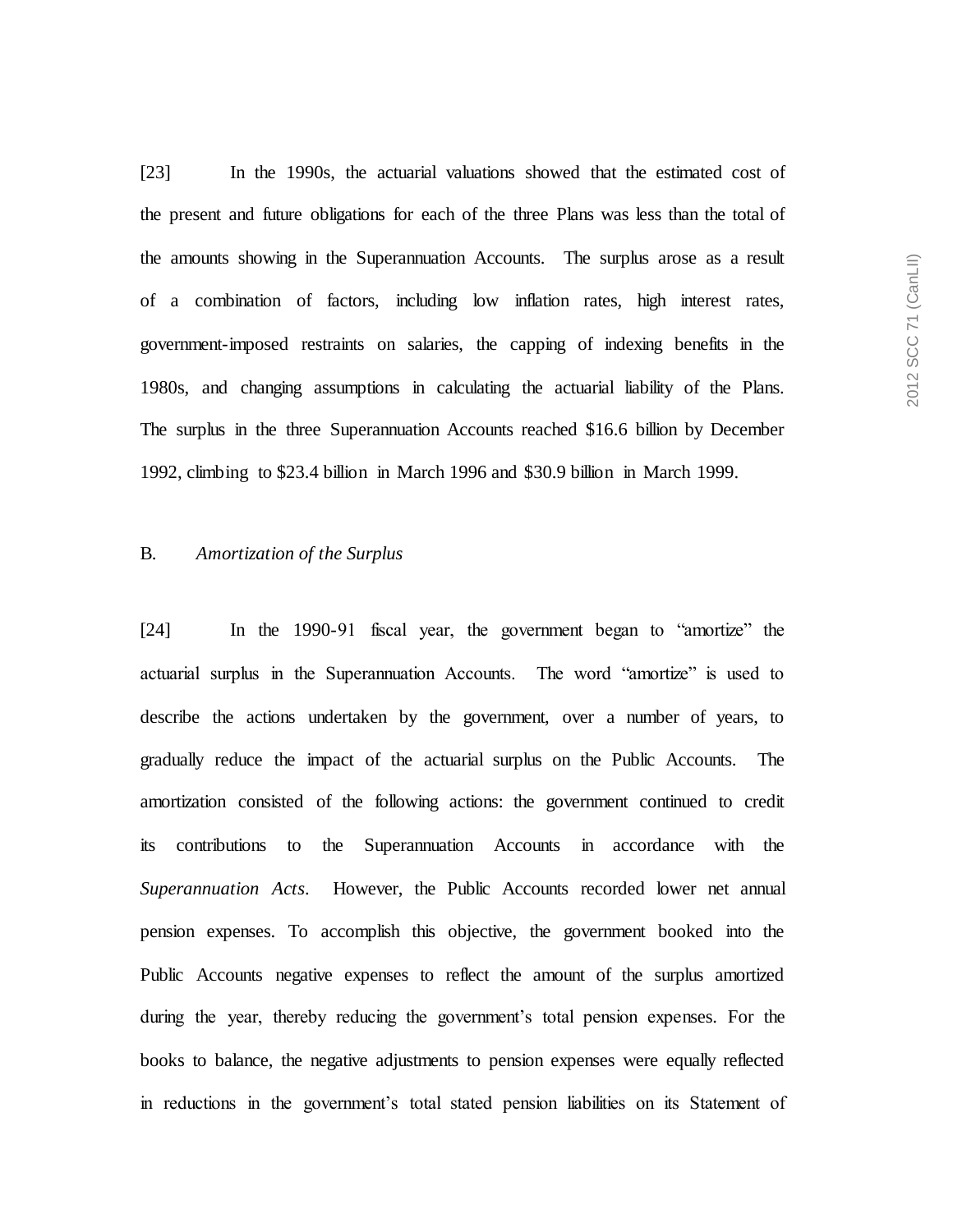Financial Position. To make this happen, the amounts amortized each year were debited to contra-liability accounts (i.e., liability accounts having a debit balance) created in the Public Accounts. These accounts went by different names over the years — such as the "Allowance for Pension Adjustments" — but their function was the same: they allowed the government to reduce its stated net pension liabilities in the Public Accounts by the amount of the amortization without debiting the Superannuation Accounts themselves. The Superannuation Accounts maintained their credit balances, unaffected by the amortization, but the debit balances in the separate allowance accounts partially offset them in the Public Accounts. The government's stated net pension liabilities were in this way gradually brought toward the actuarial valuation of Plan liabilities (i.e., the surplus was gradually reduced), but the balances in the Superannuation Accounts were not affected.

[25] The effect of this "amortization" was therefore twofold: it reduced the government's annual budget deficit (or increased the annual budget surplus) by reducing annual pension expenditures, and it brought the government's net debt down by reducing the net pension liabilities to an amount closer to the actuarial estimates of the government's future pension obligations.

[26] During the 1990s, the government amortized a total of \$18.6 billion, with further amounts being amortized after the year 2000.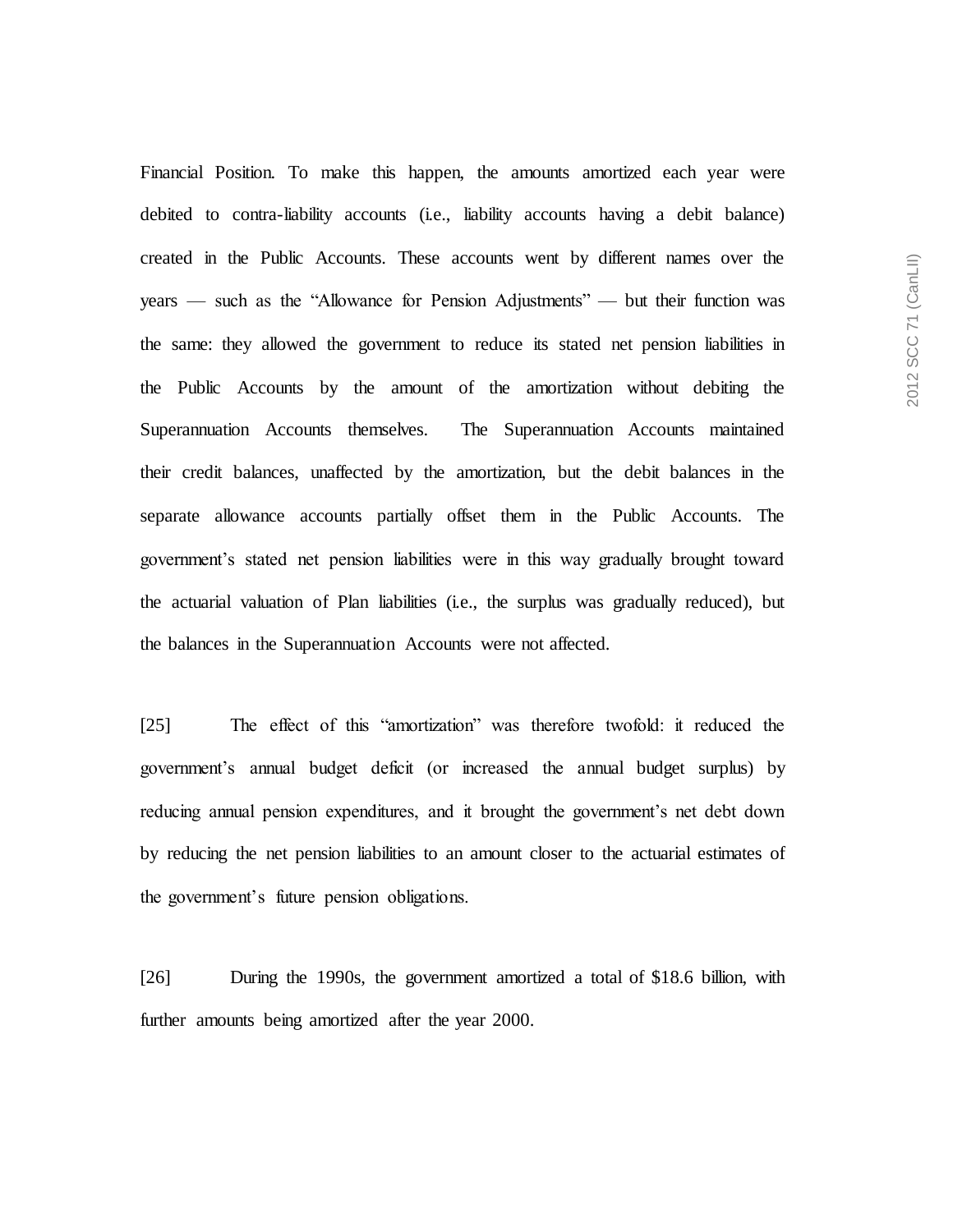### C. *Bill C-78*

[27] In 1999, the government introduced Bill C-78, which came into force on April 1, 2000. It made significant changes to the *Superannuation Acts*. It established a Pension Fund in each of the *Superannuation Acts* that replaced the Superannuation Accounts for post-March 31, 2000 service ("Pension Funds"). Since April 1, 2000, employee and government contributions in respect of current service have been made to the Pension Funds.

[28] Under Bill C-78, the amounts in the Pension Funds were to be invested externally. Bill C-78 established an investment board to manage the assets in the Pension Funds. One of the objects of the investment board is to manage the amounts that are transferred to it, pursuant to the amended Superannuation Act, "in the best interests of the contributors and beneficiaries under those Acts" (s.  $4(1)(a)$ ).

[29] Bill C-78 added s. 44(9) to (13) to the *PSSA*. In general terms, these subsections both grant discretion to and create an obligation on the Minister to debit the Superannuation Accounts to reduce the actuarial surplus. While the Minister has the discretion to debit the Superannuation Accounts with any amount of the surplus between 100 percent and 110 percent of the amount estimated to be required to meet the cost of benefits payable, as determined from the actuarial reports, the Minister is required to debit the Accounts for any actuarial surplus that exceeds 110 percent of the amount required to pay future benefits.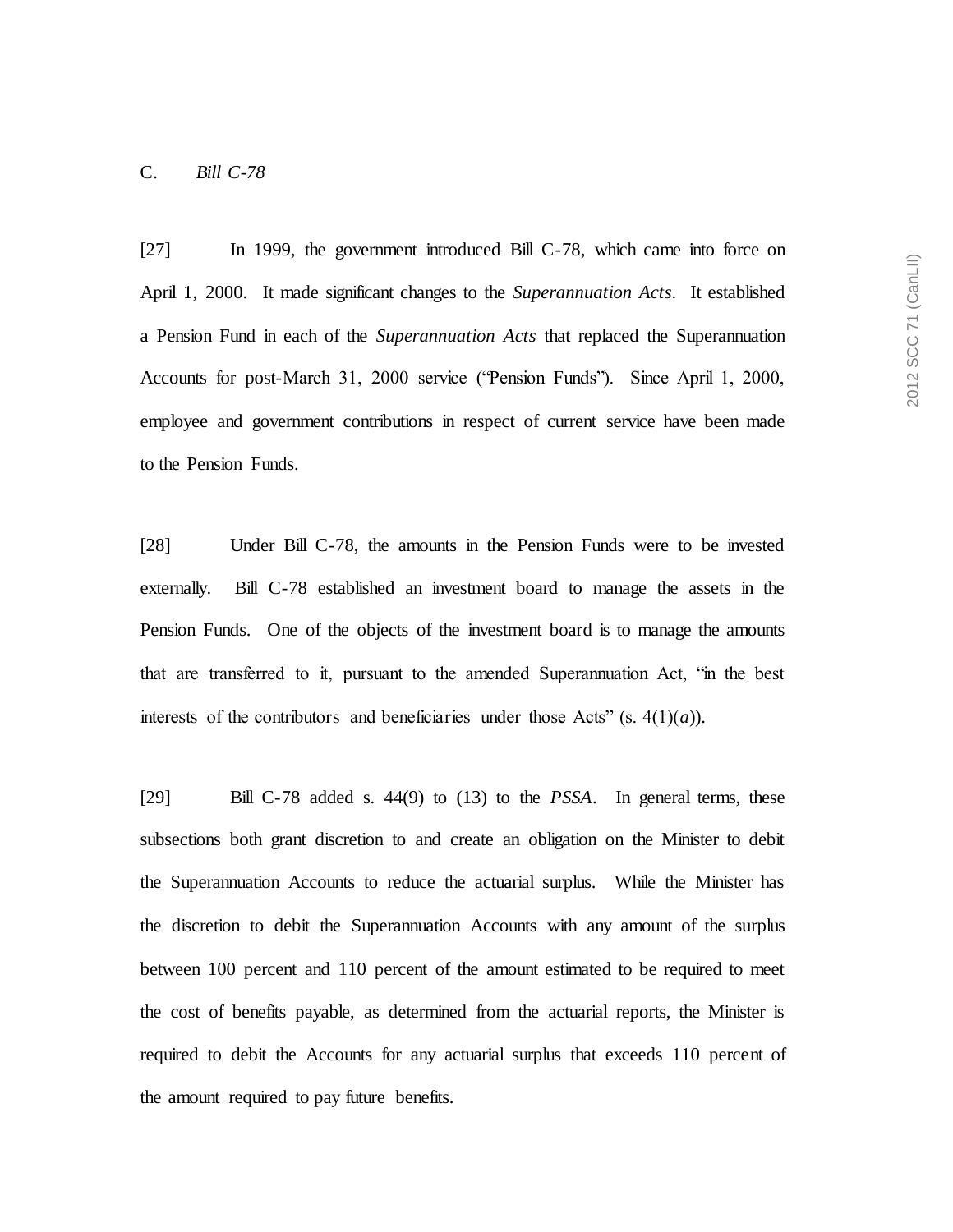[30] Bill C-78 provided that after January 1, 2004, employee contribution rates would no longer be set by legislation but would be set at the discretion of the Treasury Board, subject to certain restrictions. Employees faced a legislated increase of 15 to 33 percent in contribution rates in the years from 2000 to 2003. In 2005, the Treasury Board announced further increases.

[31] Bill C-78 also changed the basis for the government's annual contributions. Instead of being required to make contributions matching those made by employees, the government's contributions are now determined by the President of the Treasury Board, based on the actuarial valuations for each Plan.

[32] All benefits for pensionable service prior to April 1, 2000, when paid, are charged to the appropriate Superannuation Account. However, benefits paid for service thereafter are paid from the appropriate Pension Fund.

[33] Between 2001 and 2004, the government relied on Bill C-78 to debit over \$28 billion from the Superannuation Accounts. Since the effect of the prior amortization was to reduce the annual deficit or increase the annual surplus, and to reduce the government's net debt, the debiting of any amounts already amortized had no effect on Canada's financial position.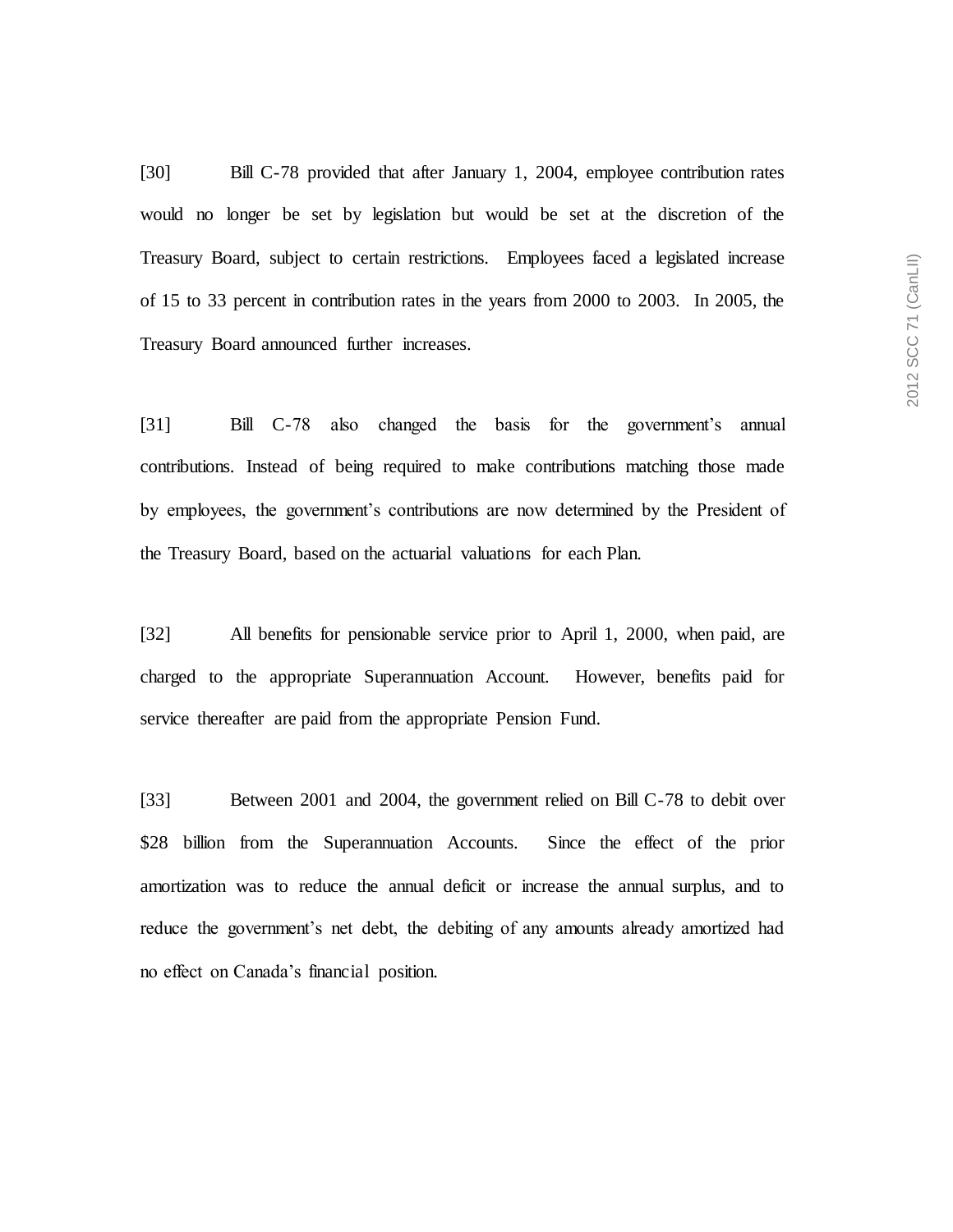#### D. *The Appellants' Action*

[34] The appellants brought an action for the return of the actuarial surplus reflected in the Superannuation Accounts, arguing that the government had breached its trust and fiduciary duties by amortizing and debiting the surplus. The appellants also maintained that Bill C-78 did not extinguish Plan members' interest in the surplus as it did not evidence an unambiguous intent to expropriate without compensation. The trial judge dismissed the appellants' action. The Ontario Court of Appeal dismissed their appeal.

[35] In their appeal in this Court, the appellants seek a declaration that the Plan members have an equitable interest in the outstanding balance in the Superannuation Accounts as of March 31, 2000. They say that the equitable interest includes the right to have the entire amount in the Superannuation Accounts used solely for the purpose of providing pension benefits to Plan members. In the alternative, the appellants seek a declaration that the equitable interest of the Plan members constitutes a right to have a share of the actuarial surplus in the Superannuation Accounts used for the purpose of providing benefits to the Plan members. Under this alternative, the appellants have prorated their share in accordance with the ratio of employee and employer contributions as of March 31, 2000. The Plan members' contributions were the equivalent of 42.2 percent of the actuarial surplus on that date. They also seek a declaration that ss. 44(9) and 44(10) of Bill C-78 do not authorize the reduction from the Superannuation Accounts of any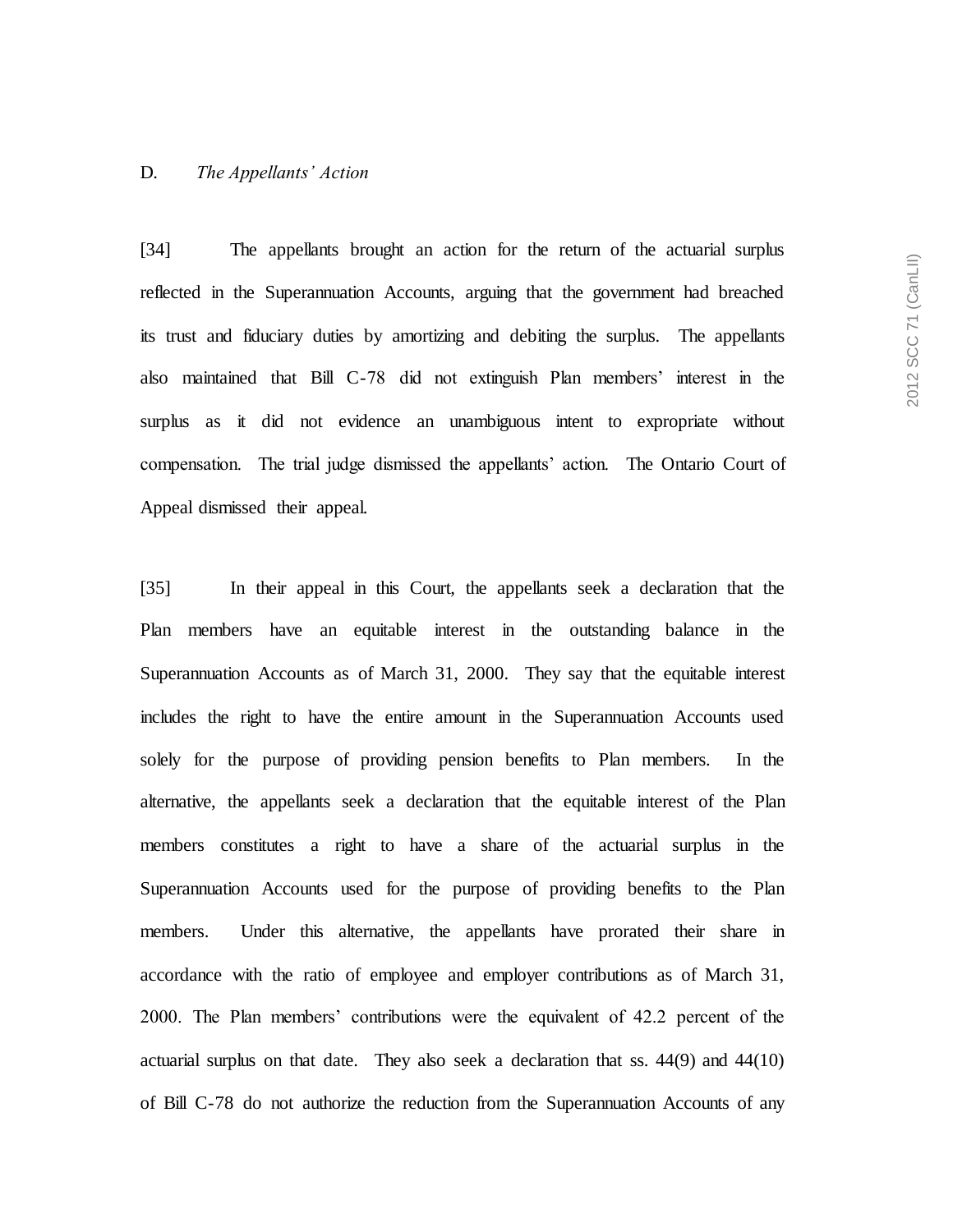amount in which Plan members have an equitable interest without compensation. And they seek an order that the Superannuation Accounts be credited with all amounts that were removed following Bill C-78 in which the Plan members have an equitable interest, together with interest.

### E. *Relevant Statutory Provisions*

[36] The relevant statutory provisions are set forth in the Appendix at the conclusion of these reasons.

## III. Judgments Below

### A. *Ontario Superior Court of Justice (Panet J.)*

[37] The appellants brought a claim for breach of trust, and a claim for breach of fiduciary duty with respect to the outstanding balance in the Superannuation Accounts, as of March 31, 2000.

[38] In considering the statutes and other documents, Panet J. found that the trust requirement that there be certainty of intention was not present. Panet J. also concluded that there was no certainty of subject matter. He found that there was no separate or segregated fund. Panet J. rejected the appellants' claim for breach of fiduciary duty, as there was no scope for the exercise of any discretion or power, a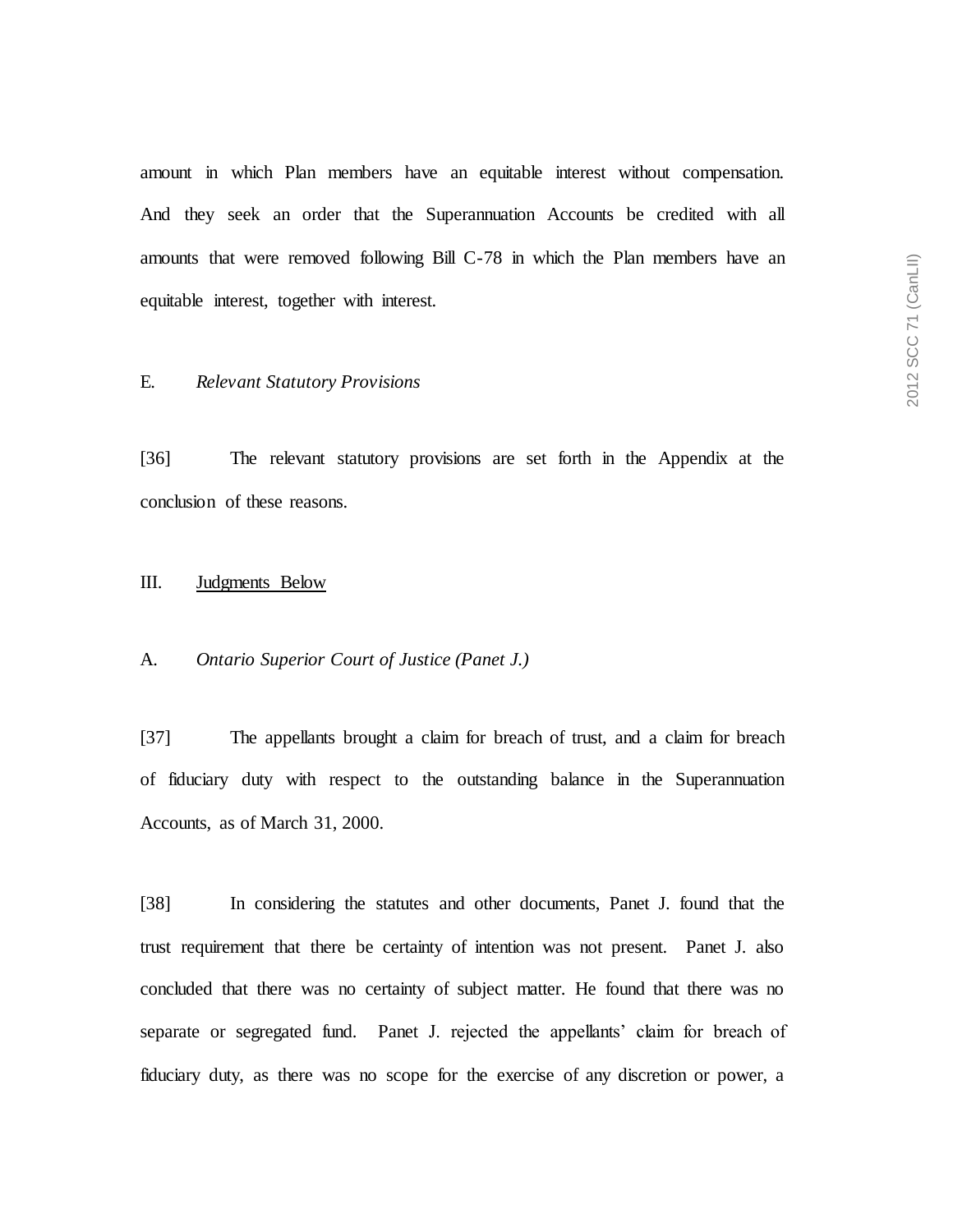necessary element of a fiduciary relationship. Panet J. held that the government had no discretion because the *PSSA* was a complete statutory code.

[39] The appellants also objected to the amortization of the surplus. Panet J. rejected this claim on the basis that the Public Service Superannuation Plan was not a funded plan, and that the amortized amounts in the Superannuation Account were not assets that had been removed.

[40] In Panet J.'s view, the Superannuation Accounts did not contain assets. Rather, the Accounts were maintained by the government, pursuant to the *FAA*, to record and disclose an estimate of its pension liability (the cost of the pension obligation).

[41] Panet J. considered whether the government had borrowed from the Superannuation Accounts the difference between the contributions to the Plans plus interest, and the pension payments from the Plans. He found there was no amount owing by the government to the Superannuation Accounts.

[42] In his view, the government's pension liability comes from the *Superannuation Acts*, not the Accounts. The Superannuation Accounts are effectively an estimate of the cost of the government's pension liability. Panet J. considered the actuarial reports periodically submitted to Parliament, which make reference to assets and liabilities in the Plans. However, he found that the use of the word "assets" in these reports does not correspond to the ordinary meaning of that word. "Asset" was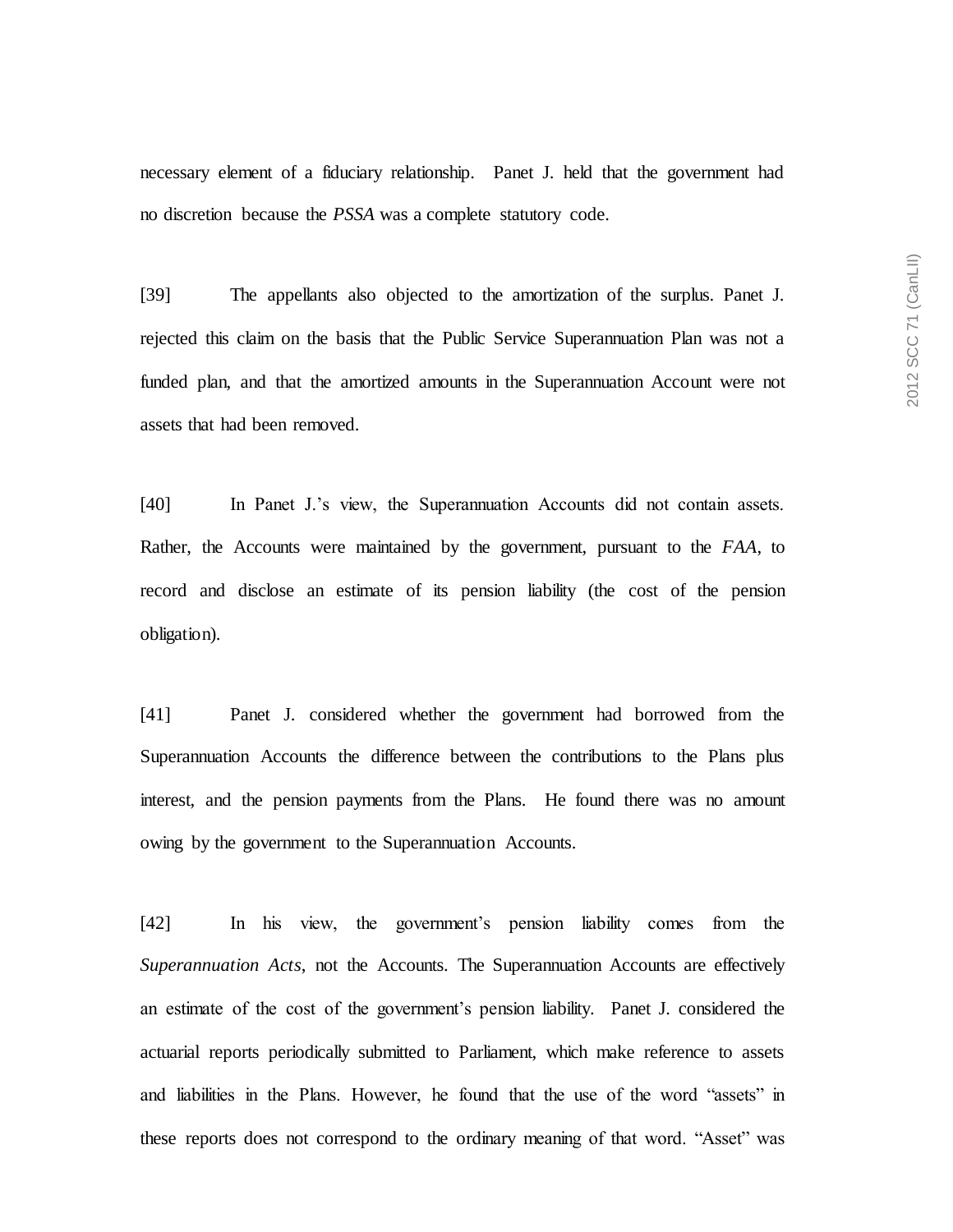used to mean the recorded contributions of employees and the government, less benefits paid  $-$  i.e., the balances in the Superannuation Accounts.

[43] Even though he concluded that the Superannuation Accounts did not contain assets, Panet J. went on to consider whether Bill C-78 expropriated any interest that the Plan members had in the surplus. He concluded that, in clear and unambiguous terms, Bill C-78 required the Minister to debit from the Superannuation Accounts any amount that exceeds 110 percent of the amount estimated to be required to meet pension obligations, and that it gave him the discretion to debit additional amounts of the surplus.

[44] Finally, Panet J. rejected the appellants' argument that Bill C-78 breached the *Charter* rights of Plan members.

[45] Panet J. concluded that the declarations sought by the appellants should not be granted.

# B. *Court of Appeal for Ontario (Gillese J.A., Concurred in by Laskin and Juriansz JJ.A.)*

[46] Gillese J.A. found that the trial judge had correctly concluded that the Superannuation Accounts did not contain assets, notwithstanding the appearance of the word "assets" in the *PSSA*. In her view, Superannuation Accounts were "legislated ledgers", designed to record the amounts credited to the Plans, and to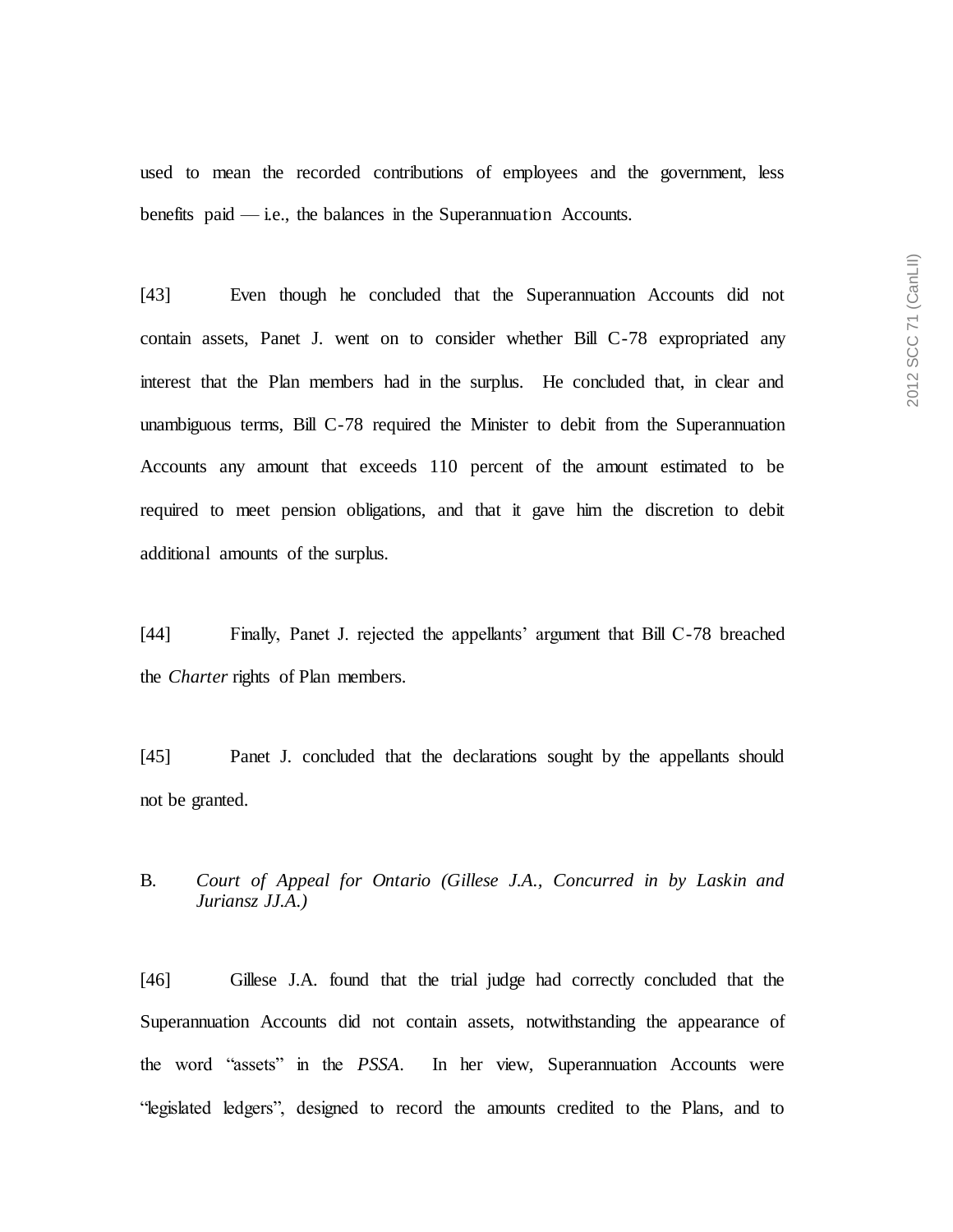estimate the government's liability to provide benefits to Plan members. The "real money" deducted from employees' pay cheques was deposited (retained) in the CRF, becoming a part of the aggregate of all public moneys, with a corresponding credit in the appropriate Superannuation Account (paras. 49 to 52).

[47] Although government documents referred to the Plans as being "fully funded", Gillese J.A. held that, understood in context, that phrase simply meant that the value of credited contributions in the Superannuation Accounts was sufficient to discharge the government's liability for promised pension benefits (para. 55).

[48] However, Gillese J.A. held that the trial judge erred by determining that the *PSSA* was a complete code. While the *PSSA* listed many of the parties' rights and obligations, prior to April 1, 2000, the *PSSA* did not address the actuarial surpluses in the Superannuation Account. Accordingly, the Act did not constitute a complete code prior to Bill C-78 coming into force.

[49] It did not follow from this conclusion that Plan members had equitable rights to the actuarial surplus. They did not have an interest in the surplus flowing from the *PSSA*, the employment relationship, trust principles, or from the government's fiduciary obligations as plan administrator.

[50] Gillese J.A. found that the government was not a fiduciary in its capacity as administrator of the Plans prior to April 1, 2000. However, she held that the trial judge had erred by determining that the government did not have any discretion that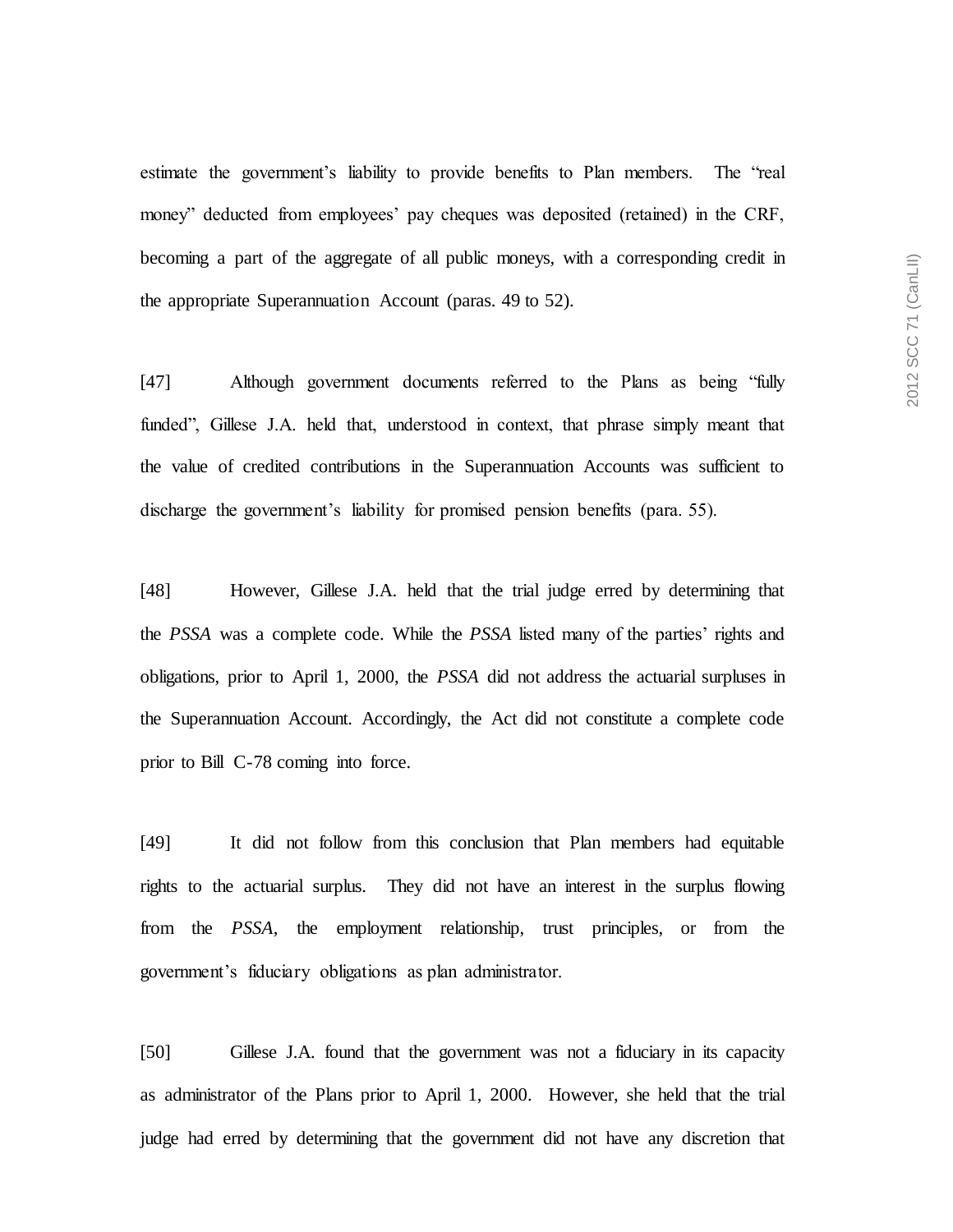could give rise to a fiduciary duty. In her view, the government had discretion in managing the amounts credited to the Superannuation Accounts. The government made the decision to deal with the actuarial surplus by amortizing it, and this amounted to the exercise of discretion.

[51] Gillese J.A. held that there was no property belonging to the Plan members that was affected by the government's exercise of discretion, but that the way the government exercised its discretion had an effect on the practical interests of the Plan members. It appeared to her that the exercise of discretion led to the employees having to contribute more towards the cost of their pensions. However, the core question was whether "given all the surrounding circumstances, one party could reasonably have expected that another would act in the former's best interests" (para. 94). In this case, she concluded it would *not* be reasonable for Plan members to expect the government to act in their best interests when exercising its discretion. A fiduciary duty is unlikely to apply to the Crown, as it would create a conflict between the Crown's responsibility to act in the public interest, on one hand, and its obligation to act in the best interests of beneficiaries, on the other.

[52] Gillese J.A. also held that a constructive trust should not be imposed. She found that it need not be imposed to satisfy the requirements of good conscience, in view of the lack of an equitable obligation on the part of the government. Second, the government was not enriched by the amortization and removal (pursuant to Bill C-78) of the actuarial surplus. In her view, whatever benefit there was to the amortization, it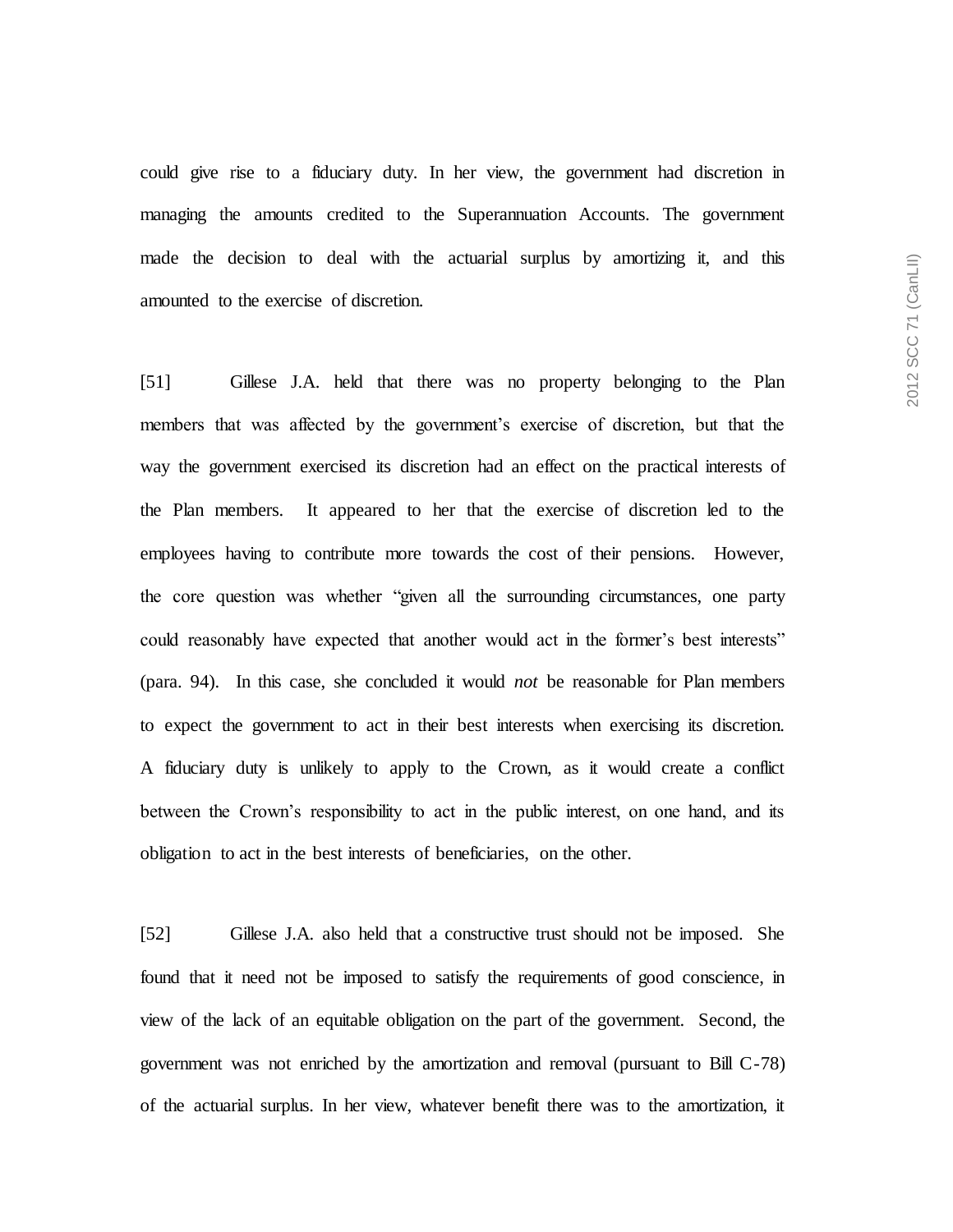enured to all Canadian taxpayers. In any event, Bill C-78 was a juristic reason justifying any removal.

[53] Accordingly, Gillese J.A. dismissed the appeal. Laskin and Juriansz JJ.A. concurred.

IV. Issues

- [54] The issues in this appeal are:
	- a. Did the Superannuation Accounts contain assets?
	- b. Did the government owe a fiduciary duty to the Plan members?
	- c. Should a constructive trust be imposed over the balances in the Superannuation Accounts as of March 31, 2000?
	- d. Did Bill C-78 authorize the government to debit the actuarial surpluses in the Superannuation Accounts?
- V. Analysis

[55] This Court has considered the law related to pension plan surpluses on several occasions, but it has always done so in the context of private sector pension plans. In this appeal, the Court must consider pension plan surpluses in the context of statutory, public sector pension plans.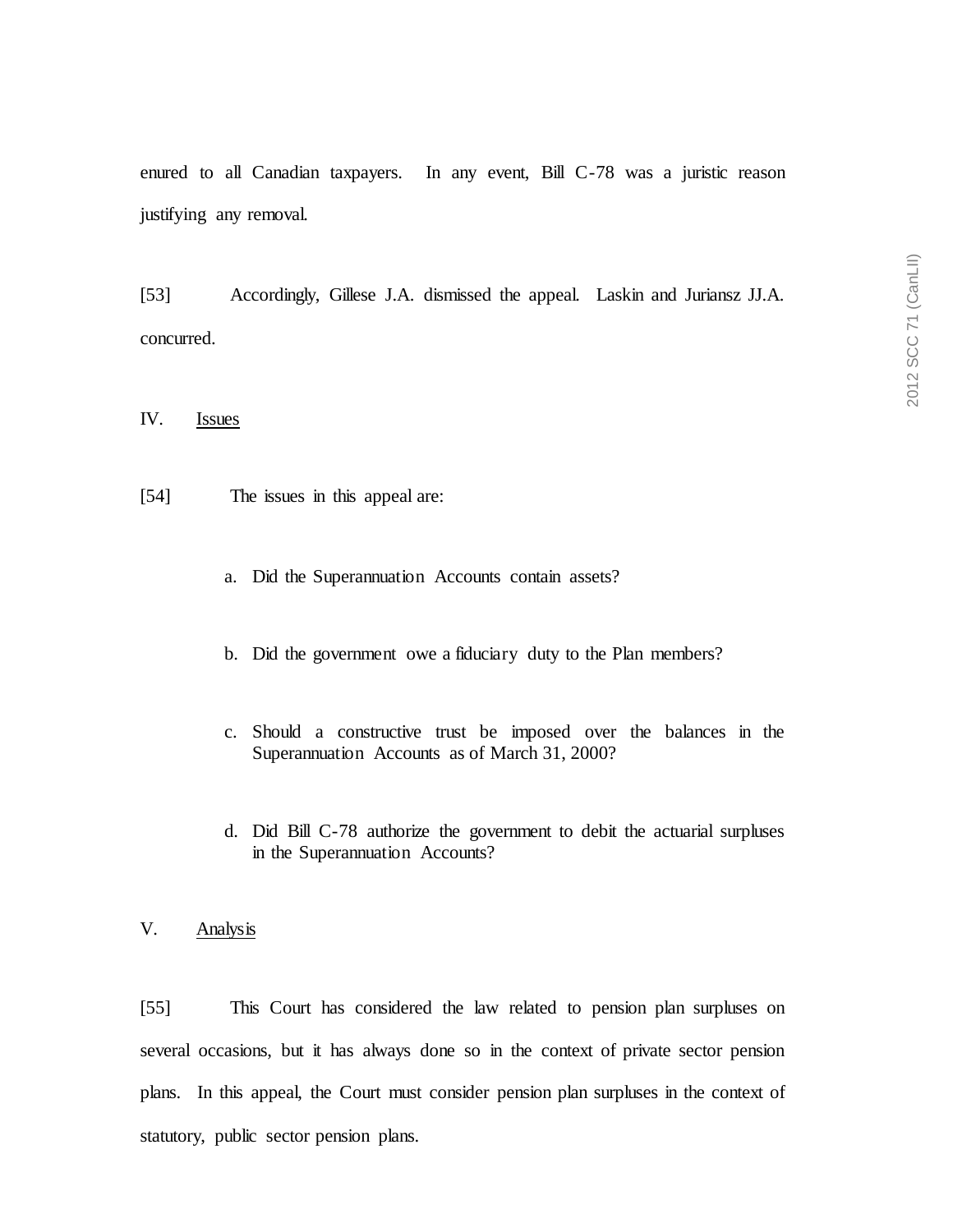[56] *Schmidt v. Air Products Canada Ltd.*, [1994] 2 S.C.R. 611, is the leading statement of the law on pension plan surpluses. That case establishes the principle that, in the absence of overriding legislation, the first step to assessing competing claims to the surplus is to determine, in accordance with ordinary principles of trust law, whether the pension fund is impressed with a trust. If it is, all applicable trust principles apply. If, on the other hand, the pension fund is not subject to a trust, entitlement to the surplus will be assessed in accordance with the principles of contract interpretation.

[57] In *Burke v. Hudson's Bay Co.*, 2010 SCC 34, [2010] 2 S.C.R. 273, this Court affirmed *Schmidt*, along with *Nolan v. Kerry (Canada) Inc.*, 2009 SCC 39, [2009] 2 S.C.R. 678, and *Monsanto Canada Inc. v. Ontario (Superintendent of Financial Services)*, 2004 SCC 54, [2004] 3 S.C.R. 152, to the effect that entitlement to a pension plan surplus is "determined according to the words of the relevant documents and applicable contract and trust principles and statutory provisions" (para. 26).

[58] At trial, the appellants advanced the argument that the *Superannuation Acts* created express trusts for the benefit of Plan members. However, the trial judge rejected the express trust argument, and it has not resurfaced on appeal.

[59] In this appeal, the appellants have based their arguments not on express trust, but on constructive trust. Their contention is that the Superannuation Accounts contain assets, and that the government is under an equitable (fiduciary) obligation in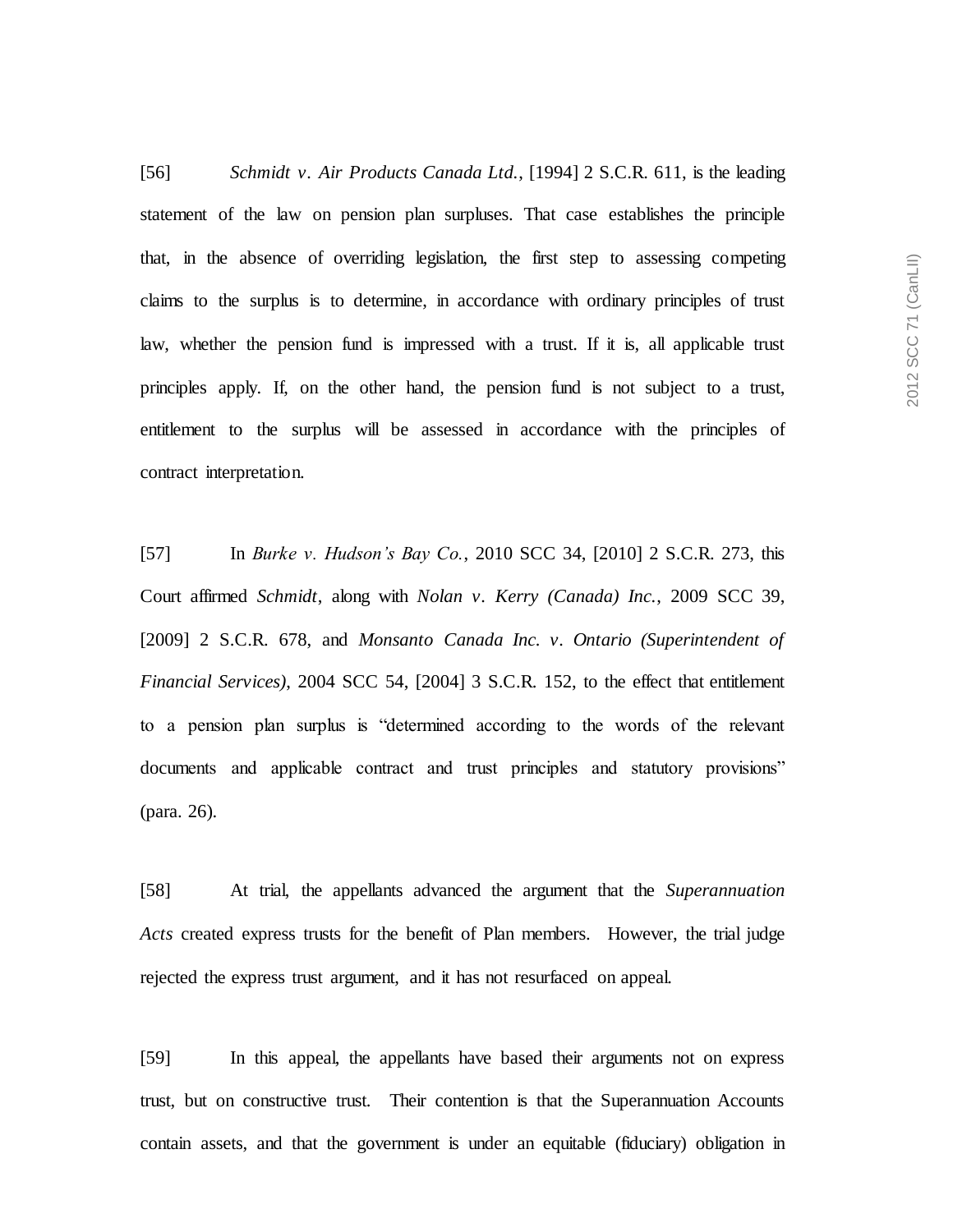respect of its management of them. The appellants argue that the government breached its fiduciary duty by amortizing the surplus, and that this gives rise to a constructive trust over the assets in the Superannuation Accounts, in favour of the Plan members. The appellants have also argued that a constructive trust should be imposed on the basis of unjust enrichment. As mentioned above, central to both of these arguments is the issue of whether the Superannuation Accounts in fact contained assets. If they did not, then there could be no equitable interest subject to a fiduciary duty, nor any unjust enrichment justifying a constructive trust. Accordingly, the first issue to address is whether the Superannuation Accounts contained assets.

#### A. *Did the Superannuation Accounts Contain Assets?*

[60] Both courts below found that the Superannuation Accounts did not contain assets. At first instance, Panet J. rejected appellants' expert evidence that the primary asset of each Account is a receivable from the government. He found that, in fact, the government had not borrowed from the Superannuation Accounts and that there were no amounts owing by the government to the Accounts. Rather, the Superannuation Accounts were no more than accounts maintained by the government to record and disclose its estimated pension liability. At the Court of Appeal, Gillese J.A. found no error with this conclusion. In her view, "[i]n essence, the Superannuation Accounts are legislated ledgers" (para. 50).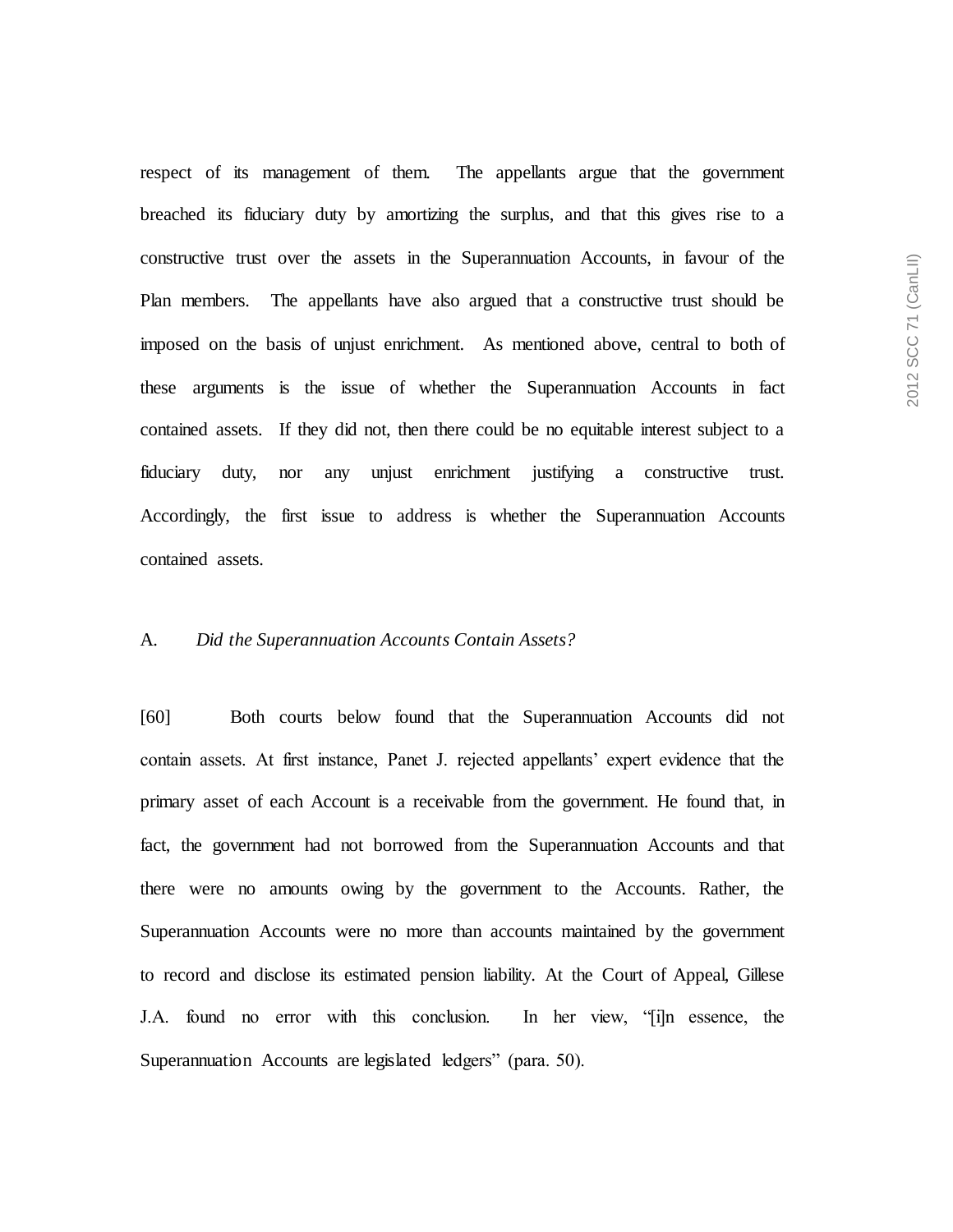[61] While there is no question that the Superannuation Accounts are not pools of marketable securities, the appellants maintain that the courts below erred in not finding that the Accounts contain assets, namely, receivables owing from the government to the Accounts. They submit that real money was contributed to the Accounts in each year, but, because the amounts were not invested externally, the government effectively borrowed this money from the Accounts for its own use leaving promises to pay in the Accounts. These promises to pay, they say, are assets, much like Government of Canada bonds.

[62] As I will presently explain, I agree with the respondent and the courts below that the Superannuation Accounts do not contain assets. The Superannuation Accounts are no more than accounting records designed to track the operation of the Plans and to estimate the government's future pension liabilities.

## (1) The Superannuation Acts

[63] The Superannuation Accounts are all established by statute and therefore, an analysis of their nature must begin with the legislation. The current Superannuation Account for the Public Service Superannuation Plan is a continuation of the account established by the 1952 revision of the *Civil Service Superannuation Act*, R.S.C. 1952, c. 50 (*PSSA*, definition of "*Superannuation Act*" in s. 3(1) and s. 4(2)). The 1952 Revised Statutes of Canada re-enacted, in turn, a provision that was originally found in *An Act to amend the Civil Service Superannuation Act*, S.C. 1944- 45, c. 34, s. 6, enacted by Parliament in 1944.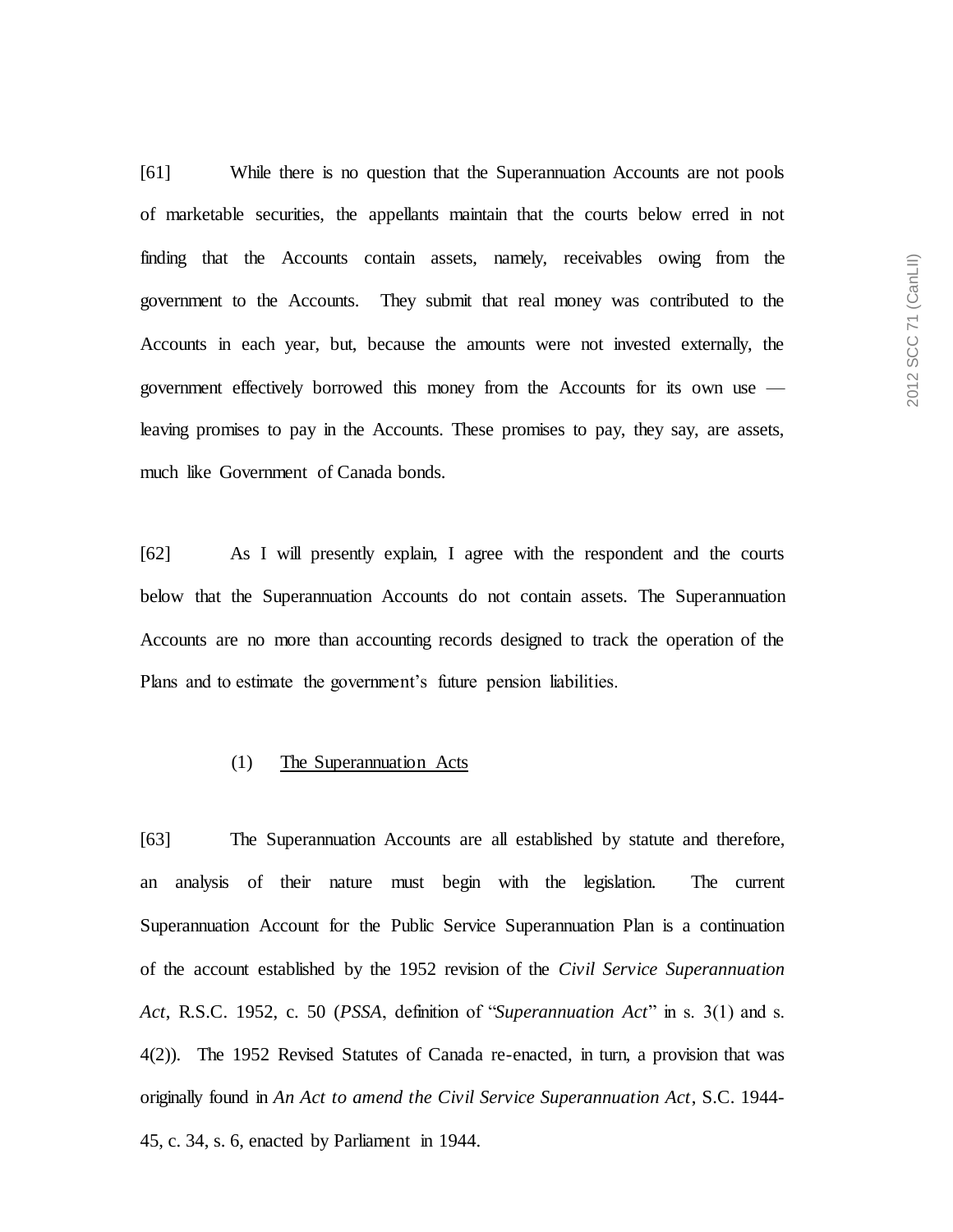[64] The *Civil Service Superannuation Act*, s. 21, provided that all funds collected and distributed pursuant to that Act flowed into, and out of, the CRF:

> **21.** (1) The moneys received under the provisions of this Act shall form part of the Consolidated Revenue Fund, and the moneys payable under the said provisions shall be payable out of the said Consolidated Revenue Fund.

The CRF was defined to mean, at the relevant time, in *The Financial Administration Act*, S.C. 1951 (2nd Sess.), c. 12, s. 2(*e*), assented to December 21, 1951, "the aggregate of all public moneys that are on deposit at the credit of the Receiver General". Section 21 of the *Civil Service Superannuation Act* further provided for a special account in the CRF, to be known as the Superannuation Account, for purposes of funds received and payable in respect of the Act:

> (2) There shall be kept in a Special Account in the Consolidated Revenue Fund, to be known as the Superannuation Account, of all moneys so received or so payable, and there shall be added to the said Account annually an amount representing interest, at such rate and calculated in such manner as the Governor in Council may by regulation prescribe, on the amount to the credit of such account.

[65] The description of the Superannuation Account as a "Special Account in the Consolidated Revenue Fund . . . of all moneys so *received* or so *payable*" describes accounting entries — a record of transactions relating to government pension plans reflected in credits and debits. It is apparent from the statutory language that Parliament contemplated that the Account would reflect Plan-related transactions into and out of the CRF. Considered together with the direction to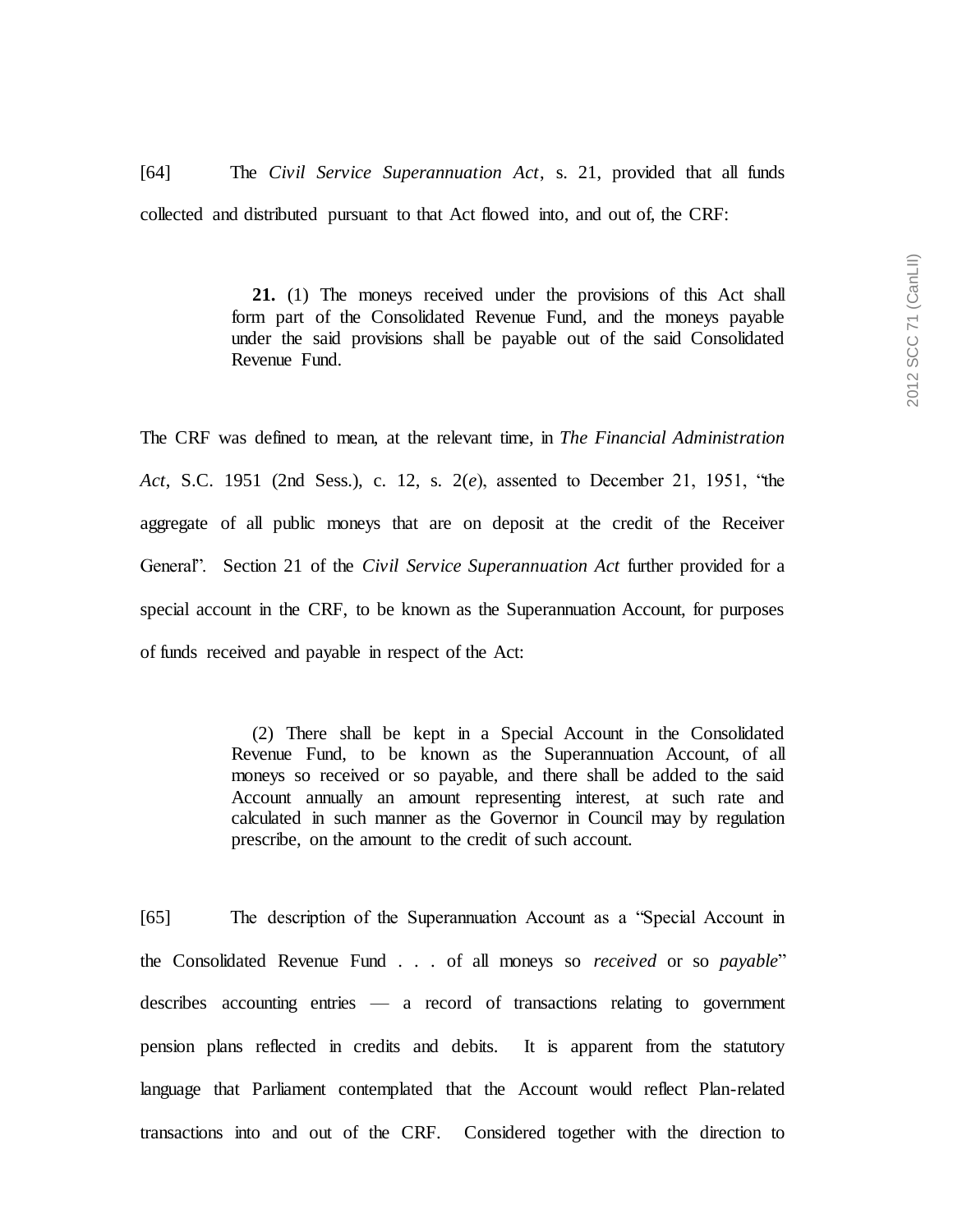receive all Plan-related moneys into the CRF, and to pay them out of the CRF, the language is consistent with accounting entries rather than with a direction to keep a separate, identifiable accumulation of assets.

[66] As the current Superannuation Account is a continuation of the account established by the 1952 Revised Statutes of Canada (originally established legislatively in 1944), the current Superannuation Account continues to represent accounting entries reflecting, through credits and debits, superannuation Plan-related transactions into and out of the CRF.

[67] In this regard, I pause to remind that the Superannuation Account continues to exist notwithstanding the establishment in 2000 of the Pension Funds pursuant to Bill C-78. Benefits for pensionable service prior to April 1, 2000, are, generally, charged to the Superannuation Account and paid out of the CRF (*PSSA*, s. 43).

[68] The current *FAA* supports the view that all pension-related transactions are into and out of the CRF, and no money is deposited in or withdrawn from the Superannuation Accounts themselves. The *FAA* provides that "all public money shall be deposited to the credit of the Receiver General", and it defines "public money" as including "all money that is paid to or received or collected by a public officer under or pursuant to any Act . . . and is to be disbursed for a purpose specified in or pursuant to that Act" (ss. 17 and 2). Thus, while the *PSSA* no longer refers specifically to the Superannuation Account as being an account in the CRF, the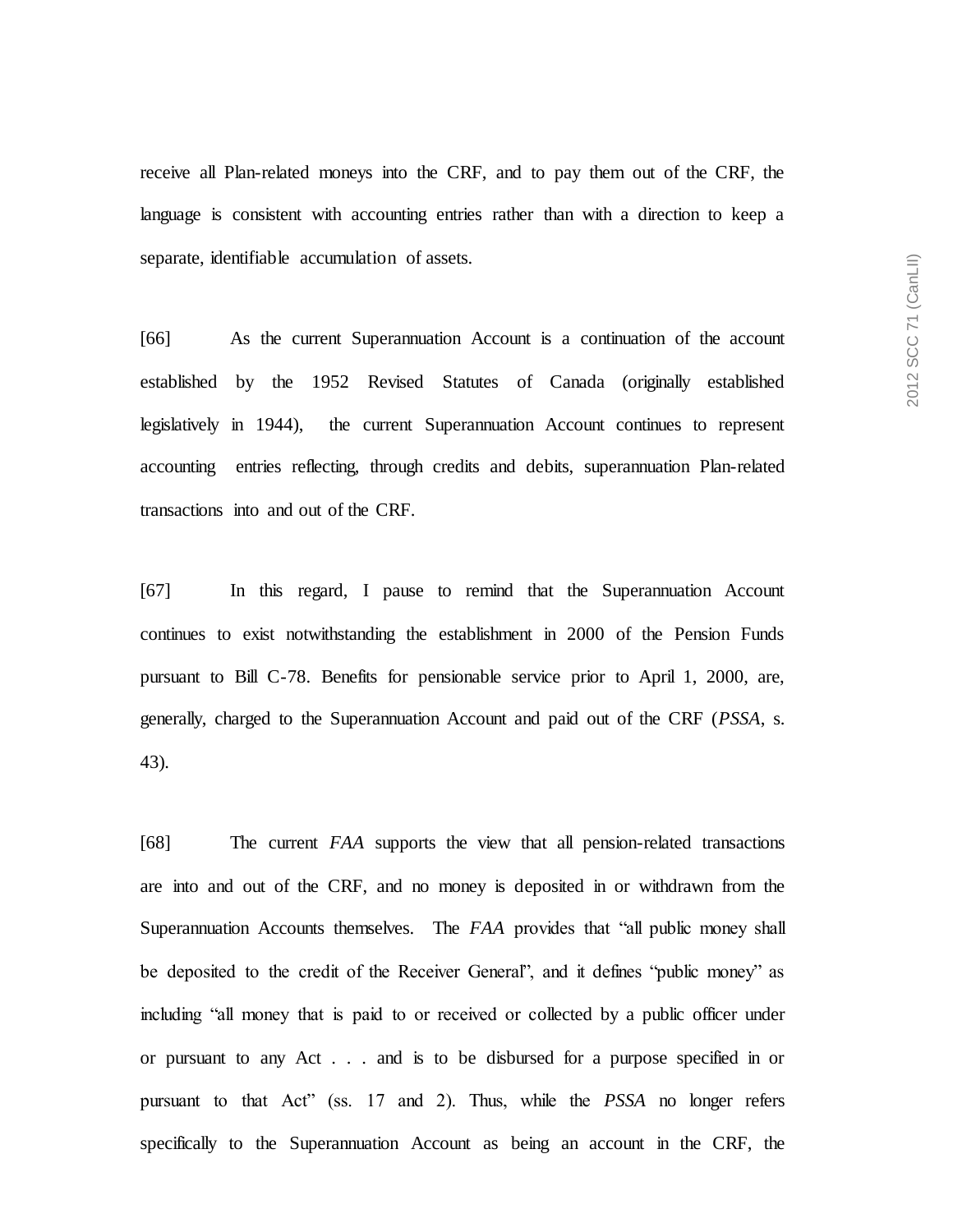scheme of the *FAA* provides that the moneys collected under the *PSSA* form part of the CRF. Thus, the continuation of the 1944 Superannuation Account, an account in the CRF, is consistent with the financial administration legislation currently in force.

[69] When Parliament first established the Superannuation Account, the intention was to create an accounting ledger to track the operation of the superannuation Plan. Not only does the Account record transactions into and out of the CRF, as I have explained, but the credit balance reflects an estimate of Canada's future pension liability under the *PSSA*. This is demonstrated by the fact that, when the Account is in deficit (i.e., is an understatement of the actuarial estimate of pension liabilities), the *PSSA* requires the government to record actuarial liability credits to bring the credit balance in the Account — through annual instalments, to spread out the impact on the Public Accounts — toward the actuarial estimate of the future pension obligation (*PSSA*, s. 44(6) to (8)). In this way, the Superannuation Account is useful from a financial reporting perspective. And it explains why it is disclosed in the Public Accounts as a government liability.

[70] While the above discussion focuses on the Superannuation Account applicable to the Public Service Superannuation Plan, the conclusions apply equally to the other two pension plans at issue on this appeal. The Canadian Forces Superannuation Account is a continuation of the Permanent Services Pension Account established in the accounts of Canada pursuant to the *Defence Services Pension Act*, R.S.C. 1952, c. 63, as it read before March 1, 1960. The Permanent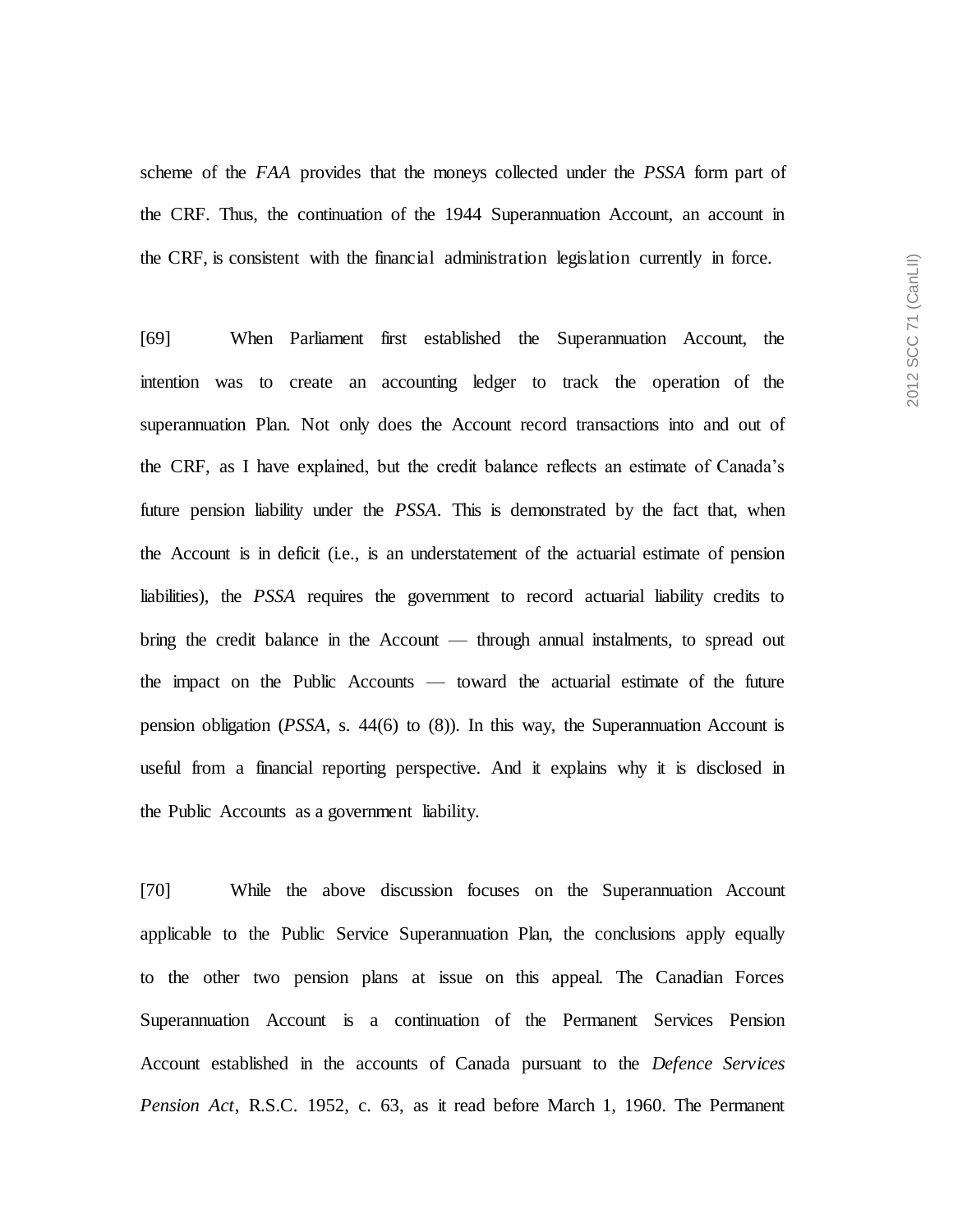Services Pension Account was earlier enacted pursuant to *An Act to amend the Militia Pension Act*, S.C. 1946, c. 59, s. 6, and was described as "a Special Account in the Consolidated Revenue Fund". Likewise, the RCMP Superannuation Account is a continuation of the Royal Canadian Mounted Police Pension Account established in the accounts of Canada pursuant to the *Royal Canadian Mounted Police Act*, R.S.C. 1952, c. 241, as it read before April 1, 1960. The Royal Canadian Mounted Police Pension Account was earlier enacted pursuant to *An Act to amend the Royal Canadian Mounted Police Act*, S.C. 1947-48, c. 28, s. 10, and was also said to be "a Special Account in the Consolidated Revenue Fund".

[71] The legislation supports the finding that the Superannuation Accounts are accounting entries, rather than funded pools of assets.

#### (2) The "Borrowing Theory"

[72] The appellants' argument that the Superannuation Account contained assets did not rely on the contention that there was identifiable property in the Accounts that could be liquidated or sold. (This much was admitted by the appellants' expert, John Christie, at trial, upon cross-examination: A.R., vol. III, at 142.) His theory (the "Borrowing Theory") was instead, that "[t]he assets of the plan are a promise to pay from the government of Canada, a debt of the government of Canada" (A.R., vol. III, at pp. 142-43). In his opinion, the assets consisted of the "promise to pay to the account the amount that was owed to it by the government of Canada" (p. 147).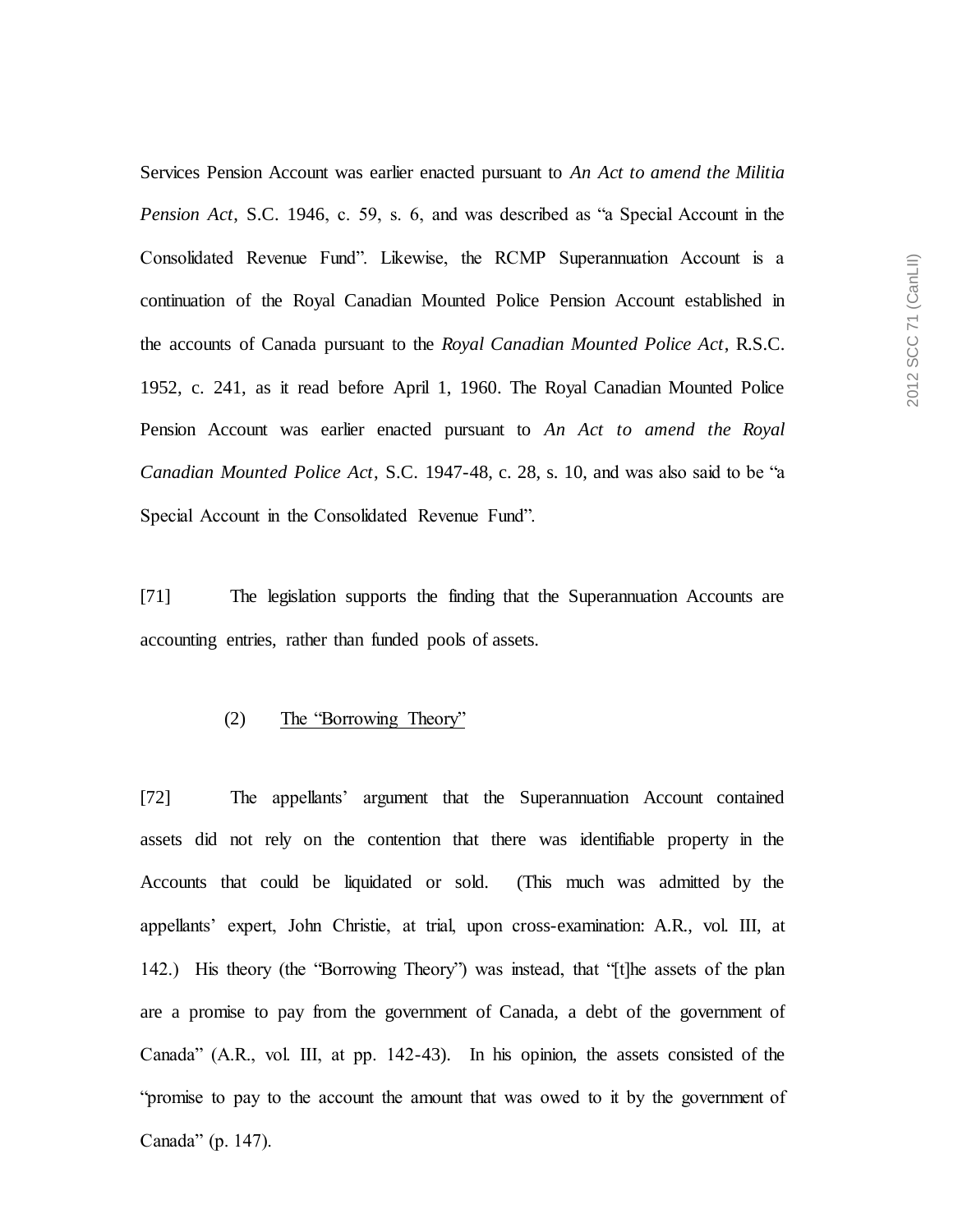[73] Scott Milne (the appellants' accountant) presented a similar opinion. He stated at trial that the government has

> effectively paid the money into the account, and then they have borrowed the money back from the account. So the end result is . . . that the pension account has a receivable from the government and the government has a payable to the pension account. [A.R., vol. IV, at p. 48]

[74] The trial judge rejected the expert evidence supporting the Borrowing Theory, and the Court of Appeal agreed. I see no reason to interfere with this finding.

[75] The appellants argue, incorrectly in my view, that "if the Government did not borrow the amounts in the Superannuation Accounts, the only conclusion available is that it violated the *PSSA* by failing to contribute to the Accounts in the first place" (A.F., at para. 57). They assert that the experts testified at trial that the only way for the government to have met its statutory obligations without actually transferring money into the Accounts was through the Borrowing Theory. The problem, however, is that this argument is premised on a legally incorrect interpretation of the governing legislation. As already discussed, the Superannuation Accounts were — and are — legislated ledgers to track Plan-related CRF transactions and to estimate the government's pension liabilities to Plan members. In short, they are accounting records — that is to say, *information* — not repositories of assets capable of holding property.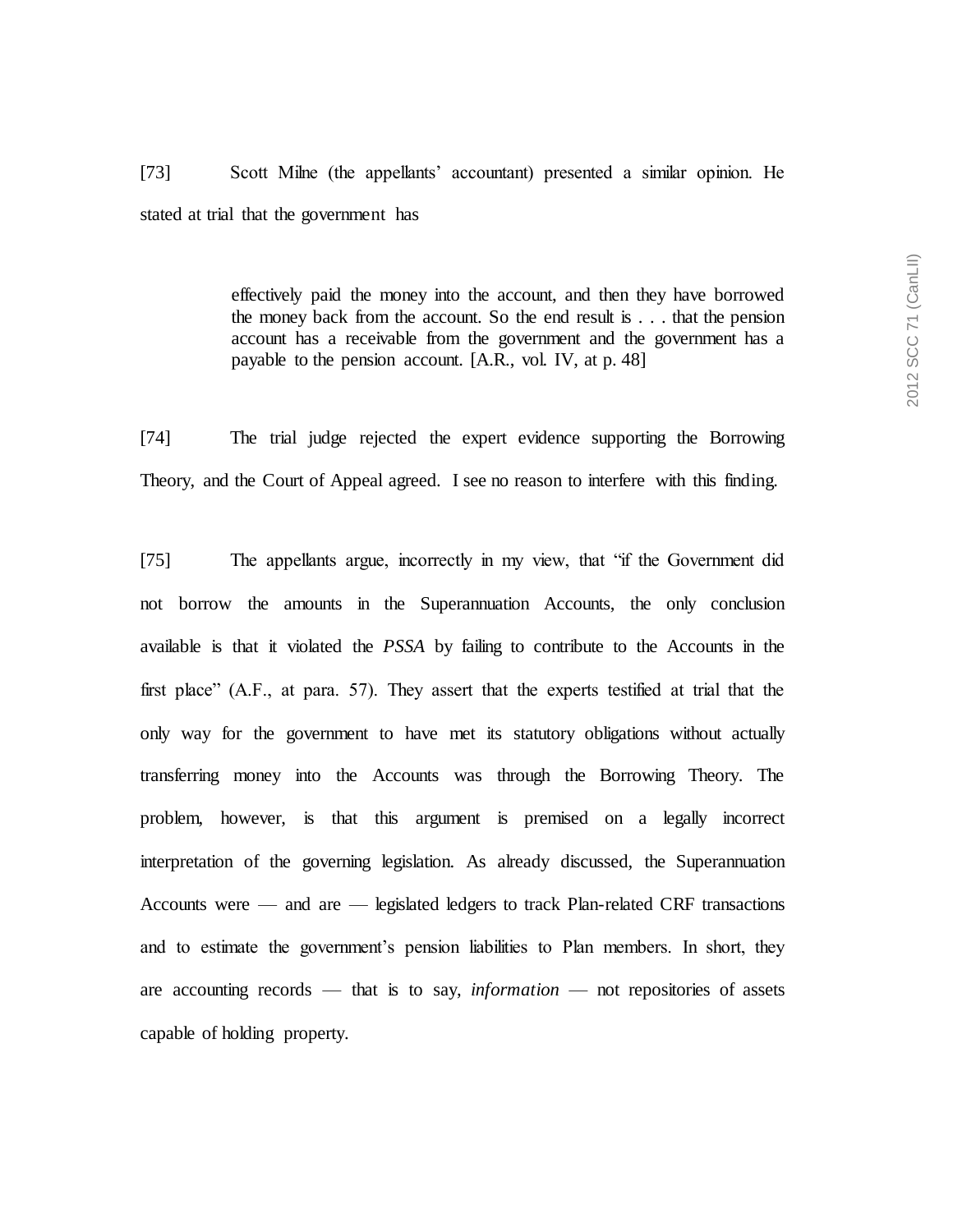[76] For the appellants' Borrowing Theory to hold together, it must be possible to say that the government was required to contribute property to the Superannuation Accounts, and that it was, in fact, borrowing this property back and depositing it into the CRF for public purposes. However, if the Superannuation Accounts are informational accounting records, as I have already concluded they are, this is manifestly impossible. There can be no transfer of actual property to  $\sim$  or borrowing from — an informational record. The property is, and always was, elsewhere: viz., prior to April 1, 2000, the legislation contemplated that all property associated with the operation of the Plans was to be held in, and ultimately be paid out of, the CRF. Throughout the operation of the Superannuation Accounts, there was no intermediate step in which any property should have gone into the Accounts, only to be immediately borrowed back by the government. Not only were such "offsetting cheques" (A.R., vol. IV, at p. 51) not contemplated by the legislation, but the trial judge also found as a fact that this is not how the government was operating the Accounts. Legislatively, the Accounts were informational records incapable of holding assets; in practice, they were treated as such. There was no borrowing from them; there was no debt owing to them; there was no property in them.

[77] As I have said, the *Superannuation Acts* required the government to record accounting credits and debits to track the operation of the Plans, and to pay the statutorily defined benefits to members out of the CRF. But they did *not* require the government to transfer assets into the Accounts, nor did they require the government to "borrow" from the Accounts or to place paperless government receivables in them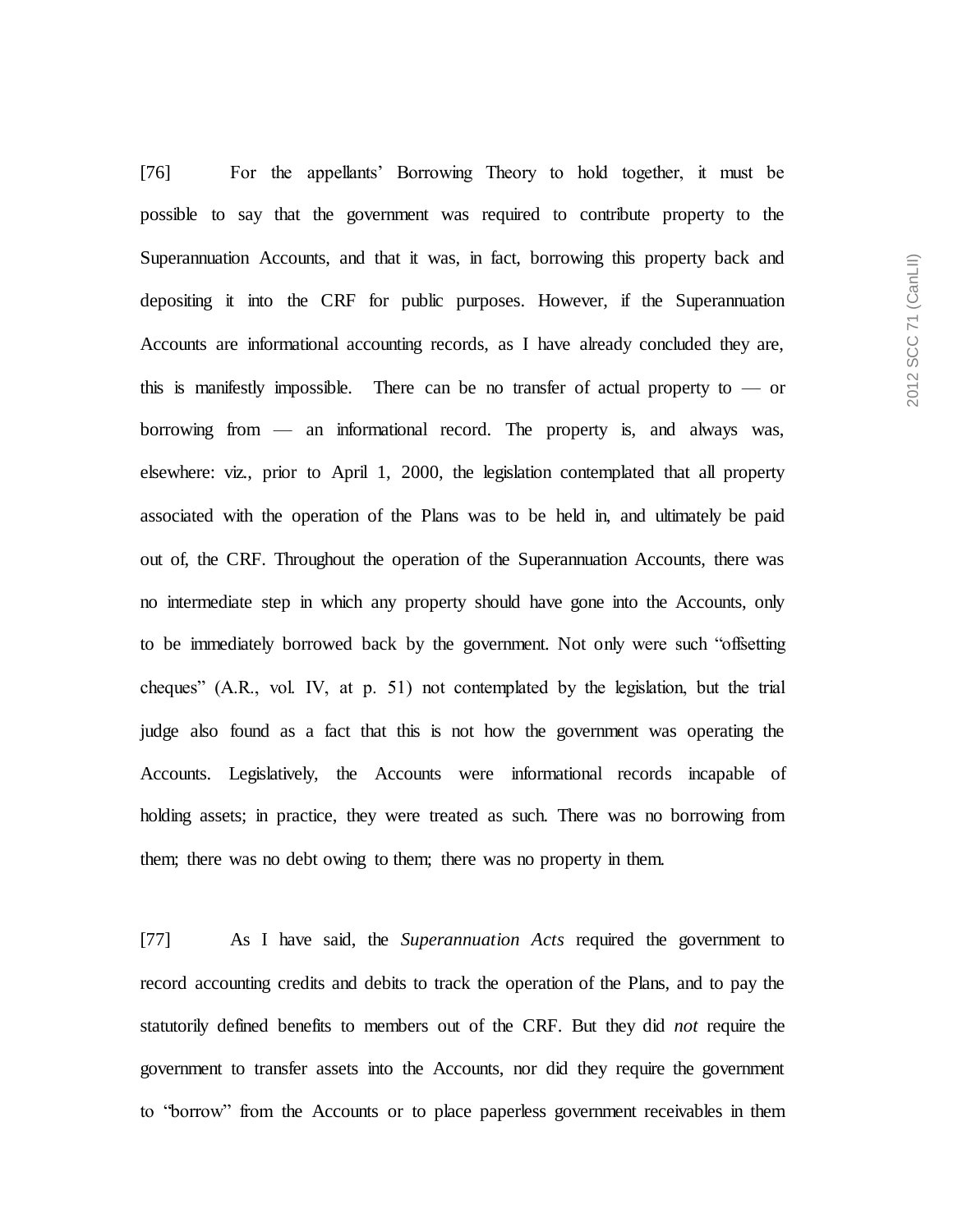to reflect this "borrowing". The suggestion that any of this was statutorily required is not reflected in the relevant legislation. The Superannuation Accounts were intended to be, and were, part of the government's accounting system. Contrary to the appellants' contention, the Accounts were not capable of holding assets.

[78] The appellants also put before the Court various government documents and reports that refer to "borrowing" from the Superannuation Accounts. In the Auditor General's 1991 report to the House of Commons, for example, it is stated that a

> substantial portion of the government's budgetary deficit is financed through internal non-cash borrowing from specified purpose accounts (SPAs). . . . These borrowings do not involve cash but rather result from a deferral of payments of contributions and interest owed by the government to the third parties on whose behalf the SPAs are administered. [A.R., vol. IV, at p. 233]

[79] Similarly, it is written in the 1994 report of the Economic Analysis and Forecasting Division, entitled "Public Service Pension Review: The Macroeconomic Impacts of Investing in A Diversified Portfolio of Market Assets":

> At present, the pension funds are, in effect, segmented off from the capital market. They constitute a pool of funds to which only the government has access. The Government 'borrows' from the fund and credits the fund with interest as if the borrowing was done exclusively through 20-year Government of Canada bonds. [A.R., vol. V, at p. 167]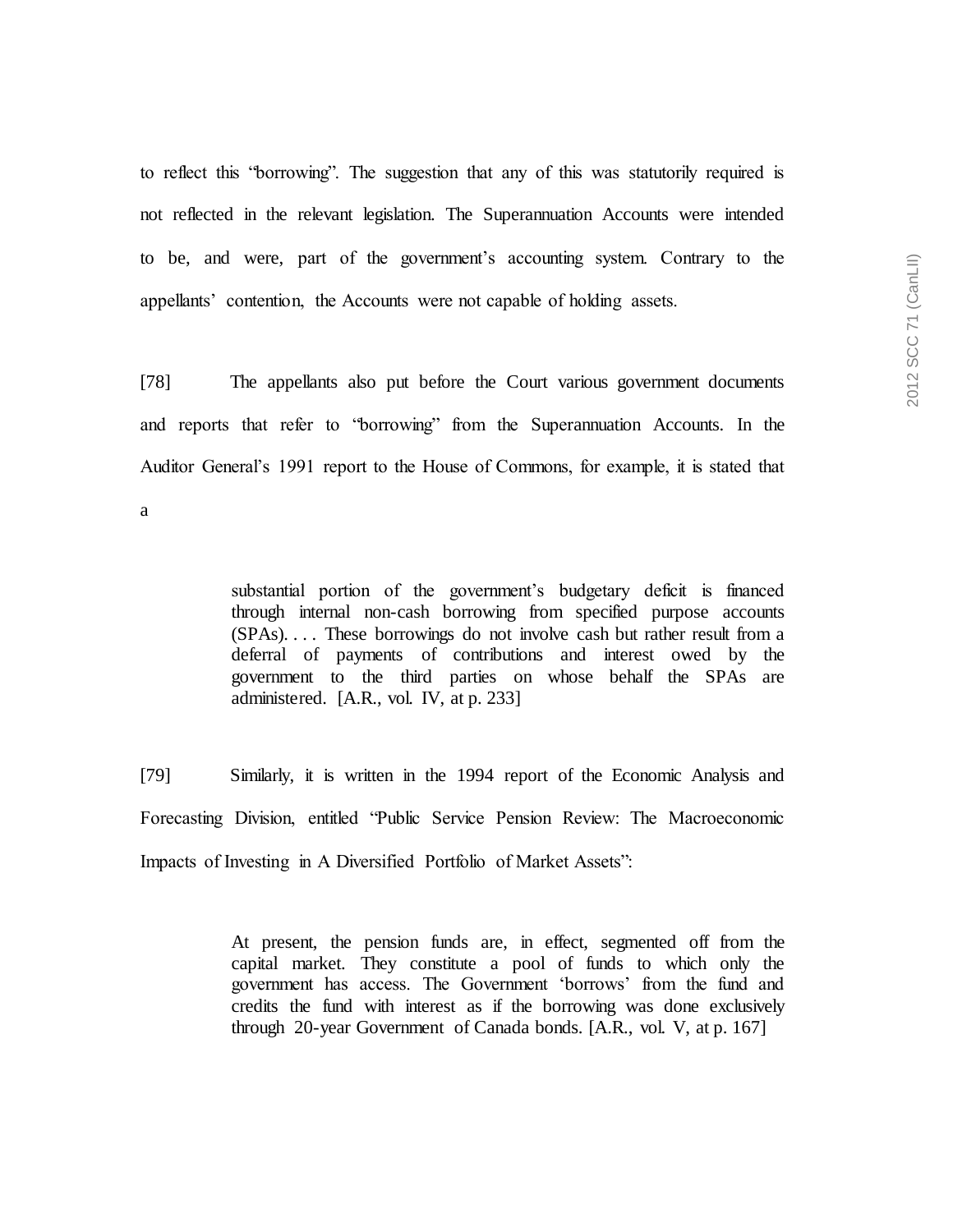[80] It is important, however, to understand these references to "borrowing" in context. As the Treasury Board Secretariat explained in its response to the Auditor General's 1991 report:

> The government does not borrow funds directly from the public service pension accounts to finance other spending activities. The government has borrowed from the pension accounts only in the sense that by not raising money to invest required employee and government contributions in marketable securities it has not had to borrow money in the capital markets. [A.R., vol. IV, at p. 237]

[81] There is a difference between saying that the effect of the superannuation scheme operates *as if* the government were borrowing from the capital markets, without actually doing so  $\frac{1}{x}$  as the Treasury Board Secretariat explains  $\frac{1}{x}$  and saying the government is *actually* borrowing *from* the Superannuation Accounts, in the sense that a debt is owing *to* the Accounts (such that the Accounts hold government receivables). The legislation does not support the appellants' contention that there was borrowing from the Accounts. The superannuation scheme reflects "internal borrowing" only in the sense that it avoids, by design, the need for the external borrowing that would otherwise be required to finance the government's pension obligations.

[82] It remains only to dispose of the appellants' reliance on *Ermineskin Indian Band and Nation v. Canada*, 2009 SCC 9, [2009] 1 S.C.R. 222. In that case, this Court was concerned with the Crown's obligations in respect of oil and gas royalties collected on behalf of Aboriginal bands. The Crown deposited the royalties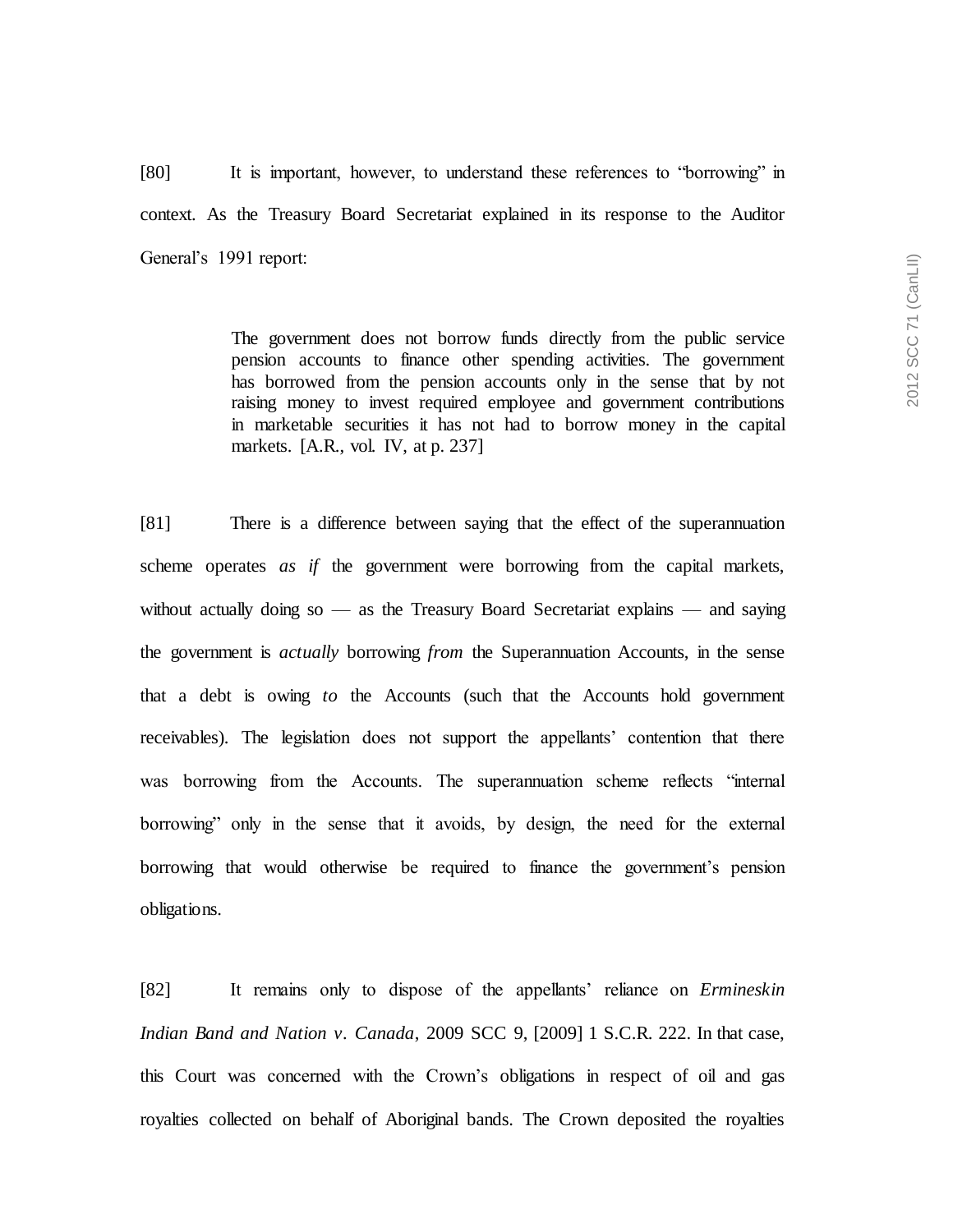into the CRF and credited interest based on the market yield of long-term government bonds. Superficially relevant to this appeal is the discussion in that case of the Crown's "borrowing" of royalty moneys. The bands argued that the Crown was in breach of its fiduciary duty because (1) a trustee is not permitted to borrow from a trust fund, and (2) by holding the royalties in the CRF for use by the Crown, the Crown was engaged in "forced borrowing" of the assets in the trust (para. 126). This Court agreed that the "Crown is borrowing the bands' money held in the CRF" (para. 127). However, it concluded that this practice was not a breach of the Crown's fiduciary duty because the "borrowing" was required by legislation (para. 127).

[83] It might be said that similar type of "borrowing" is reflected in the present appeal. While the government owed future obligations to the Plan members (their statutorily defined benefits), it had the use of current funds in the CRF, including the amounts of employee contributions withheld from their pay cheques. Likewise, by not having to withdraw funds from the CRF to satisfy its own contribution obligations, the government continued to have the use of funds that it would have otherwise had to set aside to invest in marketable securities. As already discussed, however, it does not follow from this "internal borrowing" that the Superannuation Accounts contain government receivables: the Superannuation Accounts are no more than legislated accounting records. *Ermineskin* does not suggest otherwise.

[84] Further, in *Ermineskin*, the Crown received royalty moneys "in trust" for the bands, and the Court concluded that the relationship between the Crown and the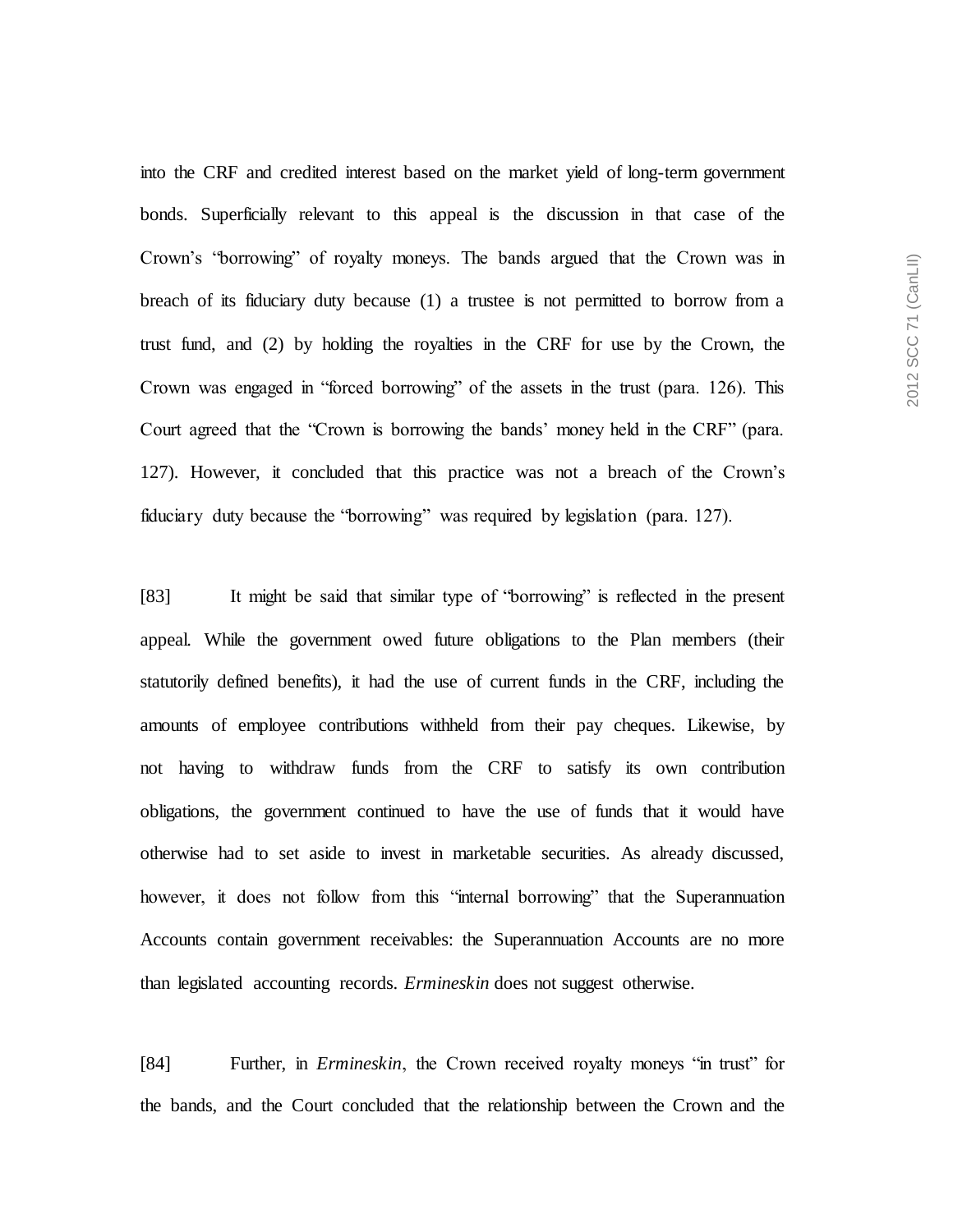bands was "trust-like in nature" (para. 74). Upon collecting the royalty moneys, "in trust", the Crown was statutorily required to retain them in the CRF (para. 127). In other words, the legislation required the Crown to take property that was subject to a "trust-like" fiduciary duty, collected on behalf of beneficiaries, and to deposit it into the CRF for public use. It is accurate to describe this statutory scheme as involving the public "borrowing" of property from the "trust". This is in contrast to the present case: the government did not undertake, expressly or impliedly, to act in the best interests of Plan members with respect to the actuarial surplus (discussed below). The Superannuation Accounts are just accounting records and they are not funds, nor are they "trust-like", such that it is possible to borrow from them.

[85] Accordingly, the courts below were right to reject the Borrowing Theory. Panet J. correctly found that, "[i]n fact, there is no such borrowing and there is no amount owing by the government to the Superannuation Account of each plan" (para. 222).

### (3) The Word "Assets"

[86] The appellants point out that the *Superannuation Acts* and the *PPRA* use the word "assets" in connection with the Superannuation Accounts.

[87] The 1954 version of the *PSSA* required the reporting of "an estimate of the extent to which the assets of the said [Superannuation] Account are sufficient to meet the cost of the benefits payable under this Act" (s. 33). The *PPRA* provides that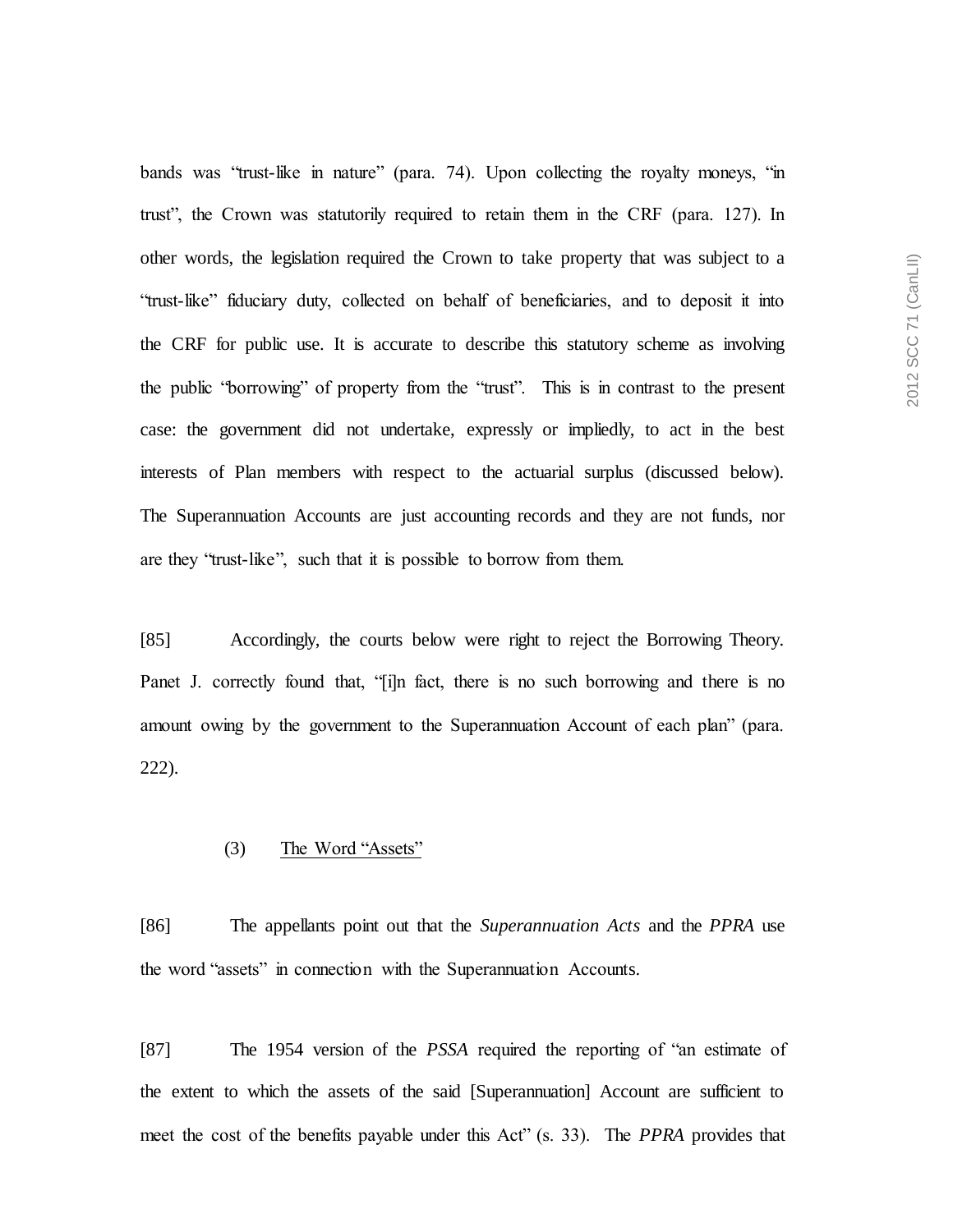the "Minister shall cause a certification of the assets of a pension plan established under the *Canadian Forces Superannuation Act*, . . . the *Public Service Superannuation Act*, [and] the *Royal Canadian Mounted Police Superannuation Act* . . . to be made and a report thereof to be filed" (s. 8). The *PPRA* also refers to the "going concern assets" of the Plans (s. 7).

[88] These provisions pre-date Bill C-78, which amended the *Superannuation Acts* to make specific reference to the *PPRA*. From September 14, 1999, onward, the *PSSA*, for example, provided:

> **45.** In accordance with the *Public Pensions Reporting Act*, a cost certificate, an actuarial valuation report and an assets report on the state of each of the Superannuation Account, the Public Service Superannuation Investment Fund and the Public Service Pension Fund shall be prepared, filed with the Minister designated under that Act and laid before Parliament.

[89] The appellants say that these legislative references mean that the Superannuation Accounts contain assets, in the sense that there is something of value in the Accounts to which the Plan members could have an equitable interest.

[90] In my view, the word "assets" in the *Superannuation Acts* and the *PPRA*, when it is used in connection with the Superannuation Accounts, refers to the credit balances reflected in the Accounts. As discussed above, the actual moneys related to pension contributions remained in the CRF until paid out to members, and the Accounts did not contain government debt. The Superannuation Accounts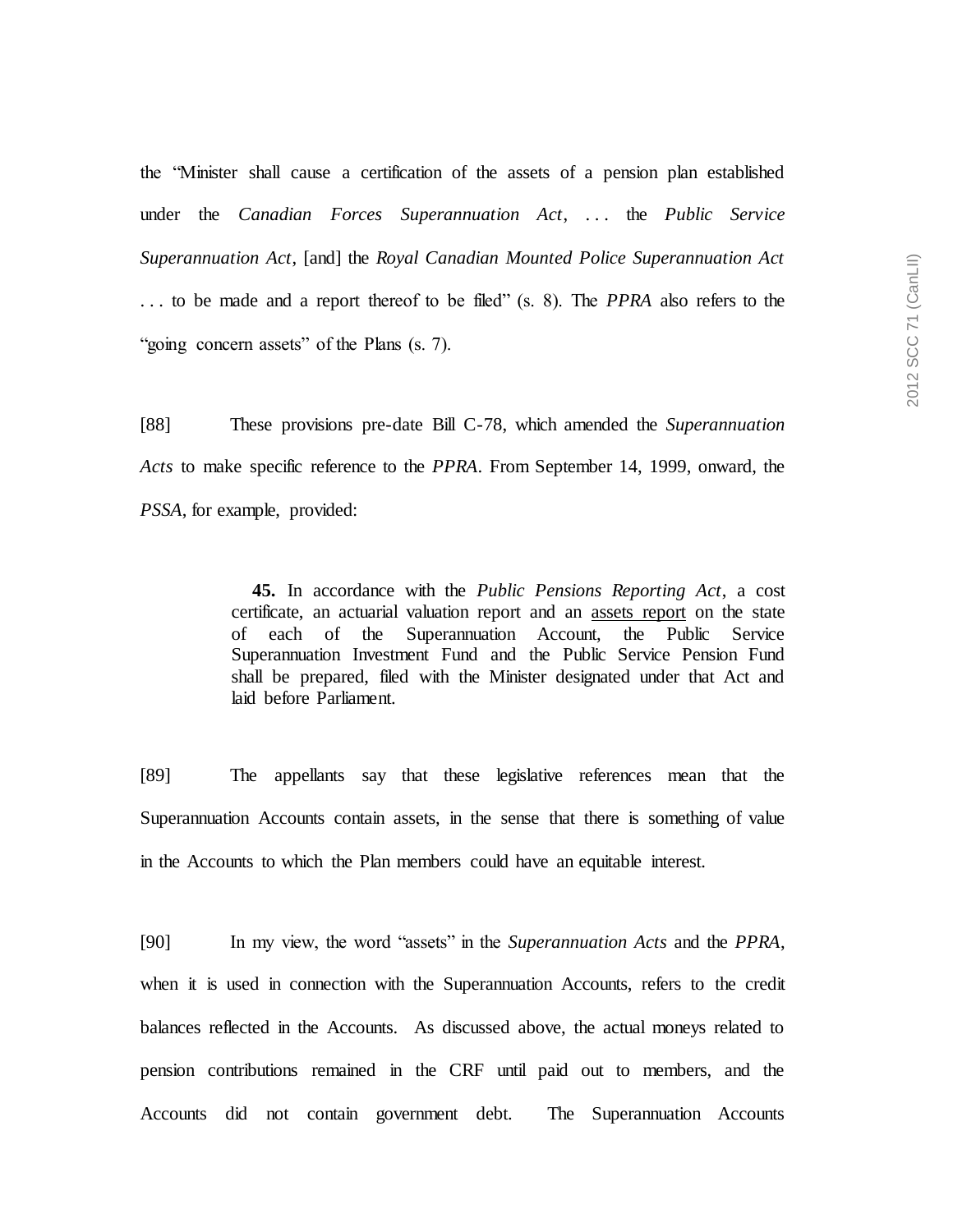themselves reflect accounting credits and debits. Prior to Bill C-78, there was no mechanism in the *Superannuation Acts*, or elsewhere, to direct payments into a separate pension fund.

[91] Accordingly, the word "assets" in the legislation cannot indicate that the Superannuation Accounts contain any property to which the Plan members could have an interest. I would not, however, agree with the Court of Appeal's suggestion that the Parliamentary use of the word "assets" reflects "sloppy use of language" (para. 49). Rather, the word "asset" is being used in the *Superannuation Acts* and the *PPRA* in a different sense: as Panet J. said in respect of the actuarial reports periodically submitted to Parliament, the term "assets" refers to the credit balances in the Superannuation Accounts (para. 228). The same, in my view, applies to the legislation. It is simply a matter of definition.

### (4) Extrinsic Aids

[92] The appellants rely on several representations by government to the effect that the Superannuation Accounts contain assets. The authority to rely on such representations is found in *Schmidt*, where Cory J. stated:

> Documents not normally considered to have legal effect may nonetheless form part of the legal matrix within which the rights of employers and employees participating in a pension plan must be determined. Whether they do so will depend upon the wording of the documents, the circumstances in which they were produced, and the effect which they had on the parties, particularly the employees. [p. 669]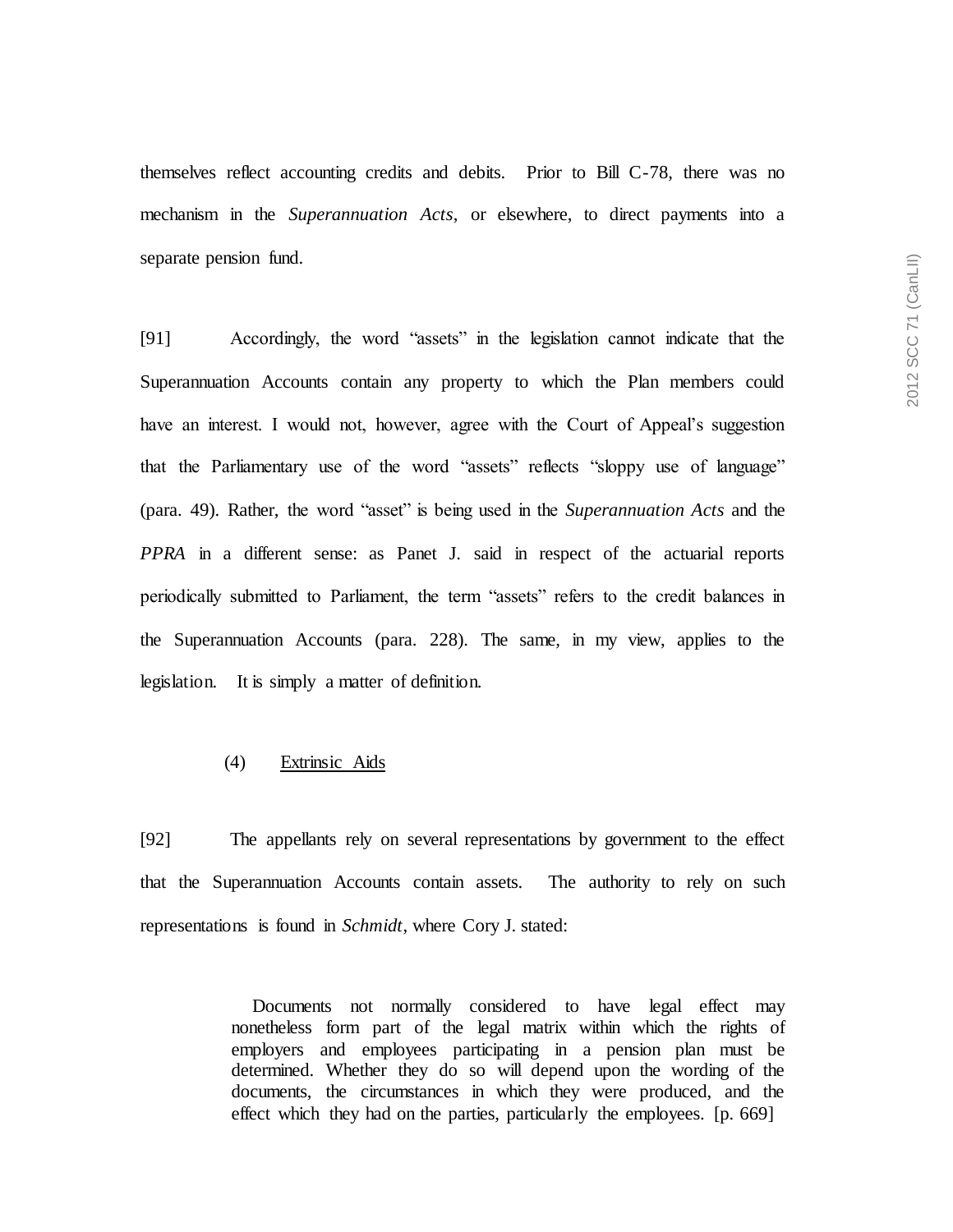[93] In *Burke,* however, this Court determined that, where the relevant articles in the plan documents were unambiguous, it was not necessary to consider surrounding documents (in that case, employer pension booklets) as interpretative aids.

[94] *Schmidt* and *Burke* were decided in the private law context. As this case involves statutory plans, the considerations are different. Specifically, it is necessary to consider the law on extrinsic evidence in statutory interpretation.

[95] As this Court reiterated in *Bell ExpressVu Limited Partnership v. Rex*, 2002 SCC 42, [2002] 2 S.C.R. 559, "[i]t is only when genuine ambiguity arises between two or more plausible readings, each equally in accordance with the intentions of the statute, that the courts need to resort to external interpretive aids" (para. 29 (emphasis deleted), quoting *CanadianOxy Chemicals Ltd. v. Canada (Attorney General)*, [1999] 1 S.C.R. 743, at para. 14).

[96] I have found that the *Superannuation Acts* require the Superannuation Accounts to operate like accounting records, tracking pension-related payments that are made into and out of the CRF. The Accounts are not required by the *Superannuation Acts* to be segregated, funded accounts, that receive or make any actual payments themselves; thus, the legislation does not require them to contain assets. The language in the legislation is quite consistent: "assets" simply has a statutorily specific meaning, namely, the credit balances in the Accounts. However,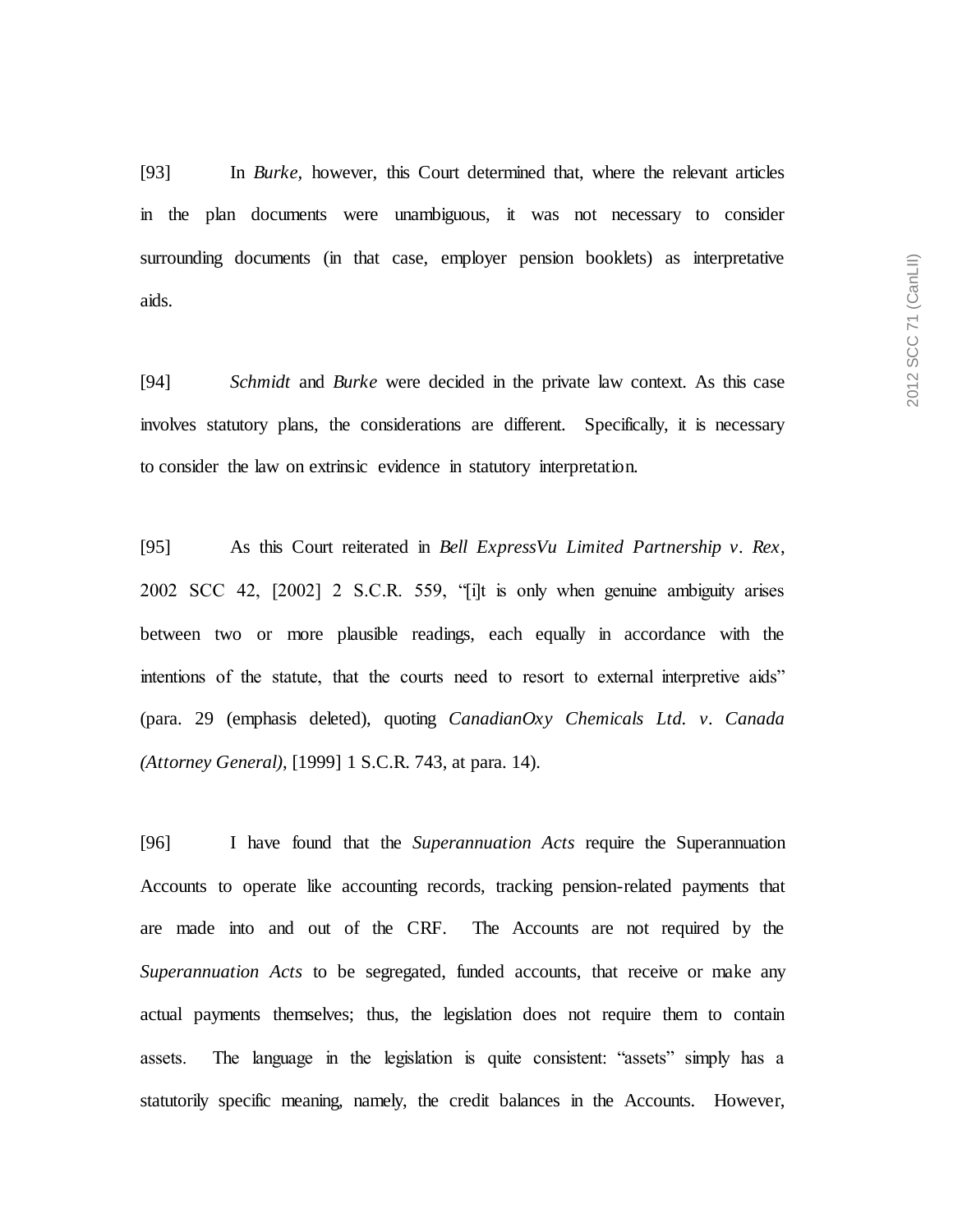even were it appropriate to look at extrinsic materials, they do not assist the appellants for the reasons that follow.

[97] The appellants present documents that were produced years after the Superannuation Accounts were established. They have not pointed to documents coinciding with (or preceding) the creation of the Superannuation Accounts, which, as noted above, are *continued* by the current *Superannuation Acts*.

[98] The appellants' documents therefore reflect subsequent governments' interpretations of previous Parliamentary work (*United States of America v. Dynar*, [1997] 2 S.C.R. 462, at para. 45). However, as Cory and Iacobucci JJ. wrote in the context of subsequent legislative history, "in matters of legal interpretation, it is the judgment of the courts and not the lawmakers that matters. It is for judges to determine what the intention of the enacting Parliament was" (*Dynar*, at para. 45). Accordingly, it is necessary to be cautious when relying on the many subsequent government documents to which the appellants have referred the Court.

[99] Further, Parliament, which created the Superannuation Accounts, is to be distinguished from the executive branch of government, which administers them. Although it is not impossible that governmental documents could assist in the interpretation of legislation, the words of subsequent government Ministers and bureaucrats offer minimal guidance in identifying Parliament's intention concerning the Superannuation Accounts.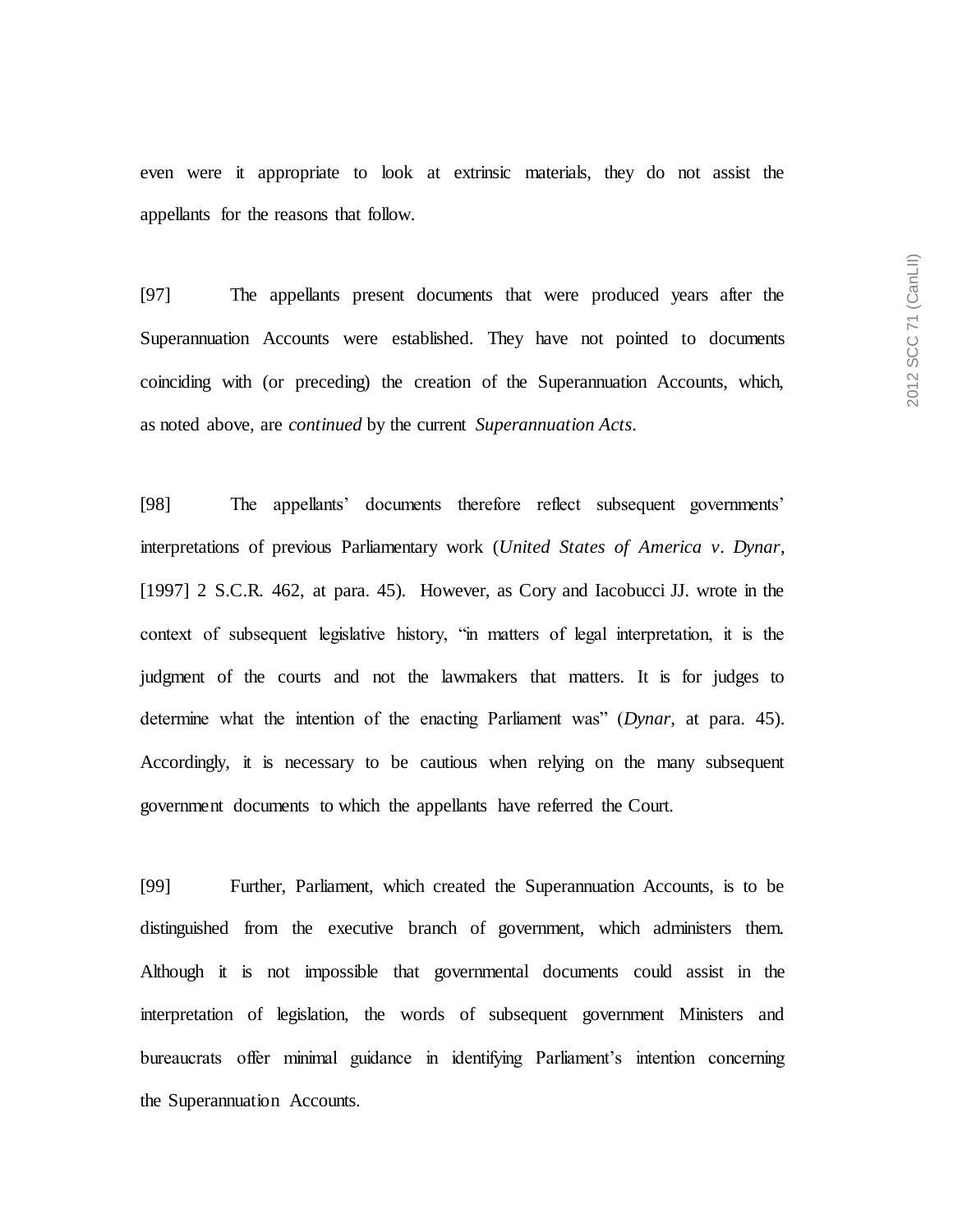[100] The appellants present one Parliamentary debate that took place prior to the enactment of Bill C-78. In February 1992, the President of the Treasury Board said, when introducing Bill C-55, that the "bill also proposes that all [superannuation] plans should henceforth be operated on a fully funded basis" (*House of Commons Debates*, vol. VI, 3rd Sess., 34th Parl., February 24, 1992, p. 7486). He went on to say that the *Superannuation Acts* would be amended to "consolidat[e] the assets and obligations in respect of each [sector]" (p. 7486).

[101] However, Bill C-55, which was enacted as S.C. 1992, c. 46, did nothing to change the nature of any of the Superannuation Accounts. The Accounts did not hold actual assets before 1992, and the amendments did not change this fact.

[102] The notion that Bill C-55 made the Superannuation Accounts "fully funded" is also found in the 1993 document "Treasury Board Secretariat and Department of Finance Study of the Implications of the Current and Alternative Methods of Financing Federal Public Service Pensions". With respect to the words "fully funded", the document states: "Among other provisions of Bill C-55, the Superannuation Acts were amended to require, effective April 1991, that the plans be fully funded; that is, that contributions be made each month by the Government which, together with employee contributions and interest credits, are sufficient to provide for the cost of the benefits that have accrued in respect of that month" (A.R., vol. V, at p. 221). In other words, "fully funded" in this context refers to government contribution credits that must be made to record the cost of benefits accruing each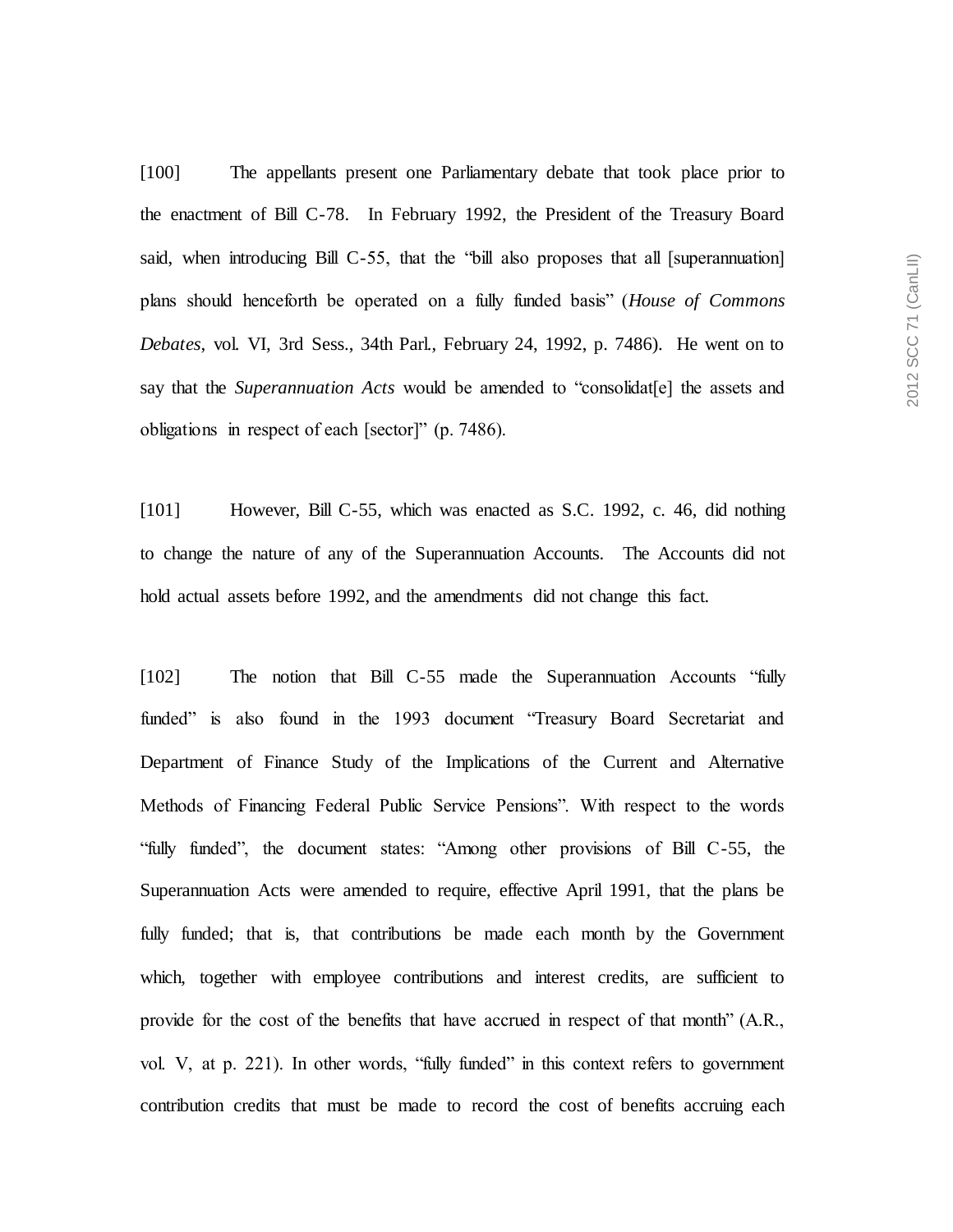month. It does not refer to an identifiable fund of assets set aside to cover the government's pension liabilities.

[103] The appellants also present a Treasury Board document entitled "Basic Facts about Pensions in the Public Service of Canada", dated October 18, 1976. The Treasury Board expressly denied that the Plans (other than indexation benefits) were "pay-as-you go". Rather, the Treasury Board said that the "basic pensions are fully funded in a government account" (A.R., vol. V, at p. 11). The "Basic Facts" document explained the meaning of "fully funded" as follows: "This means that pensions are provided for in such a way that, if the Plan were suddenly terminated, the Account would, without further contributions but with future interest earnings, have sufficient credits to meet the pension payments ..." (A.R., vol. V, at pp. 10-11).

[104] The description of the Accounts as "fully funded" is also found in an undated pension booklet which was at one time given to federal employees (A.R., vol. V, at p. 83). And, as in the *Superannuation Acts*, the language of "assets" can be found in various internal and external governmental documents (see e.g. "Public Service Pensions", January 1970 (A.R., vol. V, at p. 5).

[105] While the government documents presented by the appellants use language stating that the Accounts contain assets, other government documents, presented by the government, support the argument that they do not. The Auditor General has several times expressed — in his official observations on the Public Accounts — that the Superannuation Accounts are "unfunded pensions, in the sense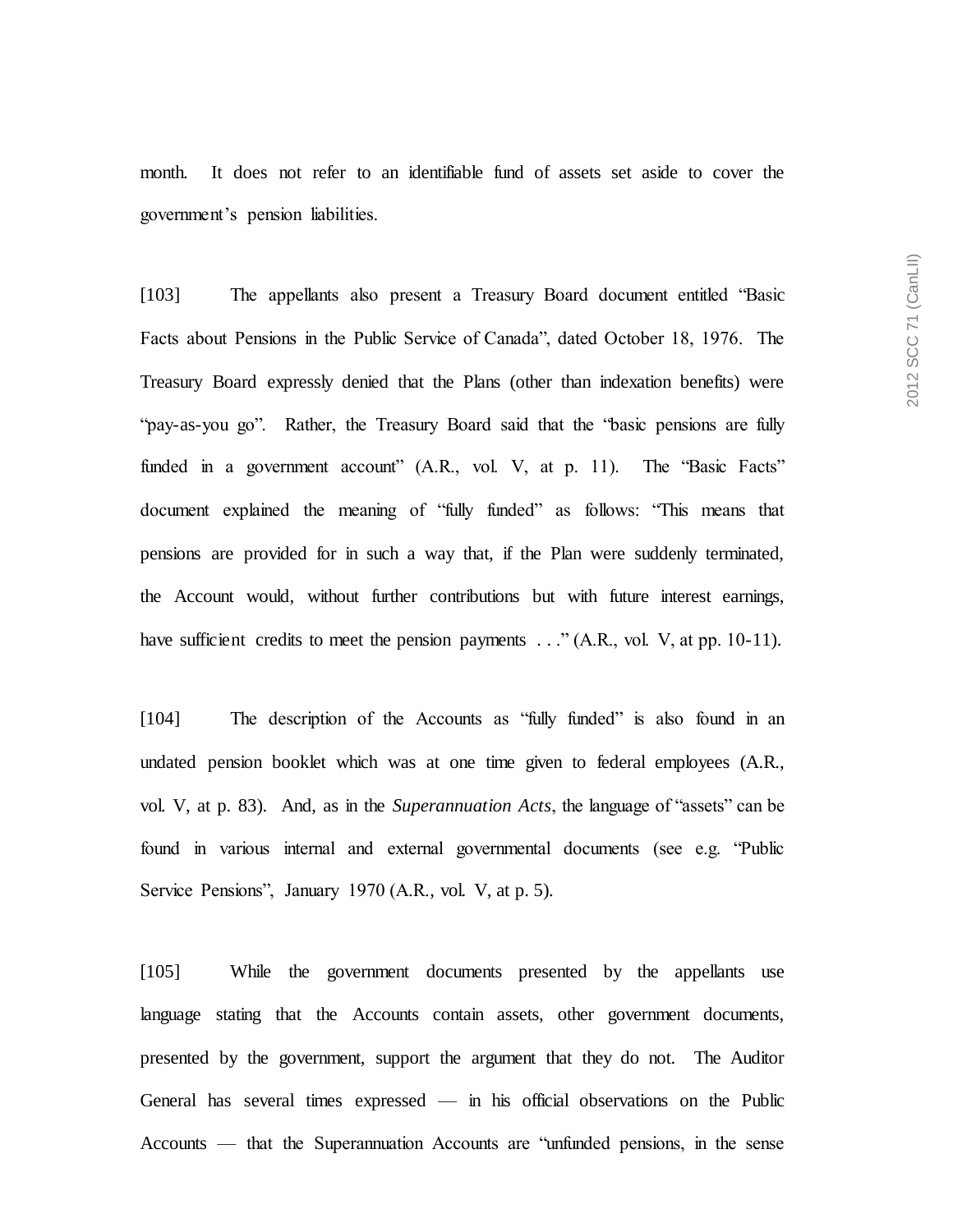that assets have not been set aside to pay for ultimate pension benefits" ("Supplementary Information: Observations by the Auditor General on the Financial Statements of the Government of Canada and the Statement of Transactions of the Debt Servicing and Reduction Account", in *Public Accounts of Canada 1997* (1997), vol. I, 1.25, at p. 1.28; see also "Supplementary Information: Observations by the Auditor General on the Financial Statements of the Government of Canada, the Statement Required Under the *Spending Control Act* and the Statement of Transactions of the Debt Servicing and Reduction Account", in *Public Accounts of Canada 1996* (1996), vol. I, 1.24, at p. 1.27).

[106] Similarly, the Towers Perrin consulting report, "Return Expectations for the Public Service Superannuation Fund", prepared for the Department of Finance and Treasury Board in 1993, states that, "[i]n the case of the PSSF [the "Public Service Superannuation Fund", the plan is not 'funded' in the sense of an externally invested trust fund, but it is accounted for and actuarially treated as if it were" (A.R., vol. V, at p. 145 (emphasis added)). In this document, the Plans are referred to as "notionally-funded".

[107] In my view, even if reference to extrinsic aids was appropriate, the extrinsic evidence available is inconclusive. Nor does it afford insight into the intention of Parliament when creating the Superannuation Accounts. Thus, I cannot give much weight to the documents presented by the appellants in their submissions.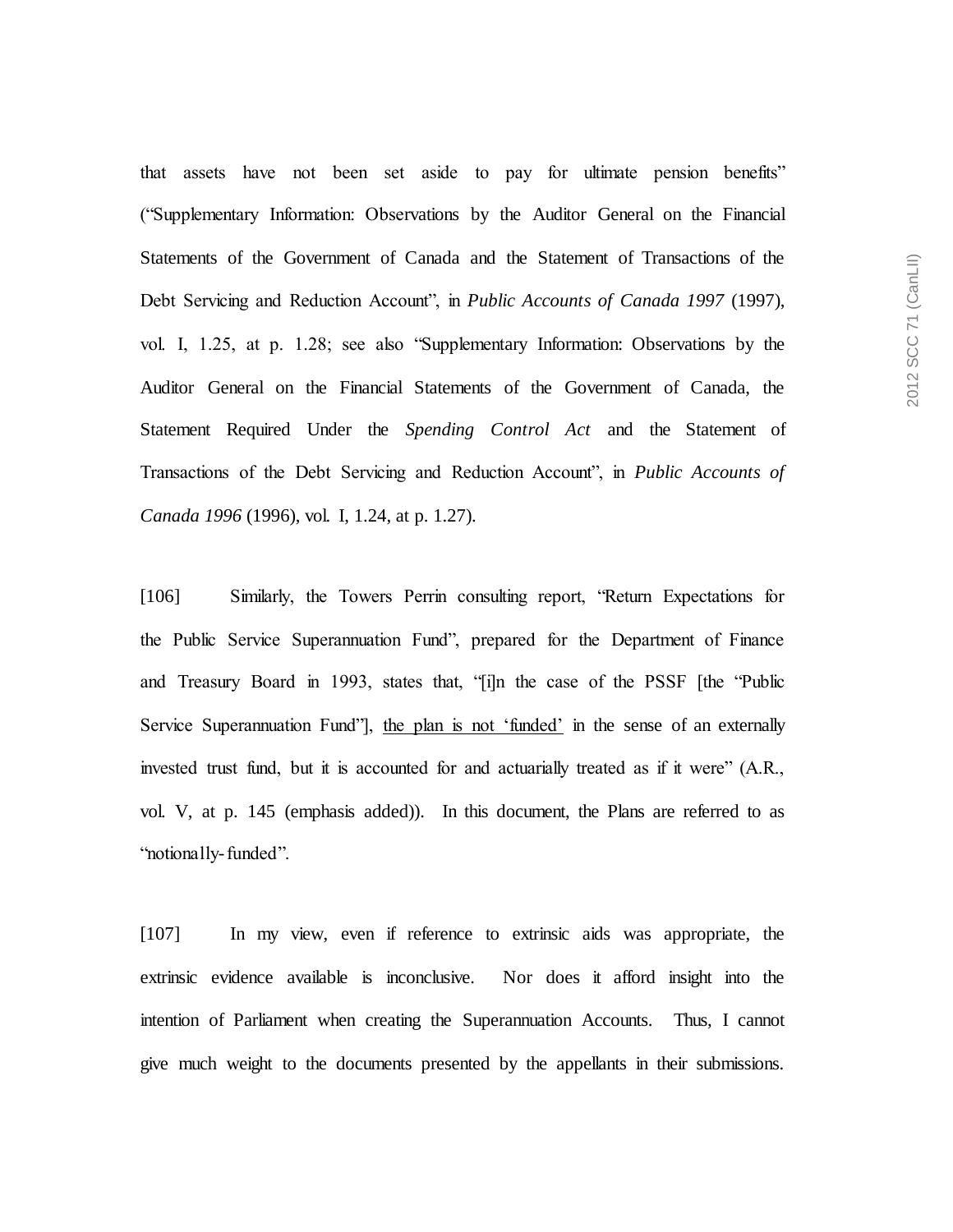It would appear that, from time to time, government officials have inaccurately described the Superannuation Accounts in publications and internal communications.

# (5) Conclusion on Whether the Superannuation Accounts Contain Assets

[108] For the reasons given, I agree with the courts below that the Superannuation Accounts do not hold assets — not even the government receivables that the appellants suggest they contain. The *Superannuation Acts* created the Accounts to track Plan-related CRF transactions and to estimate the government's pension liabilities to Plan members. In this way, they are accounting records, not funded and segregated pools of assets. When the word "assets" is used in the legislation in reference to the Superannuation Accounts, it merely signifies their credit balances, not anything of value to which the appellants could have an interest.

[109] The courts below were correct to reject the theory that the government borrowed from the Accounts, placing in them promises to pay by the government (the purported assets in the Accounts). This theory is inconsistent with the legislation in that it assumes that the government was required to contribute property into the Accounts in the first place. As the Accounts are no more than accounting records, this would have been impossible. Prior to April 1, 2000, all of the real money associated with Canada's pension scheme remained unsegregated in the CRF, until benefits were actually paid — out of the CRF — to Plan members.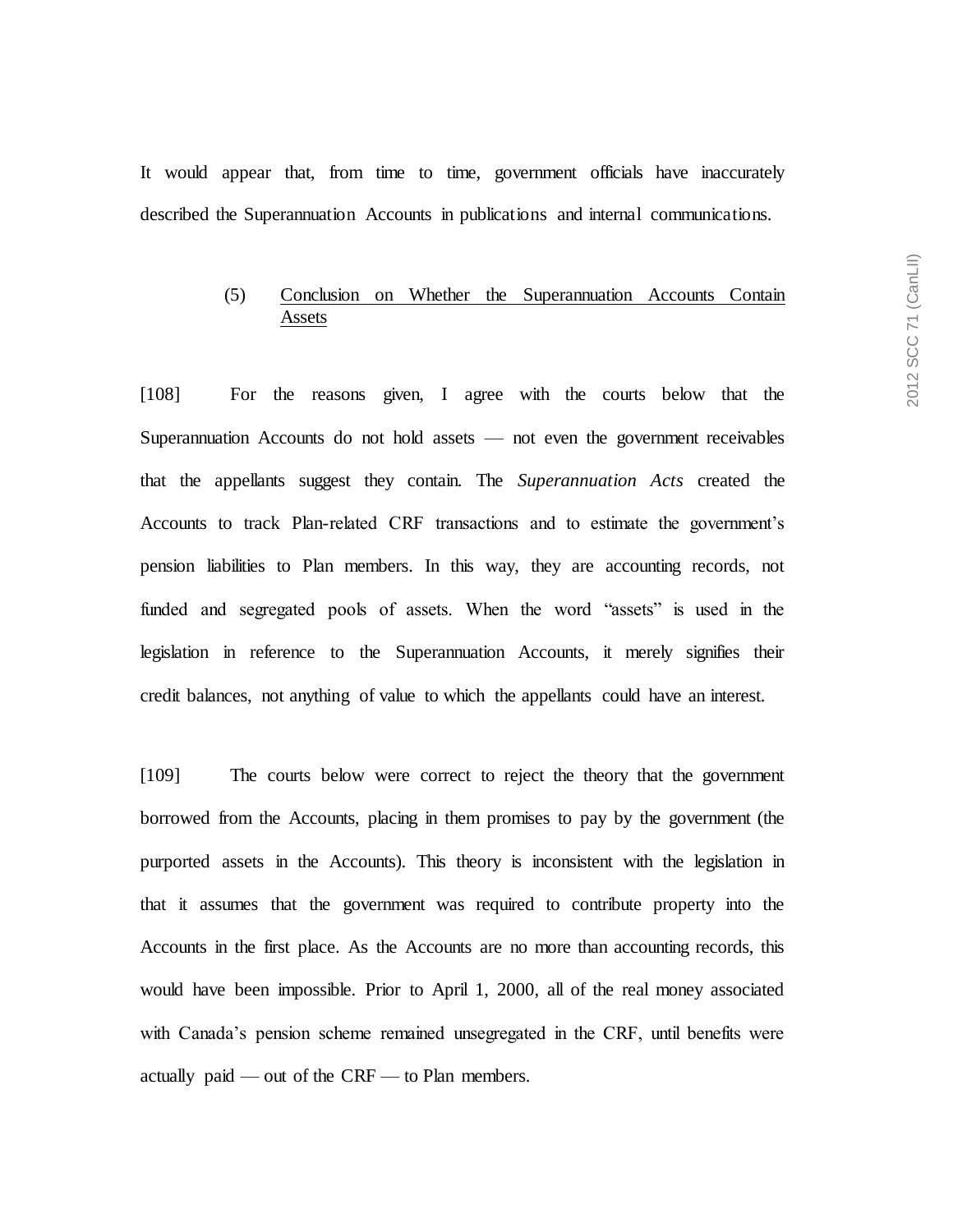[110] I have concluded that the Superannuation Accounts do not contain assets. Therefore, there was no property in respect of which Plan members can have a legal or equitable interest. However, even if the Accounts did contain assets, the appellants have not established that Plan members have a proprietary interest in either their contributions made or in the government credits under the *Superannuation Acts*.

[111] On a plain reading of the *Superannuation Acts*, there is no suggestion that the Plan members have a proprietary interest in their contributions. Contributing employees can claim no continuing property interest in these amounts. In exchange for their contributions, and with each year of pensionable service, employees gain a legal entitlement to a future benefit. That is the nature of this defined benefit plan.

[112] The appellants asserted that employees have an interest in both the employee and employer contributions, plus interest, on the basis that they form part of employees' total compensation. Even if it were to be assumed that employees have an interest in the contributions at the point in time at which their salaries are to be paid to them, no interest in these amounts could survive the requirement in the *Superannuation Acts* that they be paid into the CRF and credited to the Accounts. Rather, this is the "cost" paid by employees for the future legal entitlement to their statutorily defined benefits. The *Superannuation Acts* also do not establish that employees have an equitable interest in the amounts credited to the Accounts. They provide only a legal entitlement to statutorily defined pension benefits.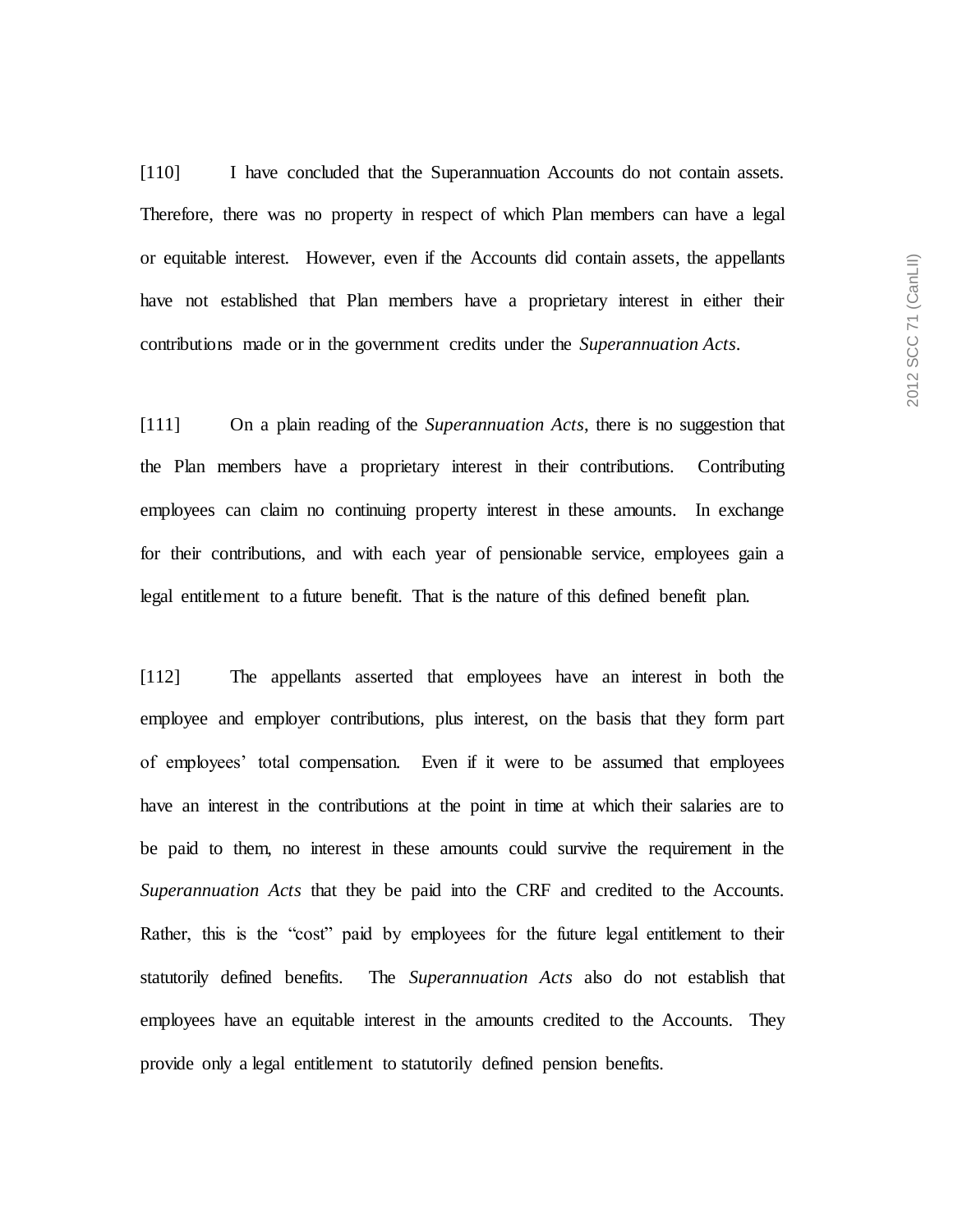#### B. *Did the Government Owe a Fiduciary Duty to the Plan Members?*

# (1) Was There a Fiduciary Relationship Between the Government and the Plan Members?

[113] Fiduciary relationships may be either *per se* or *ad hoc*. The former refers to those relationships that the law presumes to be — and characterizes as — fiduciary (*Galambos v. Perez*, 2009 SCC 48, [2009] 3 S.C.R. 247, at paras. 36-37). The recognized categories give rise to fiduciary duties "because of their inherent purpose or their presumed factual or legal incidents" (para. 36). The existence of an *ad hoc* fiduciary relationship, on the other hand, is determined on a case-by-case basis. Whereas the *per se* categories describe relationships in which the fiduciary character is "innate", *ad hoc* fiduciary relationships arise from the specific circumstances of a particular relationship (*Galambos*, at para. 48).

[114] The appellants argue that the Court of Appeal erred in failing to find that the government was a *per se* fiduciary in its role as plan administrator. Alternatively, they say that the Court of Appeal erred in failing to find an *ad hoc* fiduciary relationship in the circumstances: "the Government had undertaken to act in the Plan Members' best interests with respect to their pension contributions; the Plan Members were in a vulnerable relationship in which the Government had significant discretion; and the Government could exercise this discretion to affect the Plan Members' interests" (A.F., at para. 67). According to the appellants, that interest includes both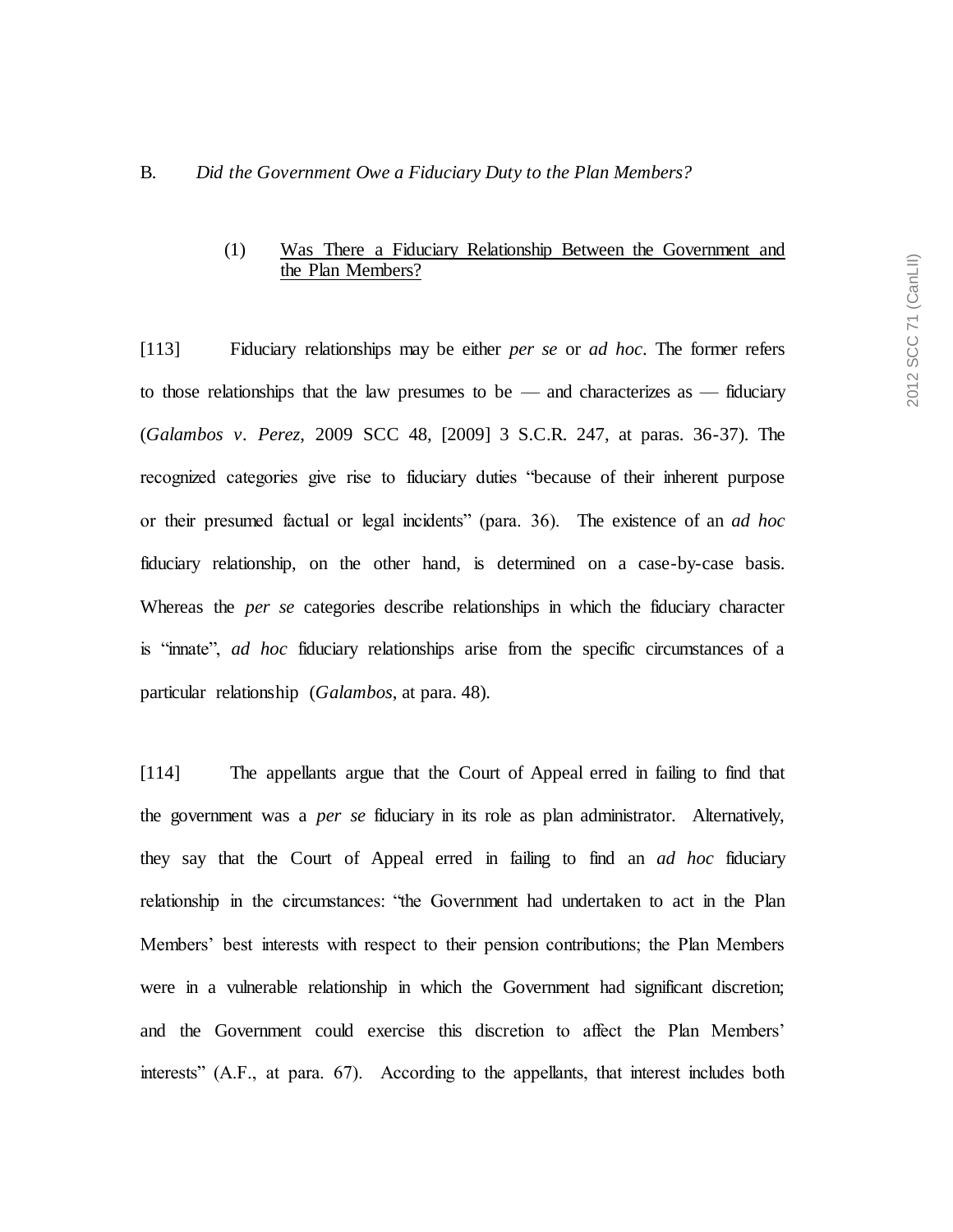receiving pension benefits and ensuring that their contributions were maintained to be used for pension purposes.

[115] Chief Justice McLachlin recently listed the *per se* fiduciary relationships in *Alberta v. Elder Advocates of Alberta Society*, 2011 SCC 24, [2011] 2 S.C.R. 261, identifying the following: trustee-*cestui que trust*, executor-beneficiary, solicitorclient, agent-principal, director-corporation, guardian-ward, and parent-child.

[116] In this case, the government does not fall into any of these categories. The closest category (trustee-*cestui que trust*) does not apply because the government is not a true trustee in equity in respect of any trust property held for the benefit of the Plan members. The appellants contend, however, that the government is in a recognized fiduciary role in its capacity as a pension plan administrator.

[117] The administrator/pension Plan member relationship was dealt with in *Burke*. This Court found that the indicia of an *ad hoc* fiduciary relationship were met.

[118] However, the authority of *Burke* on this point is limited to the private pension plan context. Participants in public pension plans are not subject to the same vulnerabilities or risks as participants in private pension plans. The government stands behind the pension plans that it provides for its employees, and is not subject to the same sort of credit risks as are private entities. Furthermore, this Court recognized in *Elder Advocates* that while the Crown is subject to the normal requirements for establishing an *ad hoc* fiduciary relationship, "the special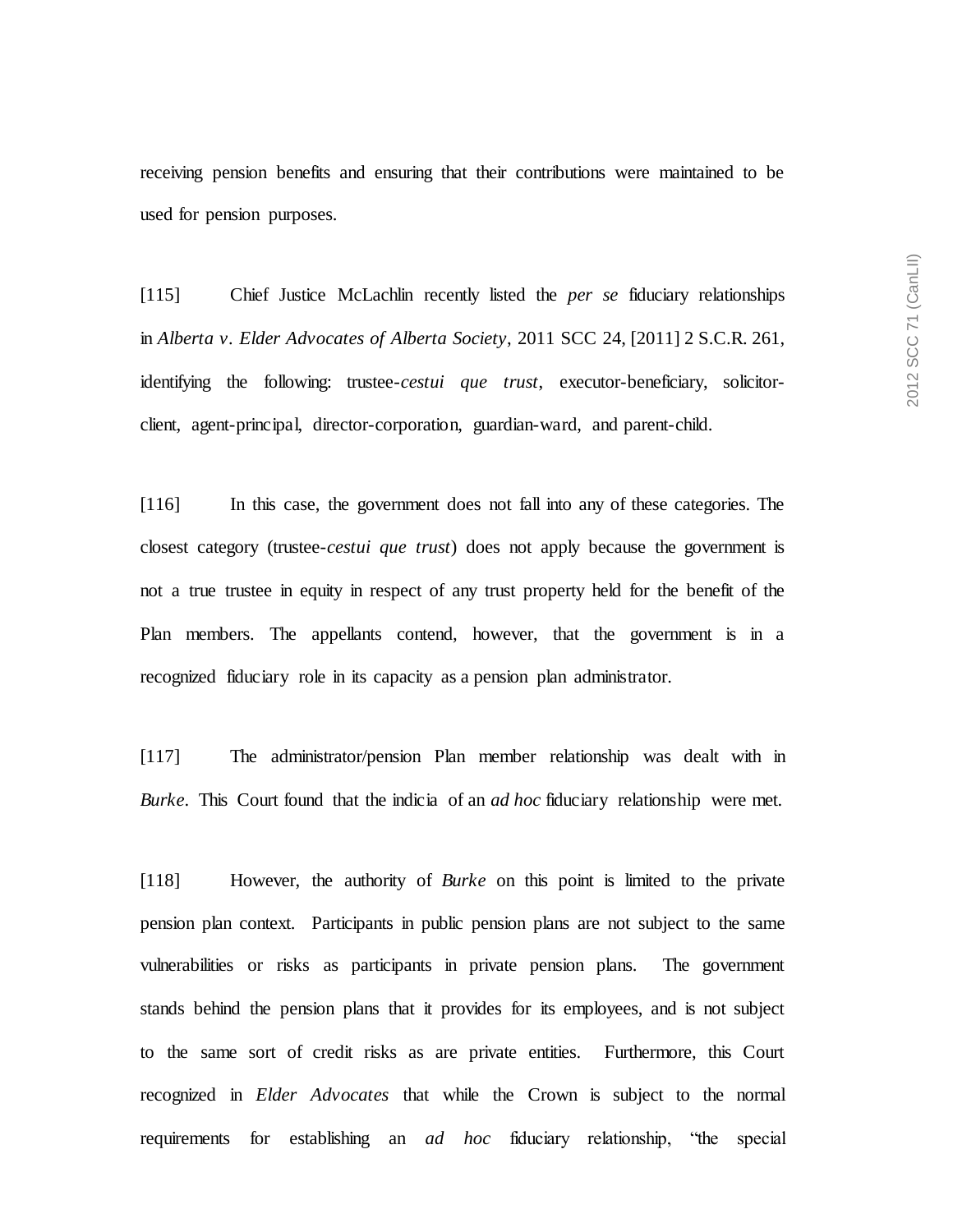characteristics of governmental responsibilities and functions mean that governments will owe fiduciary duties only in limited and special circumstances" (para. 37). McLachlin C.J. in that case quoted Dickson J., as he then was, writing for the majority in *Guerin v. The Queen*, [1984] 2 S.C.R. 335, at p. 385:

> It should be noted that fiduciary duties generally arise only with regard to obligations originating in a private law context. Public law duties, the performance of which requires the exercise of discretion, do not typically give rise to a fiduciary relationship. As the "political trust" cases indicate, the Crown is not normally viewed as a fiduciary in the exercise of its legislative or administrative function. [Emphasis added by McLachlin C.J.; para. 37.]

[119] Binnie J. made the same point writing for the Court in *Wewaykum Indian Band v. Canada*, 2002 SCC 79, [2002] 4 S.C.R. 245, at para. 96: "The Crown can be no ordinary fiduciary; it wears many hats and represents many interests, some of which cannot help but be conflicting  $\dots$ ." The same principle also dictates that the Crown will not be presumed to be a fiduciary based solely on its role bearing a similarity to a traditional category of fiduciary.

[120] It is not necessary to decide the precise ambit of any potential fiduciary duty that might arise between the government, as pension plan administrator, and the beneficiaries of the Plan, or whether the relationship inherently carries with it some set of fiduciary obligations. This is because it is clear that the government had no fiduciary duty to the Plan members with respect to the actuarial surplus. This is demonstrated under the template provided for identifying *ad hoc* fiduciary duties in *Frame v. Smith*, [1987] 2 S.C.R. 99, and *Elder Advocates*.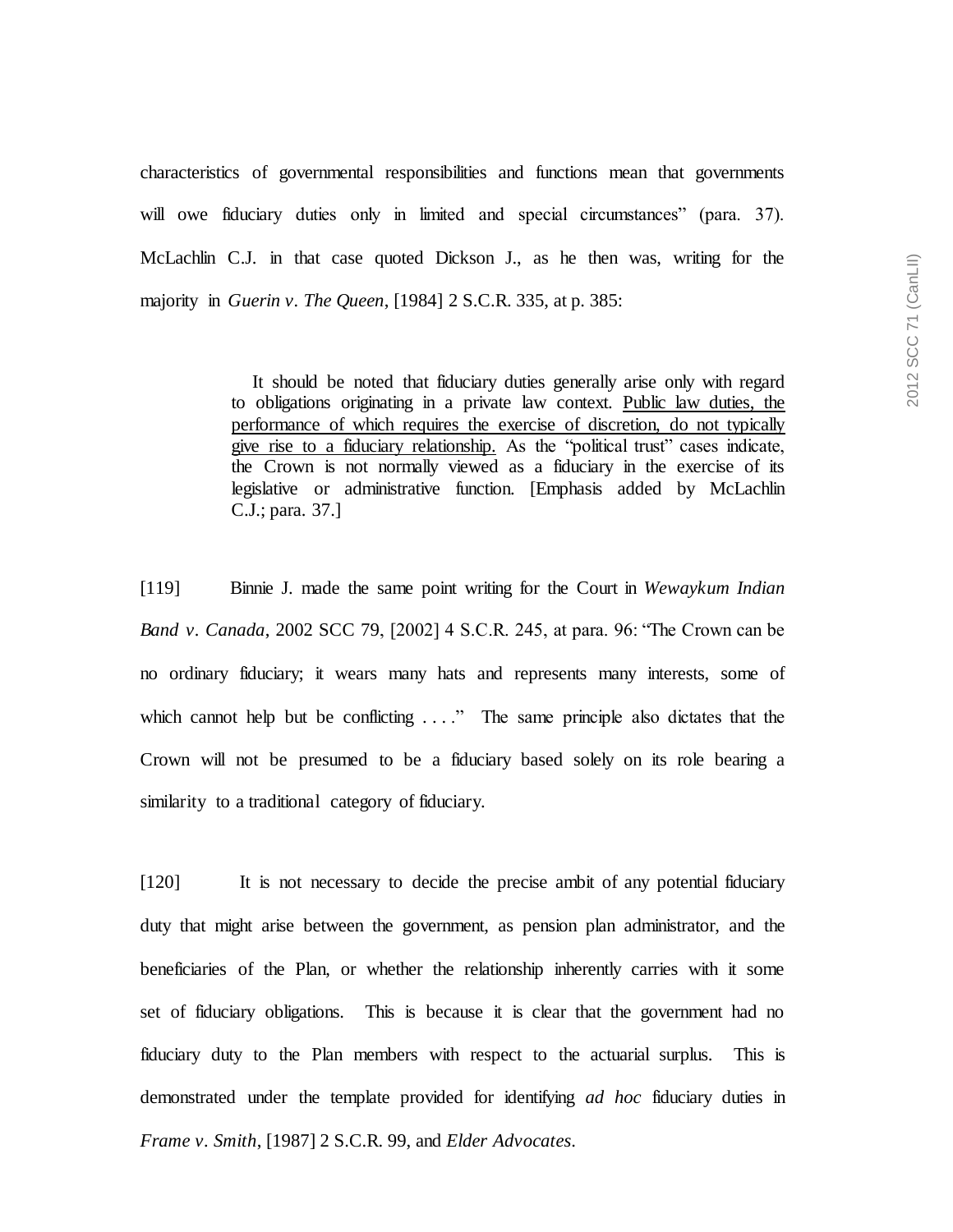[121] Beginning with Wilson J.'s dissenting opinion in *Frame*, and subsequently adopted by the majority of this Court (see e.g. *Hodgkinson v. Simms*, [1994] 3 S.C.R. 377), the following characteristics were said to identify those relationships where fiduciary obligations had been imposed.

> (1) The fiduciary has scope for the exercise of some discretion or power.

> (2) The fiduciary can unilaterally exercise that power or discretion so as to affect the beneficiary's legal or practical interests.

> (3) The beneficiary is peculiarly vulnerable to or at the mercy of the fiduciary holding the discretion or power. [p. 136]

[122] Most recently, in *Elder Advocates*, McLachlin C.J. stated that the aforementioned characteristics were useful but did not provide a complete code. This Court adopted the *Hodgkinson* factors, but added the requirement of an undertaking by the alleged fiduciary to act in the best interest of the alleged beneficiary or beneficiaries.

[123] Each lower court in this case applied the earlier version of the test, as *Elder Advocates* had not yet been decided.

#### (2) Undertaking to Act in the Best Interest of the Alleged Beneficiary

[124] It is now definitely a requirement of an *ad hoc* fiduciary relationship that the alleged fiduciary undertake, either expressly or impliedly, to act in accordance with a duty of loyalty. It is critical that the purported beneficiary be able to identify a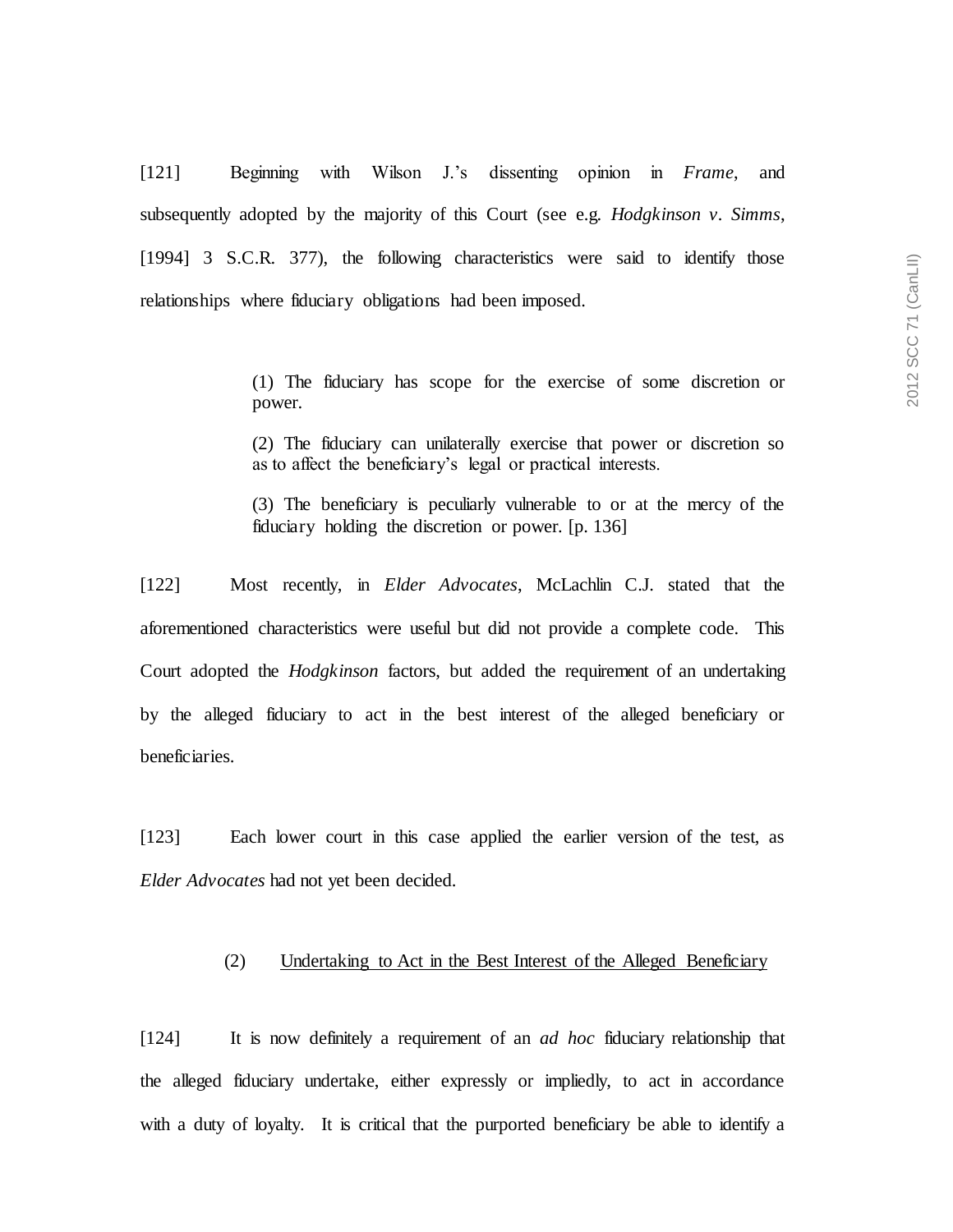forsaking of the interests of all others on the part of the fiduciary, in favour of the beneficiary, in relation to the specific interest at issue.

[125] I have been able to identify nothing in the *Superannuation Acts*, the *FAA*, or the *PPRA* that supports the contention that the government has undertaken to forsake the interests of all others (including taxpayers) in favour of the Plan members, with respect to the actuarial surplus — the specific interest at issue here.

[126] By contrast, Bill C-78 establishes a legislated undertaking on the part of the Board (the administrator of the new Pension Funds) to act in the best interest of contributors, but only in respect of post-April 1, 2000 contributions. Section  $4(1)(a)$ of Bill C-78 provides that the Board is "to manage amounts that are transferred to it . . . in the best interests of the contributors and beneficiaries under those Acts". These words are not found in the *Superannuation Acts* in respect of the Superannuation Accounts.

[127] I am reinforced in the view that there was no undertaking here by the Chief Justice's comment in *Elder Advocates* that, where the issue relates to the exercise of a government power or discretion, the required undertaking will generally be lacking. As the Chief Justice said, at para. 44, an undertaking of a duty of loyalty by the government

> is inherently at odds with its duty to act in the best interests of society as a whole, and its obligation to spread limited resources among competing groups with equally valid claims to its assistance: *Sagharian (Litigation*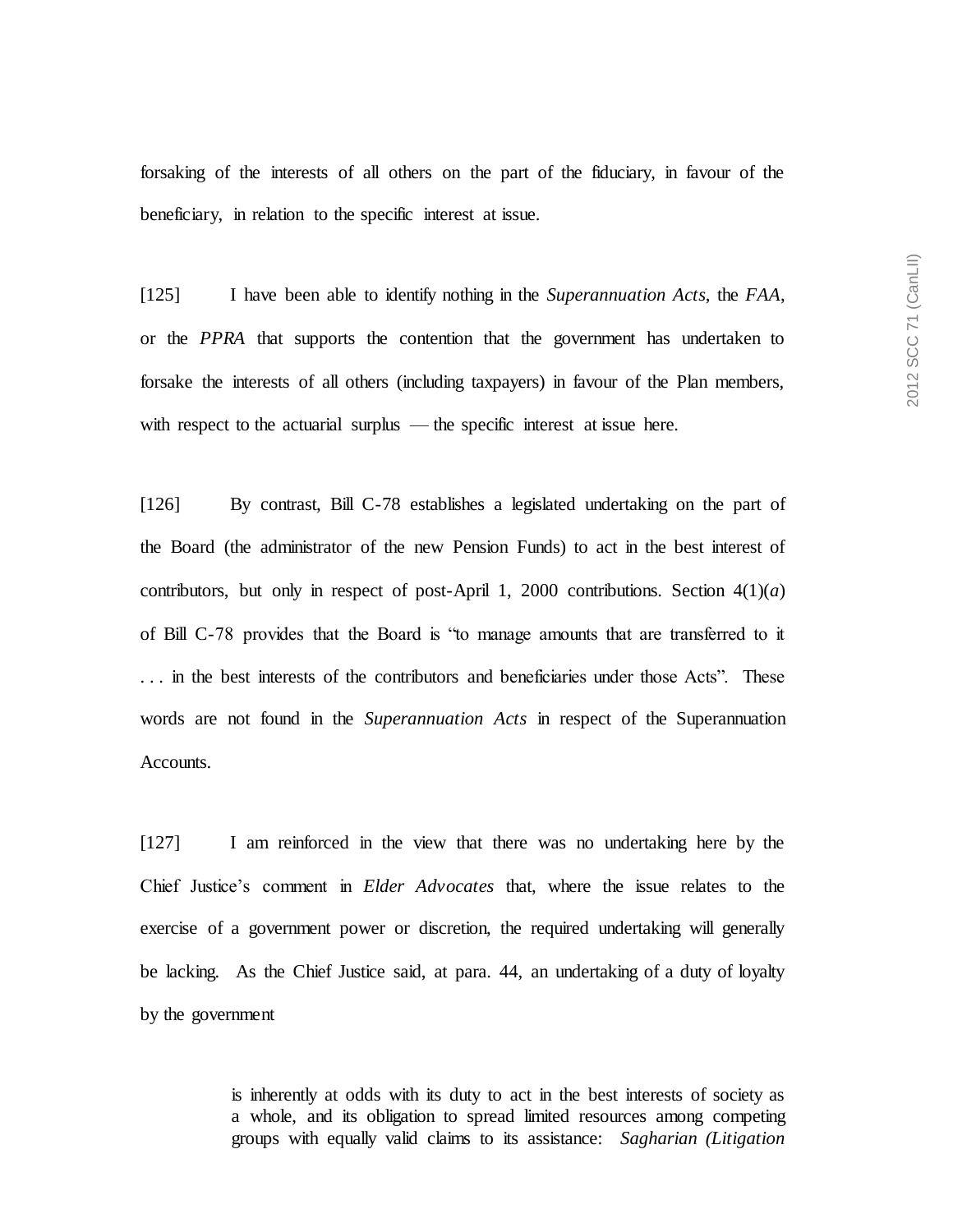*Guardian of) v. Ontario (Minister of Education)*, 2008 ONCA 411, 172 C.R.R. (2d) 105, at paras. 47-49. The circumstances in which this will occur are few. The Crown's broad responsibility to act in the public interest means that situations where it is shown to owe a duty of loyalty to a particular person or group will be rare: see *Harris v. Canada*, 2001 FCT 1408, [2002] 2 F.C. 484, at para. 178.

And further, "[i]f the undertaking is alleged to flow from a statute, the language in the legislation must clearly support it" (para. 45). The *Superannuation Acts* do not. Accordingly, I would conclude that there has been no undertaking to act in accordance with a duty of loyalty with respect to the actuarial surplus at issue here. There is not, therefore, a fiduciary relationship between the government and the Plan members. However, for the sake of completeness, I will consider the other elements of the test.

## (3) Were the Plan Members Vulnerable to the Exercise of Discretion by the Government?

[128] The second element of an *ad hoc* fiduciary relationship, following *Elder Advocates*, at para. 33, requires (1) a defined *person or class of persons* (i.e., the beneficiary or beneficiaries), who is or are (2) *vulnerable* to the fiduciary, (3) in that the fiduciary has a *discretionary power* over them.

[129] In this case, there is no doubt that there is a defined class of persons capable of being the beneficiaries in the alleged fiduciary relationship. The class consists of the current and former employee-contributors and their beneficiaries. The issue is whether the government had a discretionary power over this class of persons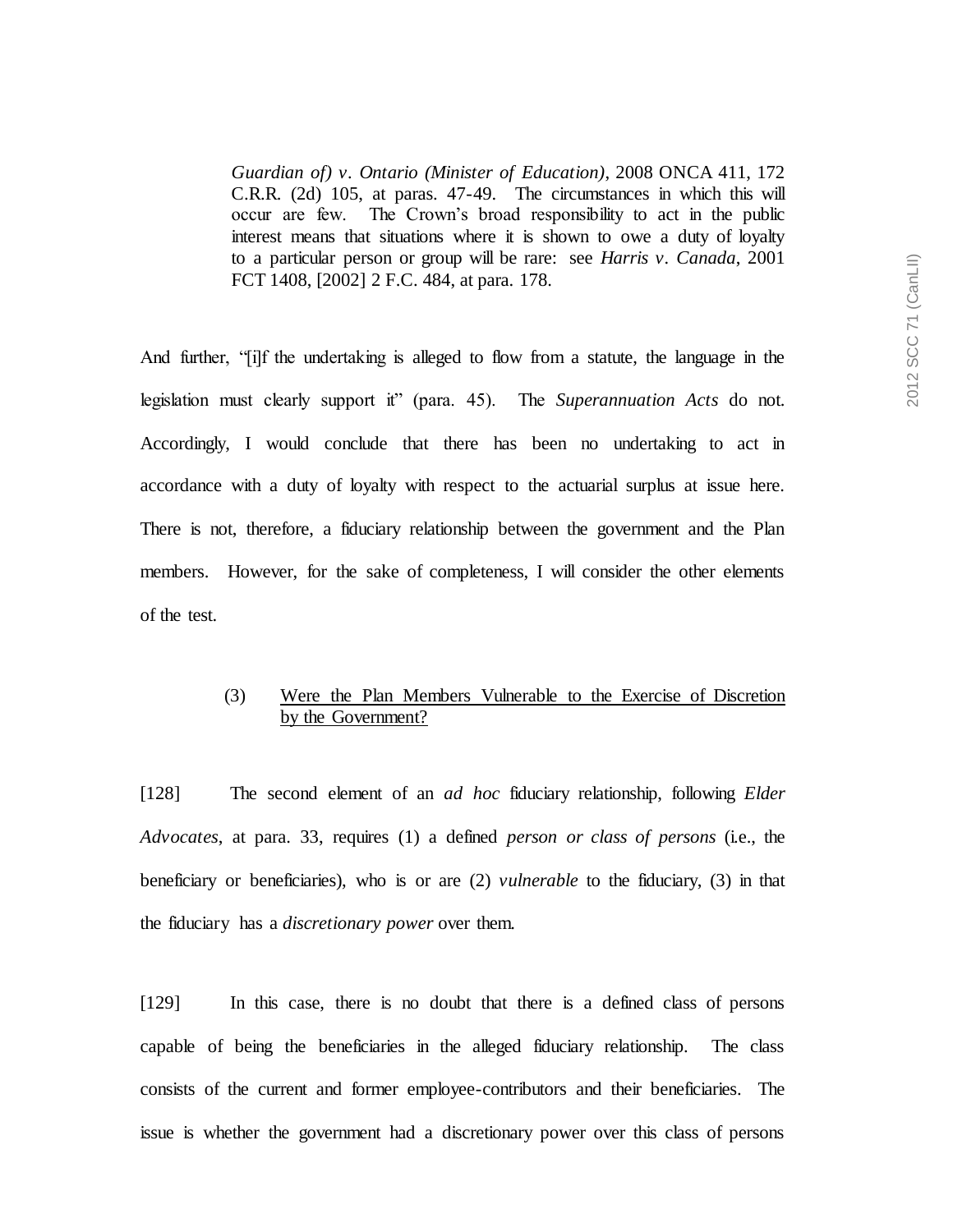in relation to the Superannuation Accounts. Following Bill C-78, the Pension Investment Board and the Treasury Board had clear discretionary powers in relation to the management of the new Pension Funds, including the setting of employee contribution rates (the latter only following January 1, 2004). As the appellants seek an equitable interest in the Superannuation Accounts as they stood on March 31, 2000, the question is whether the government had a discretionary power in relation to the administration of the Superannuation Accounts prior to Bill C-78 coming into force (April 1, 2000).

[130] If, as the trial judge found, the *Superannuation Acts* constituted a complete code with respect to the actuarial surplus, the government would have no discretionary power to exercise with respect to the surplus so as to affect any interest the Plan members may have in the surplus. The concept of a "complete code" was discussed in *Gladstone v. Canada (Attorney General)*, 2005 SCC 21, [2005] 1 S.C.R. 325. In that case, the Department of Fisheries and Oceans seized and sold spawn that Donald and William Gladstone were accused of attempting to sell in violation of the *Fisheries Act*, R.S.C. 1985, c. F-14. Pursuant to that Act, the Department deposited the net proceeds of the sale in the CRF. The proceedings against the Gladstones were eventually stayed, and the net proceeds from the sale were paid to them. However, the Attorney General refused to pay interest.

[131] This Court concluded that the *Fisheries Act* is a "complete code" dealing with the return of seized property (*Gladstone*, at para. 9). Major J. reasoned that the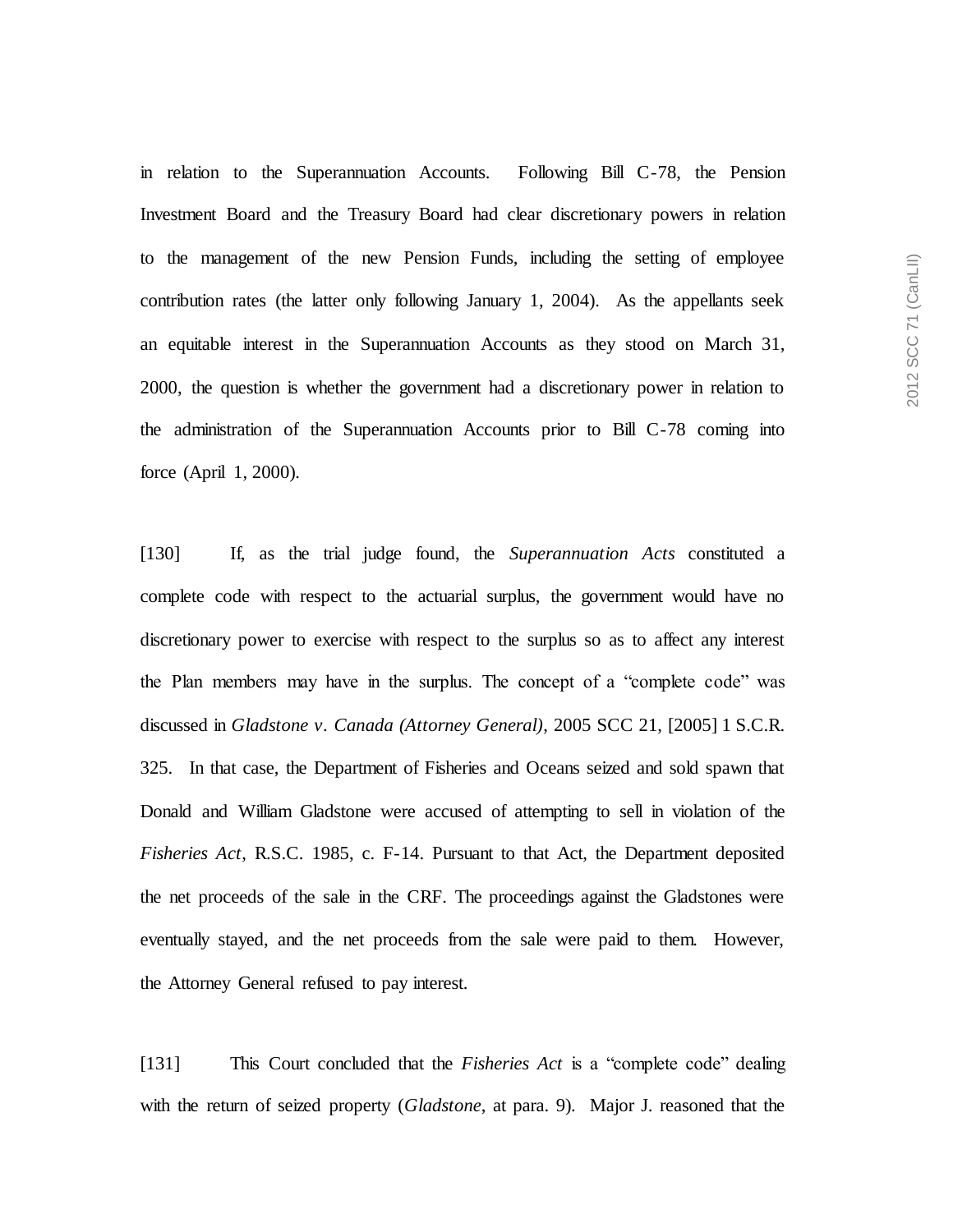Act "creates a comprehensive framework for dealing with issues arising from seizure" (para. 10). Thus, the Act did not create an obligation on the Crown to pay interest on the proceeds of seized property.

[132] I agree with Gillese J.A. that the *Superannuation Acts* were not "complete codes" as these are described in *Gladstone*, before the amendments made by Bill C-78 on April 1, 2000. Prior to that bill coming into force, the *Superannuation Acts* did not address the surpluses in the Superannuation Accounts. While the *Superannuation Acts* dealt with the accounting of deficits, there was no mention of surpluses. Thus, the *FAA* — which gave the President of the Treasury Board and the Minister of Finance discretion to include adjustment accounts in the Public Accounts — was employed to supplement the accounting rules in the *Superannuation Acts* (*FAA*, s.  $64(2)(d)$ . The government was entitled to exercise its discretion to amortize the surplus because of the absence of provisions in the *Superannuation Acts* governing the actuarial surpluses. Gillese J.A. correctly concluded that the *Superannuation Acts* were not a complete code prior to April 1, 2000.

[133] However, as I have explained, the accounting treatment of the surpluses (the amortization) in respect of which the government exercised a discretion did not alter the accounting balances in the Superannuation Accounts; it only altered the representation of the financial position of the Government of Canada in the Public Accounts.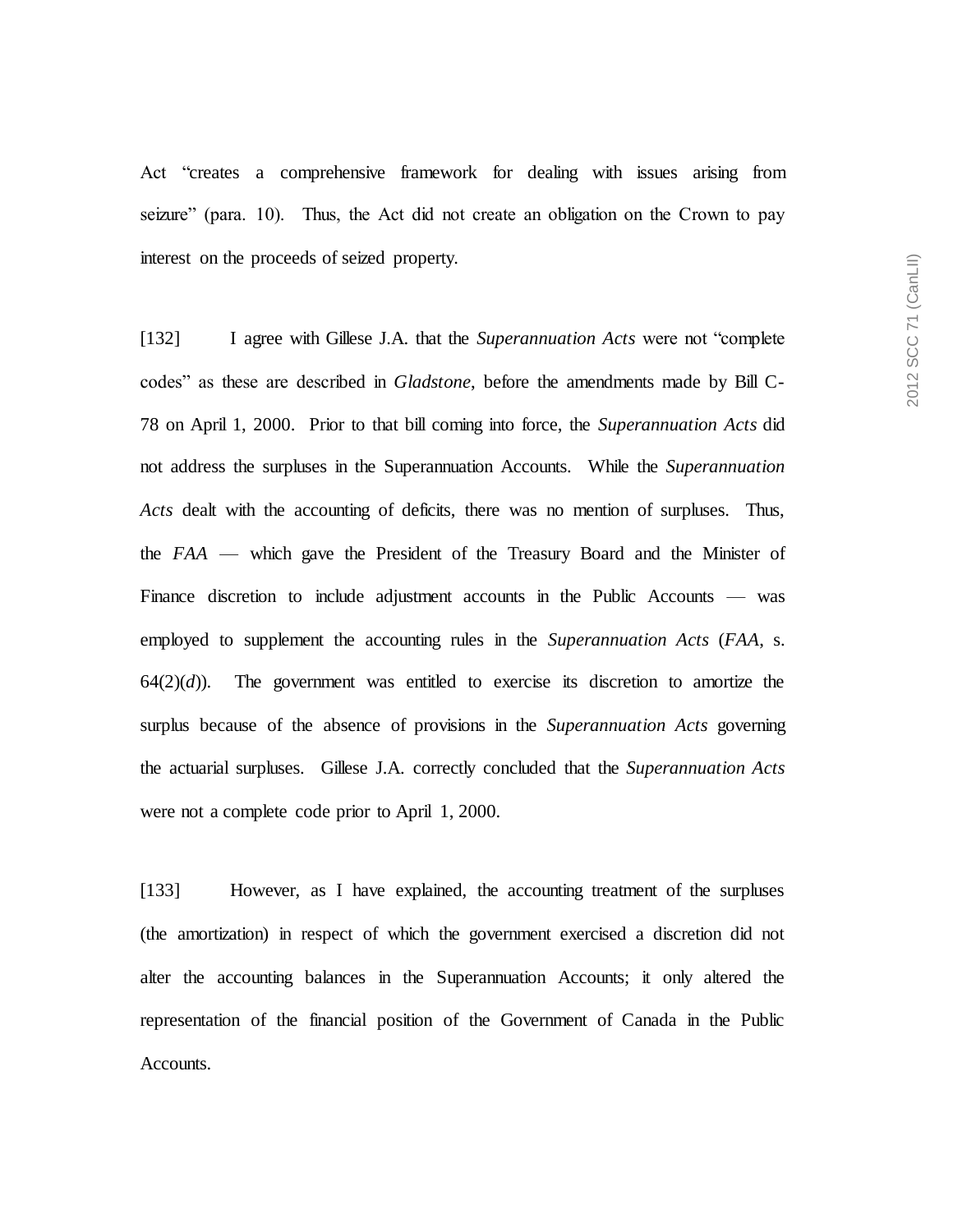[134] As earlier determined, prior to Bill C-78 coming into force, the government exercised discretion in respect of the surplus in the Public Accounts. Section 63(2) of the *FAA* provides that the Receiver General "shall cause accounts to be kept to show such of the assets and direct and contingent liabilities of Canada and shall establish such reserves with respect to the assets and liabilities as, in the opinion of the President of the Treasury Board and the Minister, are required to present fairly the financial position of Canada". Further, s. 64(2)(*d*) of the *FAA* provides that the Public Accounts shall include "such other accounts and information relating to the fiscal year as are deemed necessary by the President of the Treasury Board and the Minister to present fairly the financial transactions and the financial position of Canada".

[135] While the *FAA* requires the Receiver General to present fairly the financial position of Canada, the President of the Treasury Board and the Minister of Finance have flexibility when it comes to establishing the necessary accounts and adjustments. The amortization, which included the creation of the "Estimate of Pension Adjustments" accounts to set off the overstated liabilities (the actuarial surplus) in the Superannuation Accounts, may be seen as an example of a discretionary decision directed at the accurate presentation of the Public Accounts.

[136] Prior to Bill C-78, the surpluses reflected in the Superannuation Accounts were left intact. The surpluses were not debited until Bill C-78 required such debiting after April 1, 2000. The amortization in the 1990s was reflected only in the Public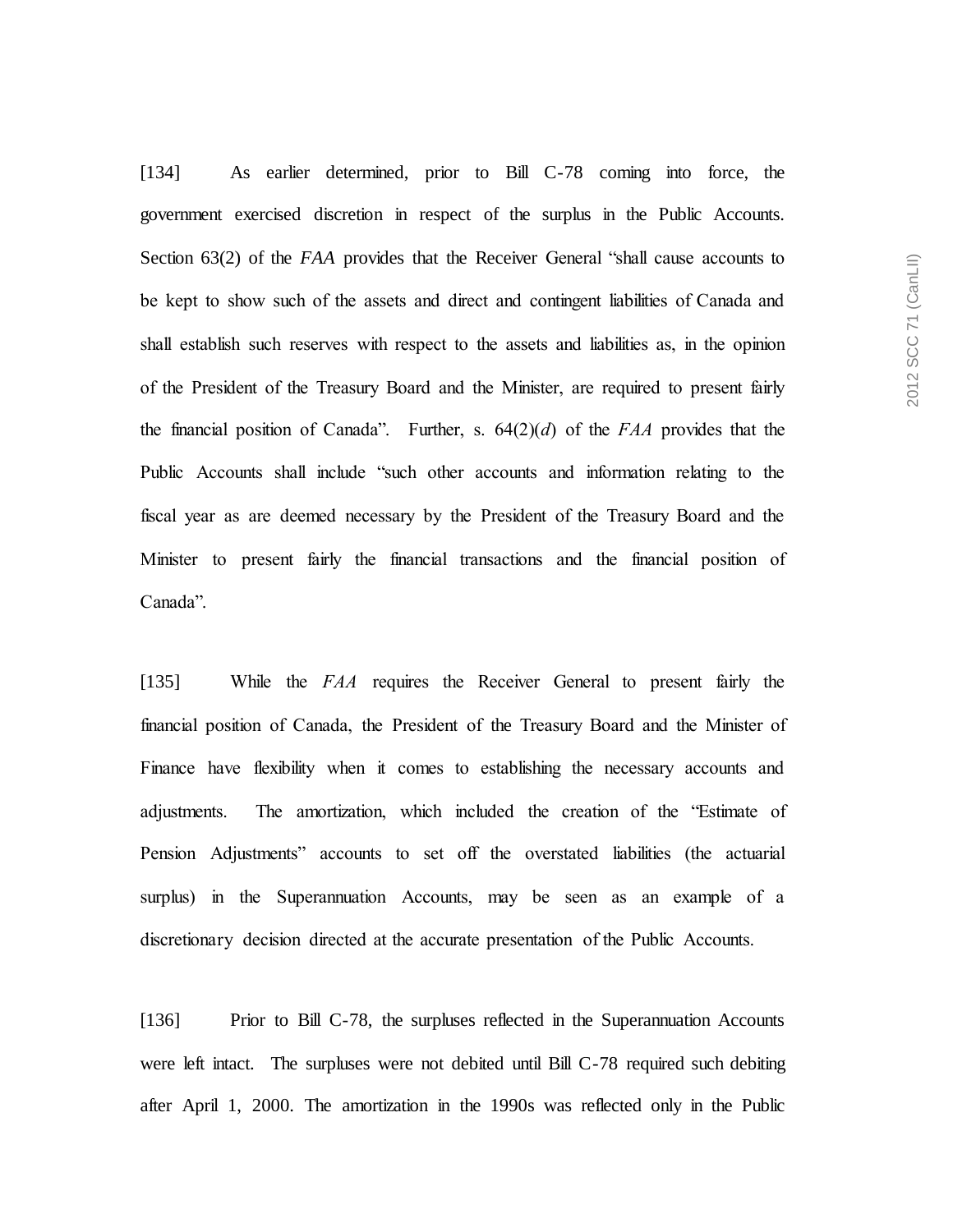Accounts, for the purpose of accurately presenting the true net state of Canada's deficit or surplus and net debt. This was an accounting decision, not a decision going to the substance of the Plan members' entitlements or interests. As the appellants' expert accountant asserted on cross-examination, accounting does not determine the substance of a transaction.

[137] I agree that there was a discretionary power exercised in connection with the amortization of the Superannuation Accounts in the 1990s. However, this particular discretion existed for, and was exercised in connection with, the presentation of the Public Accounts, rather than the administration of the Plan members' pensions. The Plan members' entitlement to their statutorily defined benefits, remained unchanged and remained subject to Parliament's legislative prerogative, not the government's discretion. Therefore, the discretion exercised by the government in respect of the Public Accounts was irrelevant to the existence of a fiduciary duty in favour of the Plan members. I conclude that the appellants are unable to establish vulnerability to the government's exercise of discretion.

## (4) Did the Plan Members Have a Substantial Legal or Practical Interest in the Actuarial Surplus?

[138] In order to establish an *ad hoc* fiduciary relationship, the purported beneficiary must have an "identifiable legal or vital practical interest that is at stake" (*Elder Advocates*, at para. 35). In *Elder Advocates*, the Chief Justice gave the following examples of sufficient interests: "... property rights, interests akin to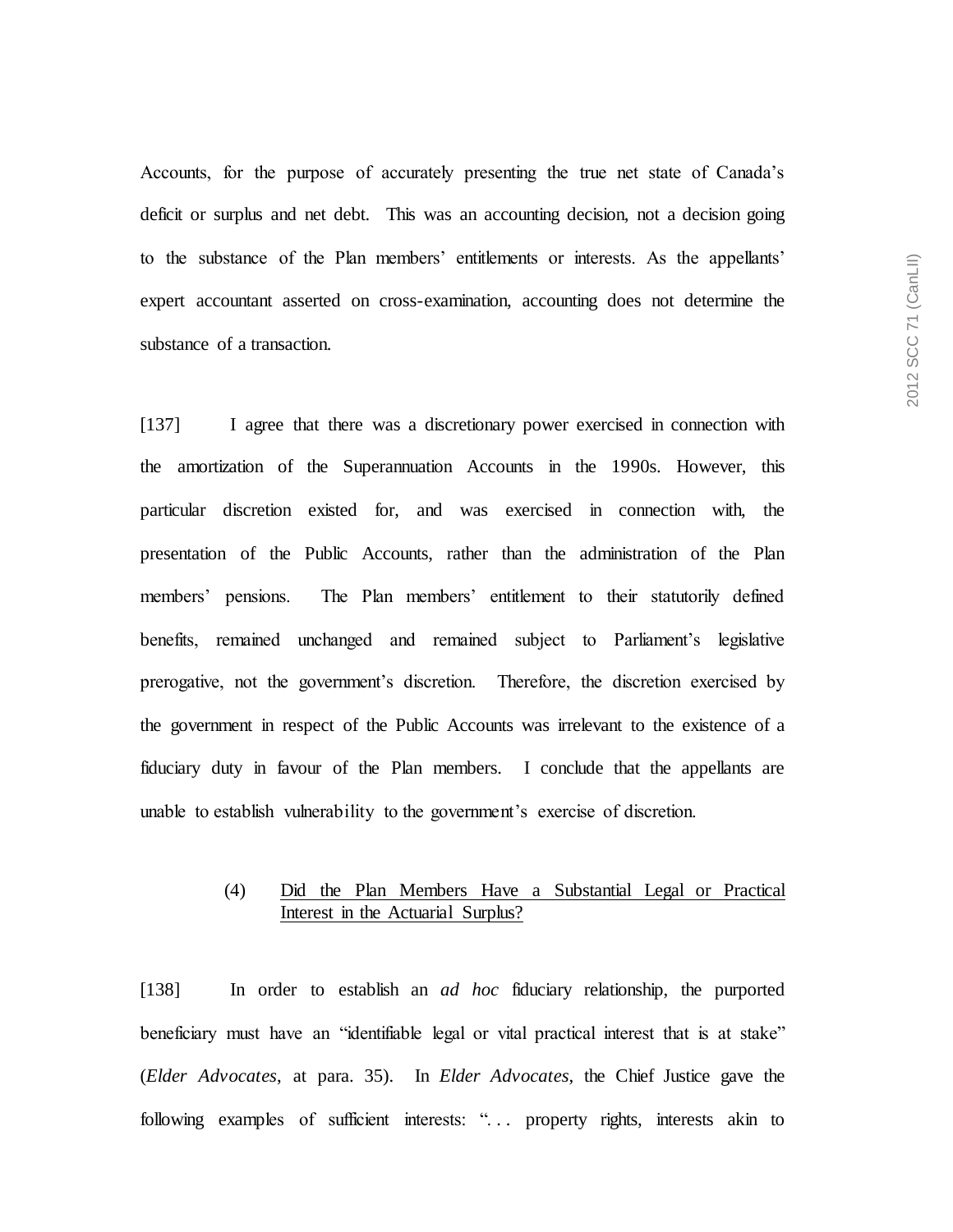property rights, and the type of fundamental human or personal interest that is implicated when the state assumes guardianship of a child or incompetent person" (para. 51). A statutory interest may also qualify in some circumstances: ". . . a statute that creates a complete legal entitlement might also give rise to a fiduciary duty on the part of government in relation to administering the interest" (para. 51).

[139] As I have concluded that the Superannuation Accounts do not contain assets, the amortization of the surpluses cannot have put any of the Plan members' legal or equitable interests at risk. However, the Court of Appeal suggested that the members had a vital practical interest at stake. According to that court, "the exercise of Discretion led to the situation where the employees were obliged to contribute more towards the cost of their pensions" (para. 90).

[140] Though the Court of Appeal did not finally decide the matter, in my respectful opinion, its perception of the effect of the exercise of discretion on contribution rates is not supported by the evidence. I cannot agree that the amortization or debiting of the Superannuation Accounts caused increases in contribution rates. The government says that in 2006 the Minister started exercising the discretion conferred upon him by Bill C-78 to raise the employee contribution rates up to a maximum of 40 percent of the total required from both employees and the government. In oral argument, the government indicated that during Parliamentary debates on Bill C-78, the government explained that the Minister would be given discretion to increase rates because the contribution ratios between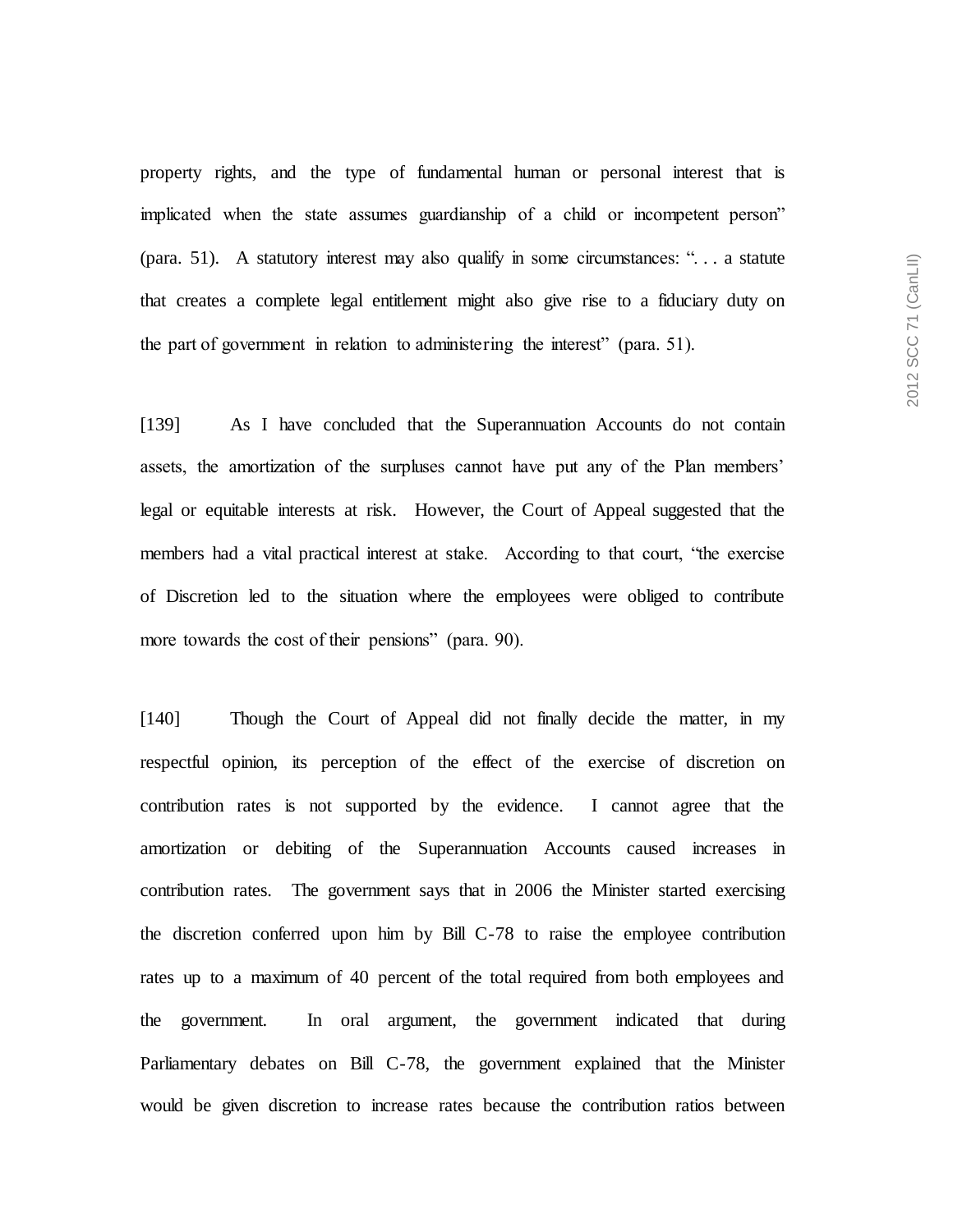government and Plan members had gone from 60/40, historically, to 70/30, and were projected to go to 80/20. The government indicated that it desired a return to the historical 60/40 contribution rate.

[141] In any event, as the Chief Justice explained in *Elder Advocates*, the interest at issue must be a specific private law interest, and the entitlement at stake "must not be contingent on future government action" (para. 51). Federal employees are not entitled to any specific contribution rate, whether the contribution is determined by Parliament (as it was prior to January 1, 2004), or by the Treasury Board (starting January 1, 2004). The Plan members did not have a specific private law interest in any prescribed contribution rates such as to ground a fiduciary duty.

#### (5) Conclusion on Fiduciary Relationship

[142] For these reasons, I conclude that there was no *ad hoc* fiduciary relationship between the government and the Plan members with respect to the actuarial surplus reflected in the Superannuation Accounts. Most importantly, the government did not undertake, either expressly or impliedly, to act in the best interests of the Plan members with respect to the actuarial surplus. Without such an undertaking of loyalty in favour of these particular stakeholders, the government's duty was to act in the best interests of society as a whole. This is inconsistent with the existence of a fiduciary duty. Moreover, while the government exercised discretion in its accounting treatment of the surpluses in the Superannuation Accounts, the Plan members were not vulnerable to that discretion, nor did they have any legal or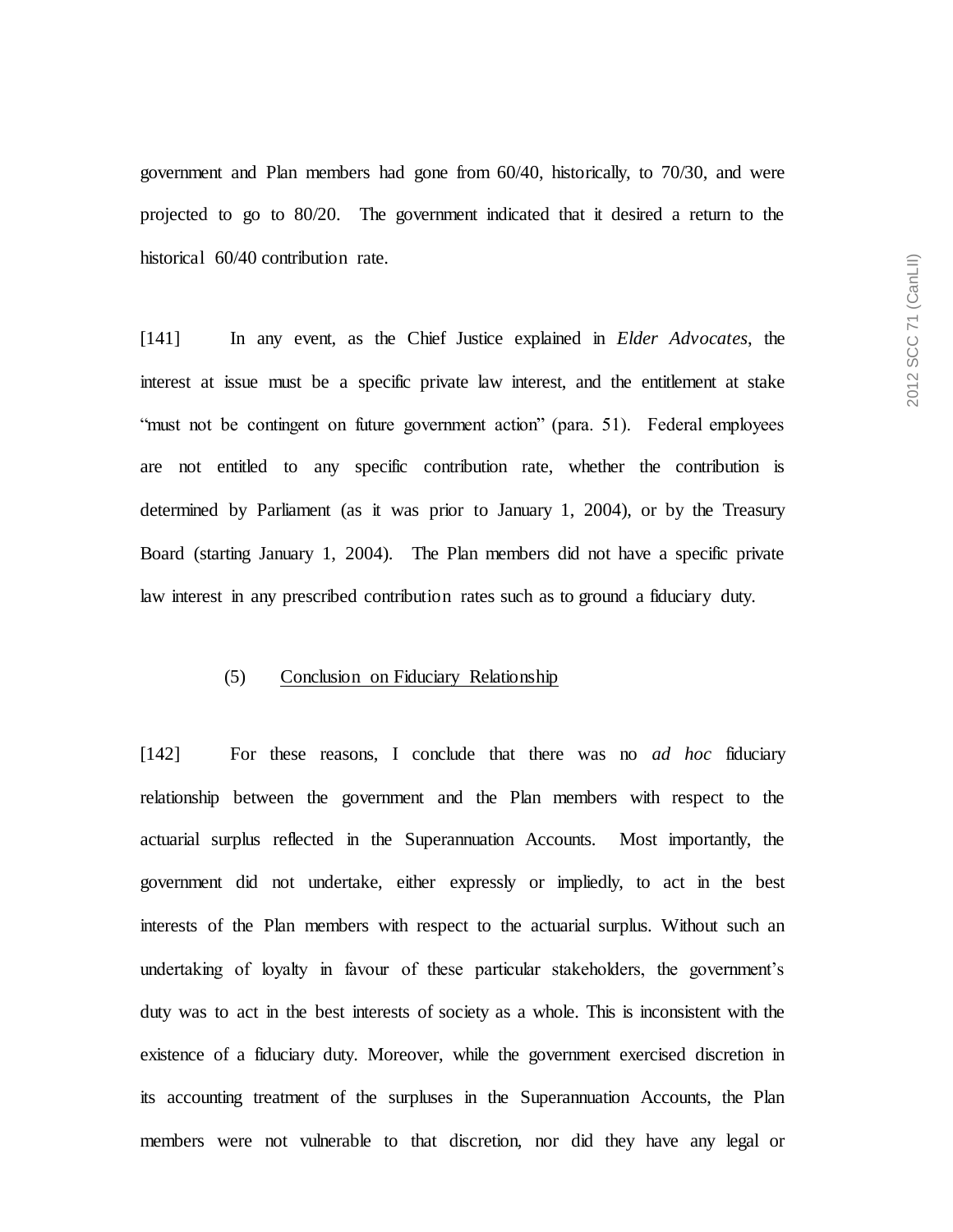practical interest at stake. The effect of the amortization was to disclose more accurately Canada's actual pension obligations, not to affect Plan members' statutory entitlements under the Plans.

C. *Should a Constructive Trust Be Imposed Over the Balances in the Superannuation Accounts as of March 31, 2000?*

#### (1) Equitable Obligation

[143] In order to succeed, the appellants must establish that they have an equitable interest in the actuarial surplus reflected in the Superannuation Accounts, as their legal interest is limited to their entitlement to statutorily defined benefits. They have not pursued their express trust argument on appeal; they have not argued that a resulting trust has arisen in their favour; therefore, a constructive trust is the only basis upon which an "equitable interest" might be recognized in the actuarial surplus (A. F., at para. 142).

[144] Since this Court's decision in *Soulos v. Korkontzilas*, [1997] 2 S.C.R. 217, there have been two grounds on which a court can impose a constructive trust: (1) breach of an equitable obligation, and (2) unjust enrichment. The appellants have argued both in this appeal.

[145] In *Soulos*, McLachlin J. (as she then was) held that a constructive trust "may be imposed where good conscience so requires" (para. 34). In her view, good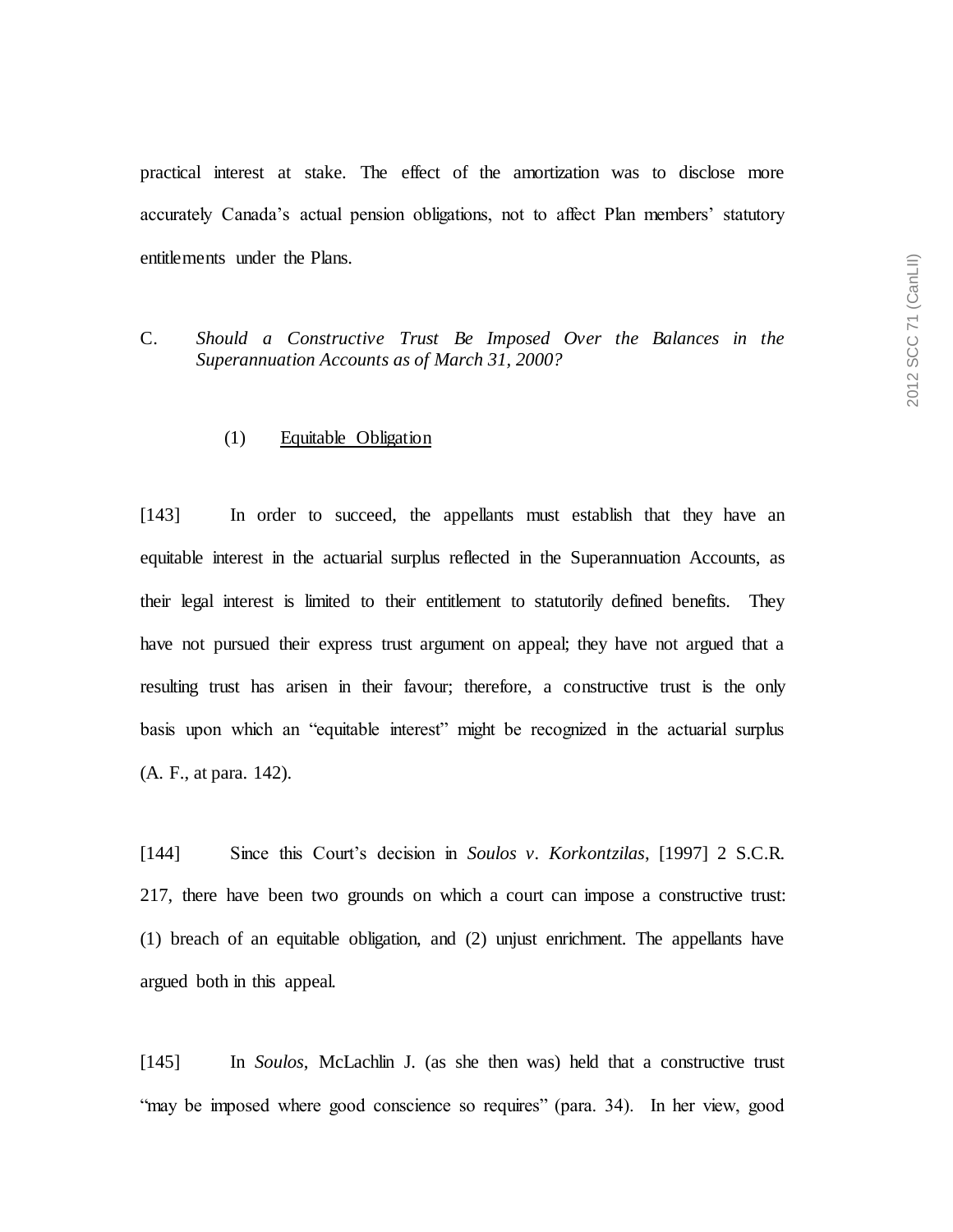conscience might require the imposition of such a trust in two situations: (1) where property is obtained wrongfully by the defendant (such as by breach of fiduciary duty or breach of loyalty), or (2) where the defendant has been unjustly enriched.

[146] Regarding the first category, McLachlin J. identified four conditions which are generally required before a constructive trust for wrongful conduct may be imposed:

- (1) The defendant must have been under an equitable obligation, that is, an obligation of the type that courts of equity have enforced, in relation to the activities giving rise to the assets in his hands;
- (2) The assets in the hands of the defendant must be shown to have resulted from deemed or actual agency activities of the defendant in breach of his equitable obligation to the plaintiff;
- (3) The plaintiff must show a legitimate reason for seeking a proprietary remedy, either personal or related to the need to ensure that others like the defendant remain faithful to their duties and;
- (4) There must be no factors which would render imposition of a constructive trust unjust in all the circumstances of the case; e.g., the interests of intervening creditors must be protected. [*Soulos*, at para. 45]

[147] I have found that the government was not subject to a fiduciary obligation in relation to its management of the Plans, and the appellants have not argued that the government has breached any other equitable obligation that it had to the Plan members. The appellants' argument fails on the first requirement of the *Soulos* test. I therefore turn to the other basis on which a constructive trust may be imposed: unjust enrichment.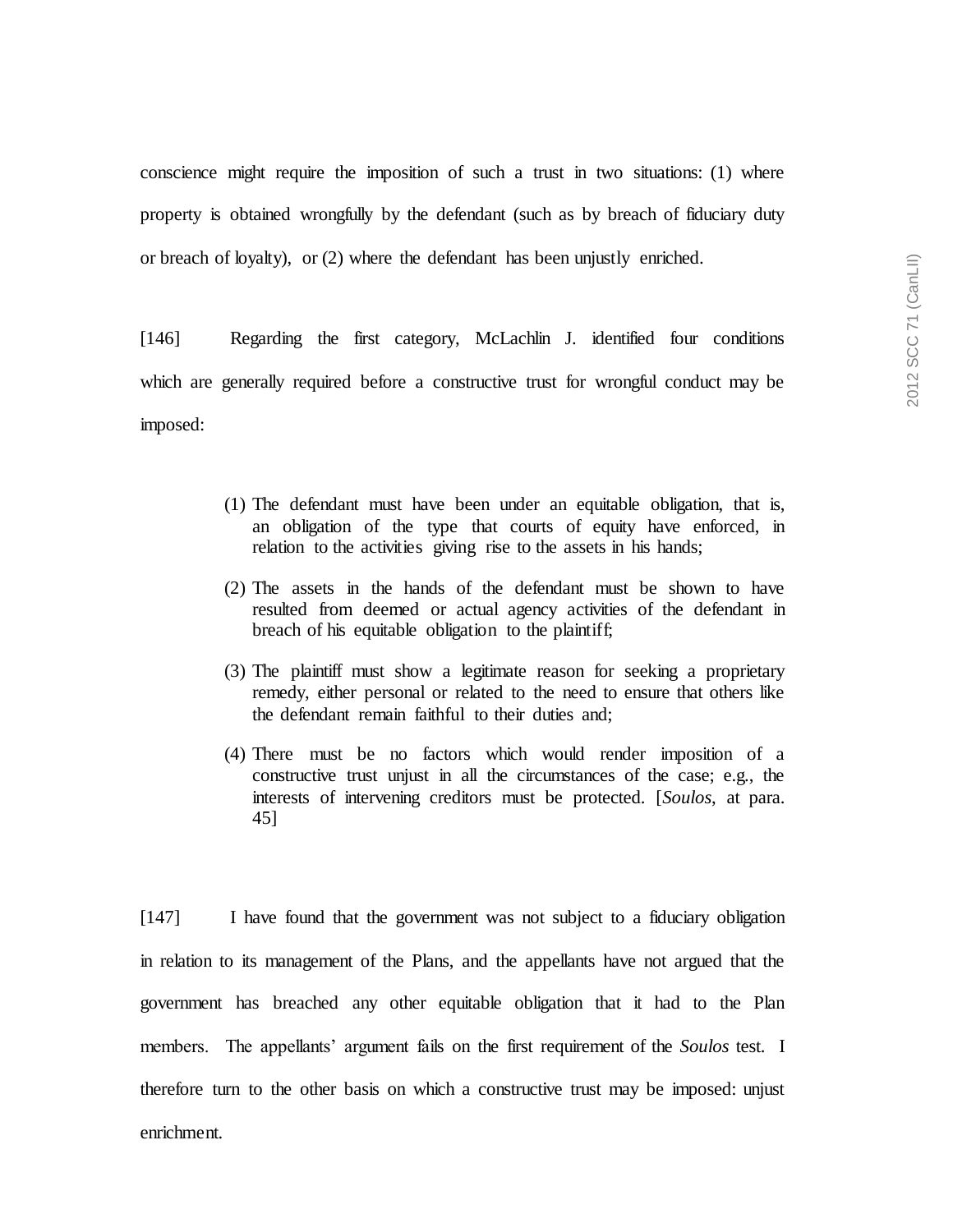#### (2) Unjust Enrichment

[148] As this Court found in *Elder Advocates*, it is possible to claim unjust enrichment against the government (provided the issue is not restitution for taxes paid under an *ultra vires* statute).

[149] In order to prove a claim in unjust enrichment, the plaintiff must establish: (1) an enrichment of the defendant; (2) a corresponding deprivation of the plaintiff; and (3) an absence of juristic reason for the enrichment (*Pacific National Investments Ltd. v. Victoria (City)*, 2004 SCC 75, [2004] 3 S.C.R. 575 ("*Pacific National*"), at para. 14). Where these elements are satisfied, the remedy of constructive trust may be available, if (1) "monetary damages are inadequate", and (2) "there is a link between the contribution that founds the action and the property in which the constructive trust is claimed" (*Peter v. Beblow*, [1993] 1 S.C.R. 980, at p. 988).

[150] As Binnie J. explained in *Pacific National*, at para. 15, "[a]n enrichment may 'connot[e] a tangible benefit' . . ., or it can be relief from a 'negative', such as saving the defendant from an expense he or she would otherwise have been *required* to make" (emphasis in original).

[151] Following this Court's decision in *Peter v. Beblow*, the enrichment must correspond with a deprivation from the plaintiff. While the test for unjust enrichment is typically articulated as having three elements, it is important to recognize that the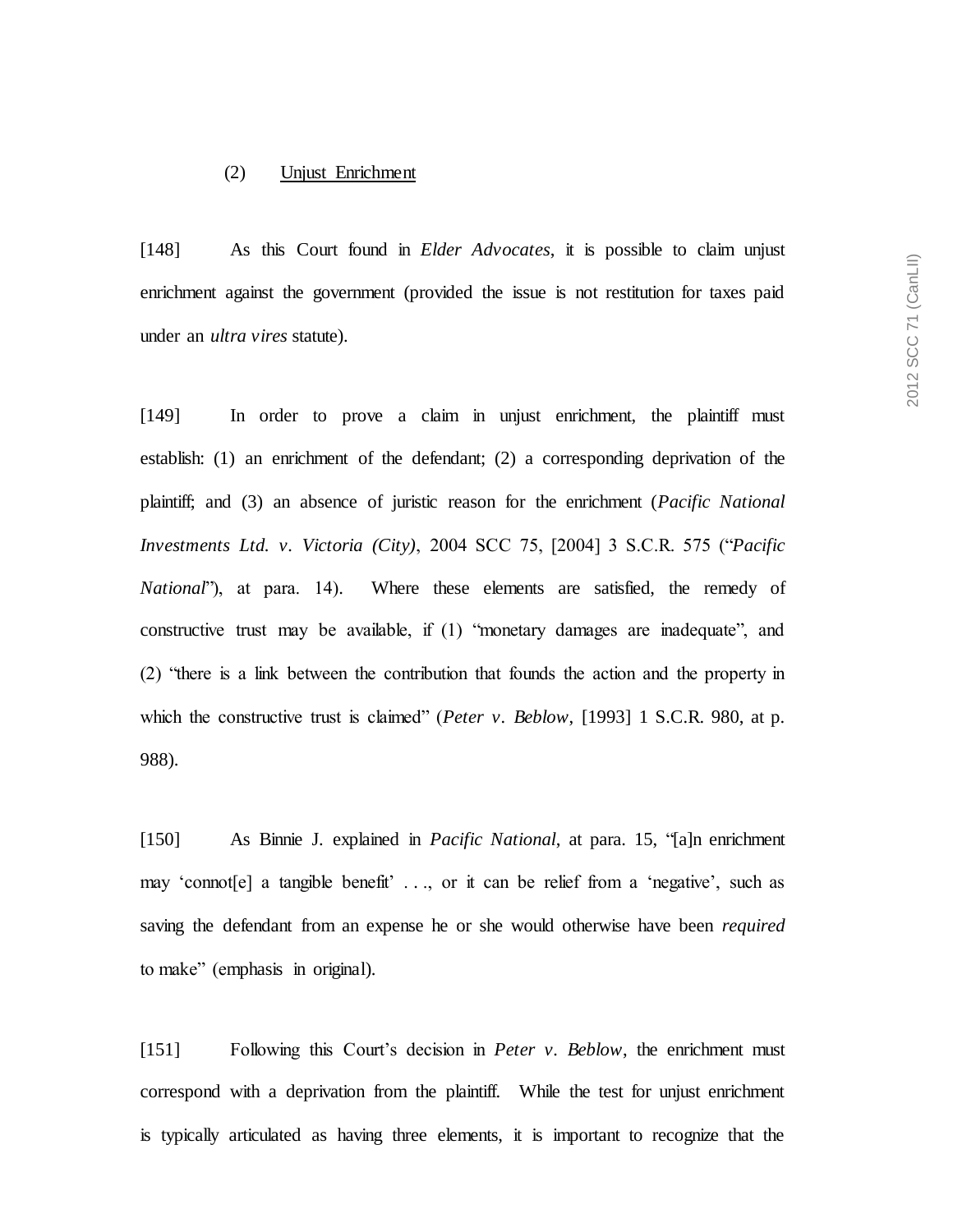enrichment and detriment elements are the same thing from different perspectives. As Dickson C.J. suggested in *Sorochan v. Sorochan*, [1986] 2 S.C.R. 38, cited by Cory J. in his concurring reasons in *Peter v. Beblow*, at p. 1012, the enrichment and the detriment are "essentially two sides of the same coin".

[152] The "straightforward economic approach", as described in *Pacific National*, to enrichment and detriment, is properly understood to connote a transfer of wealth from the plaintiff to the defendant (para. 20). As the purpose of the doctrine is to reverse unjust transfers, it must first be determined whether wealth has moved from the plaintiff to the defendant.

[153] Accordingly, the first inquiry is not whether the government was somehow enriched or benefitted by amortizing or removing the surpluses in the Superannuation Accounts. Rather, the question is whether the government was enriched at the appellants' expense. Even if it could be shown that the government benefited in some way by reducing the stated financial obligations of Canada, it would not assist the appellants unless the gain corresponded to the appellants' loss.

[154] As the Superannuation Accounts are mere accounting records, and do not contain assets in which the appellants have an interest, no enrichment and corresponding deprivation can be found in either (1) the government's decision prior to April 1, 2000, to amortize the surpluses for accounting purposes under the *FAA*, or (2) Parliament's decision to enact Bill C-78 to require the debiting of a portion of the surplus directly from the Accounts.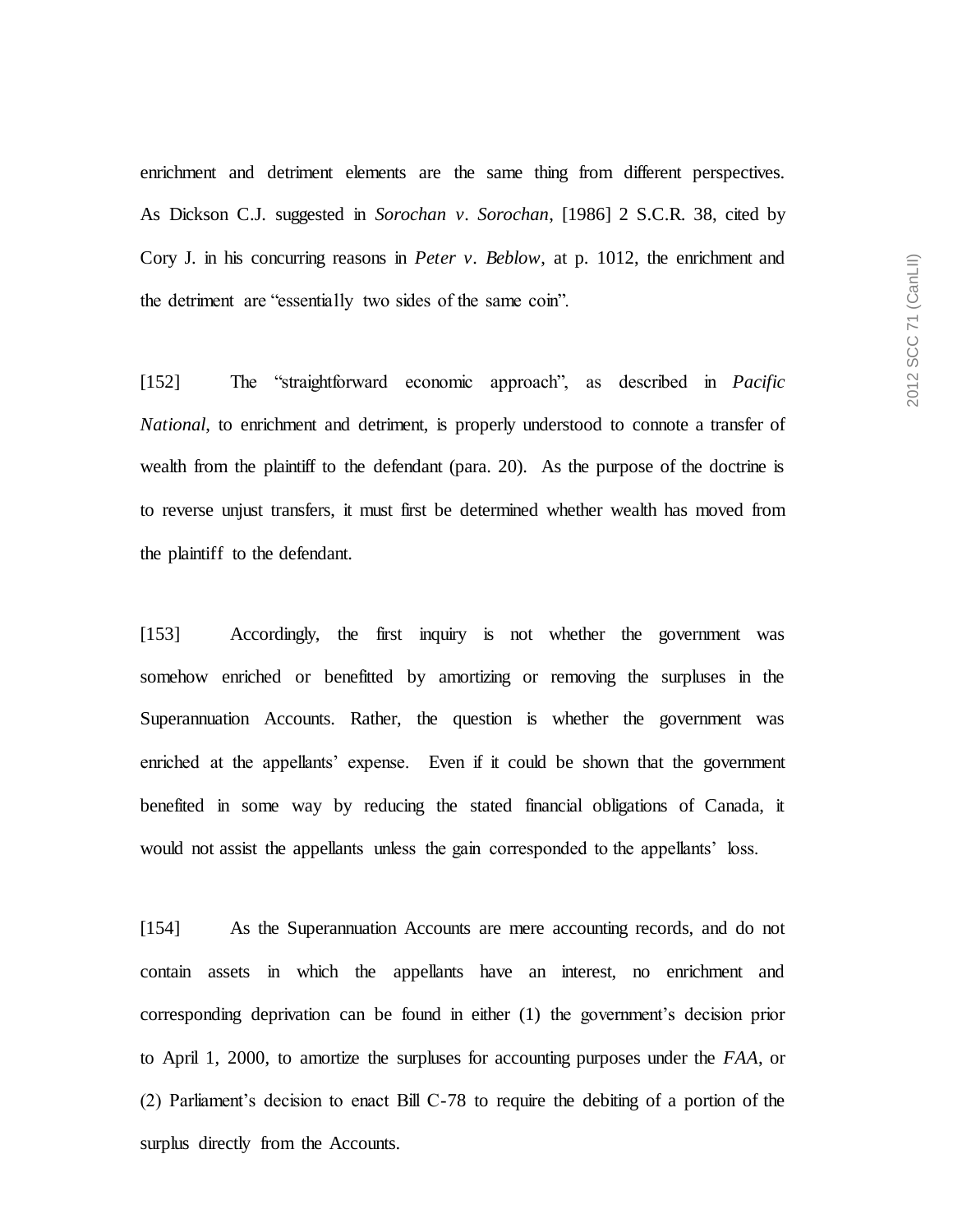[155] The Court of Appeal found that there was no enrichment because "whatever benefit there was to such actions enured to all Canadian taxpayers" (para. 106). I do not understand the nature of the inquiry in the same way. The enrichment and corresponding deprivation elements ask whether there was a transfer of wealth from the plaintiff to the defendant. The fact that the defendant is a public body is irrelevant to whether such a transfer of wealth took place. Indeed, this reasoning would have the effect of insulating the government from any claim for unjust enrichment.

[156] The Court of Appeal indicated that there might have been a deprivation because the government's actions "were detrimental to plan members if for no other reason than the fact that those actions apparently led to increases in plan member contribution rates" (para. 107). As I observed in connection with the issue of whether the Superannuation Accounts contained assets, the evidence does not support such an alleged deprivation.

[157] Further, if the increase in contribution rates did constitute a deprivation, the corresponding enrichment could only be the additional deductions taken from employee pay cheques following the rate hikes, and not the amount of the surpluses amortized and removed. But the appellants have sought a declaration that they have an equitable interest in the balances in the Superannuation Accounts as at March 31, 2000, and not the return of the increased contributions after Bill C-78 came into force. Accordingly, on the argument that increased contribution rates constituted a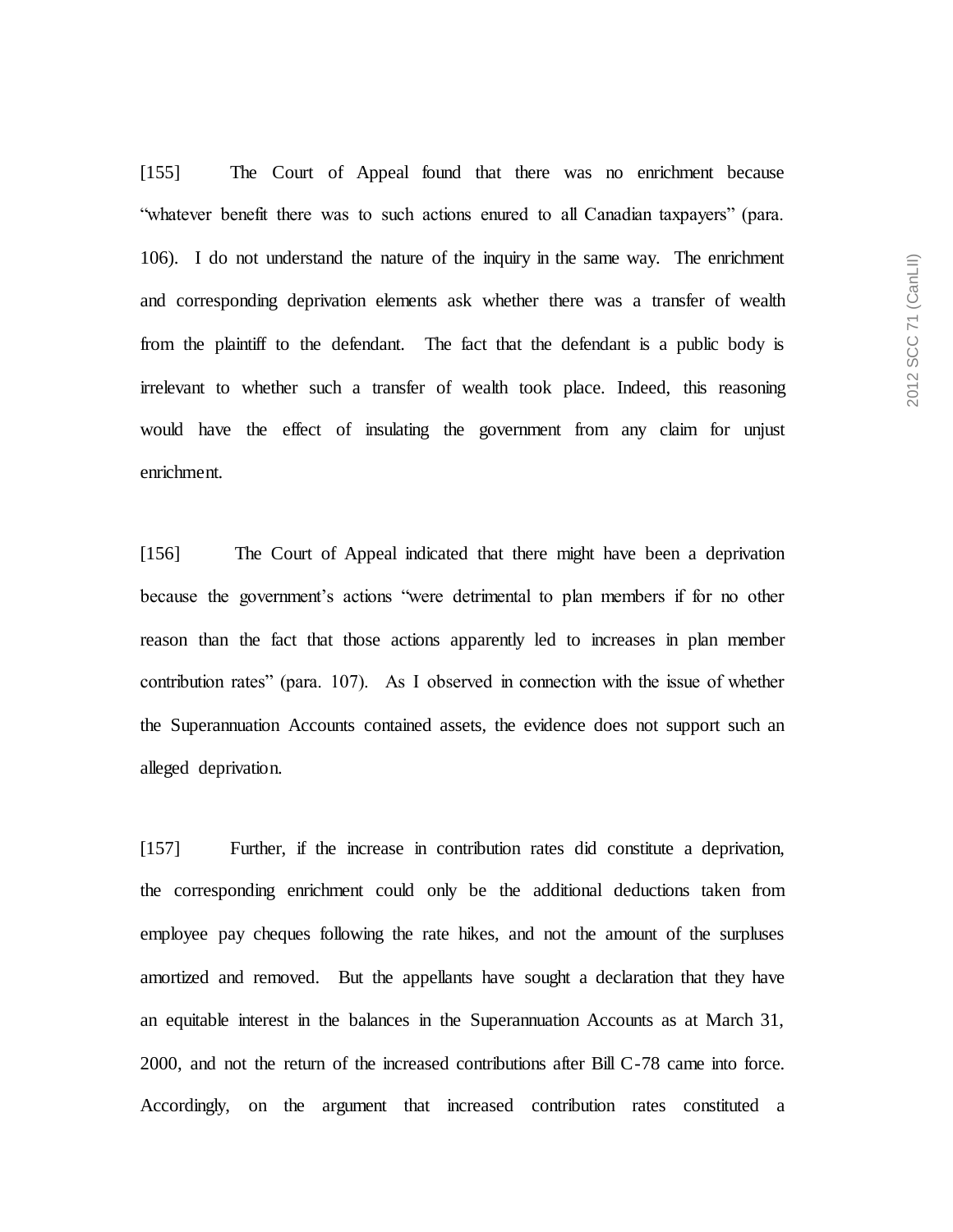deprivation, there is no link between the alleged deprivation and the property right they seek, the return of the amortized surplus and subsequently debited surplus.

[158] I conclude that there was no enrichment and corresponding deprivation, and that the appellants have not established a *prima facie* case of unjust enrichment. The third branch of the test for unjust enrichment, the absence of a juristic reason for the enrichment, need not be analyzed.

## D. *Did Bill C-78 Authorize the Government to Debit the Actuarial Surpluses in the Superannuation Accounts?*

[159] The courts below ruled that any interest Plan members had in the balances and surpluses in the Superannuation Accounts was extinguished by Bill C-78. The appellants have argued that Bill C-78 did not disclose an explicit intention to expropriate their interest, on the basis of the presumption against expropriation without compensation in statutory interpretation (R. Sullivan, *Sullivan on the Construction of Statutes* (5th ed. 2008), at pp. 478-82).

[160] In *Pacific National Investments Ltd. v. Victoria (City)*, 2000 SCC 64, [2000] 2 S.C.R. 919, this Court affirmed the principle that "potentially confiscatory legislation ought to be construed cautiously so as not to strip individuals of their rights without the legislation being clear as to this intent" (para. 26). In order to confiscate an interest, Parliament must "express [it]self extremely clearly where there is an intention to expropriate or confiscate without compensation" (para. 26).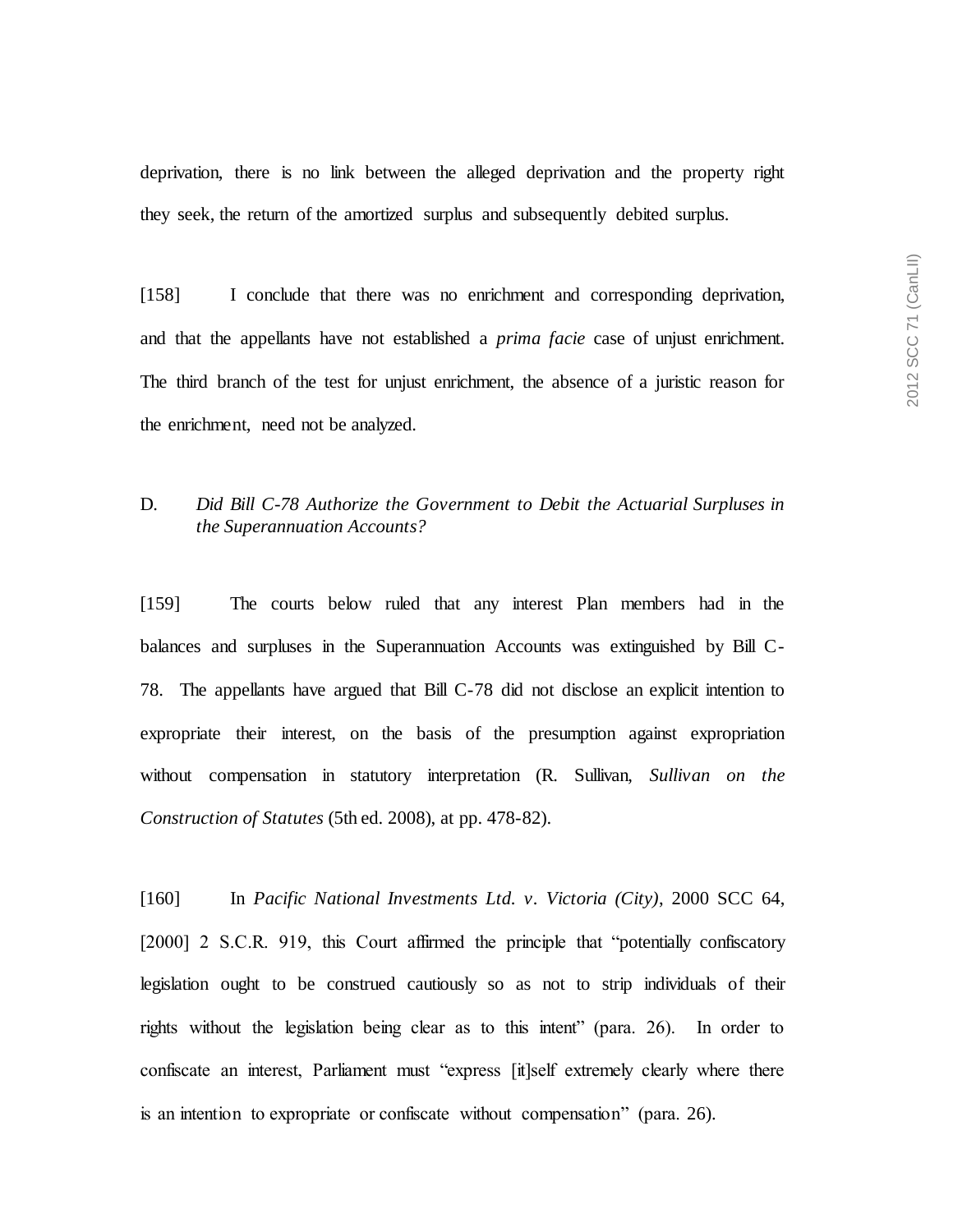[161] I have concluded that the courts below did not err in determining that the Plan members have no equitable interest in the surpluses in the Superannuation Accounts. Bill C-78 thus could not have expropriated the Plan members' property. Further, I would agree with the courts below that s. 44(9) to (13) of the *PSSA* are unambiguous in establishing that the Minister *may* debit any actuarial surplus and *must* debit all amounts exceeding 110 percent of the estimated liability under the

[162] Moreover, it is "extremely clea[r]" that Parliament did not intend any compensation to be given to the Plan members for these debits, whether or not this constituted expropriation. It would be absurd to read Bill C-78 as requiring the government to debit excess amounts and then compensate the Plan members for the amounts debited. Such an interpretation would be to convert the relevant provisions of Bill C-78 into a distribution mechanism — where the surpluses would be reduced and the Plan members would receive some form of compensation in lieu of having surpluses in the Accounts — which was quite clearly not Parliament's intent. If s. 44(9) to (13) amount to confiscatory legislation, the intention was to confiscate without compensation.

[163] The corresponding amendments to the *CFSA* (s. 55(9) to (13)) and the *RCMPSA* (s. 29(9) to (13)) are to the same effect, and are equally clear.

## VI. Conclusion

Plans.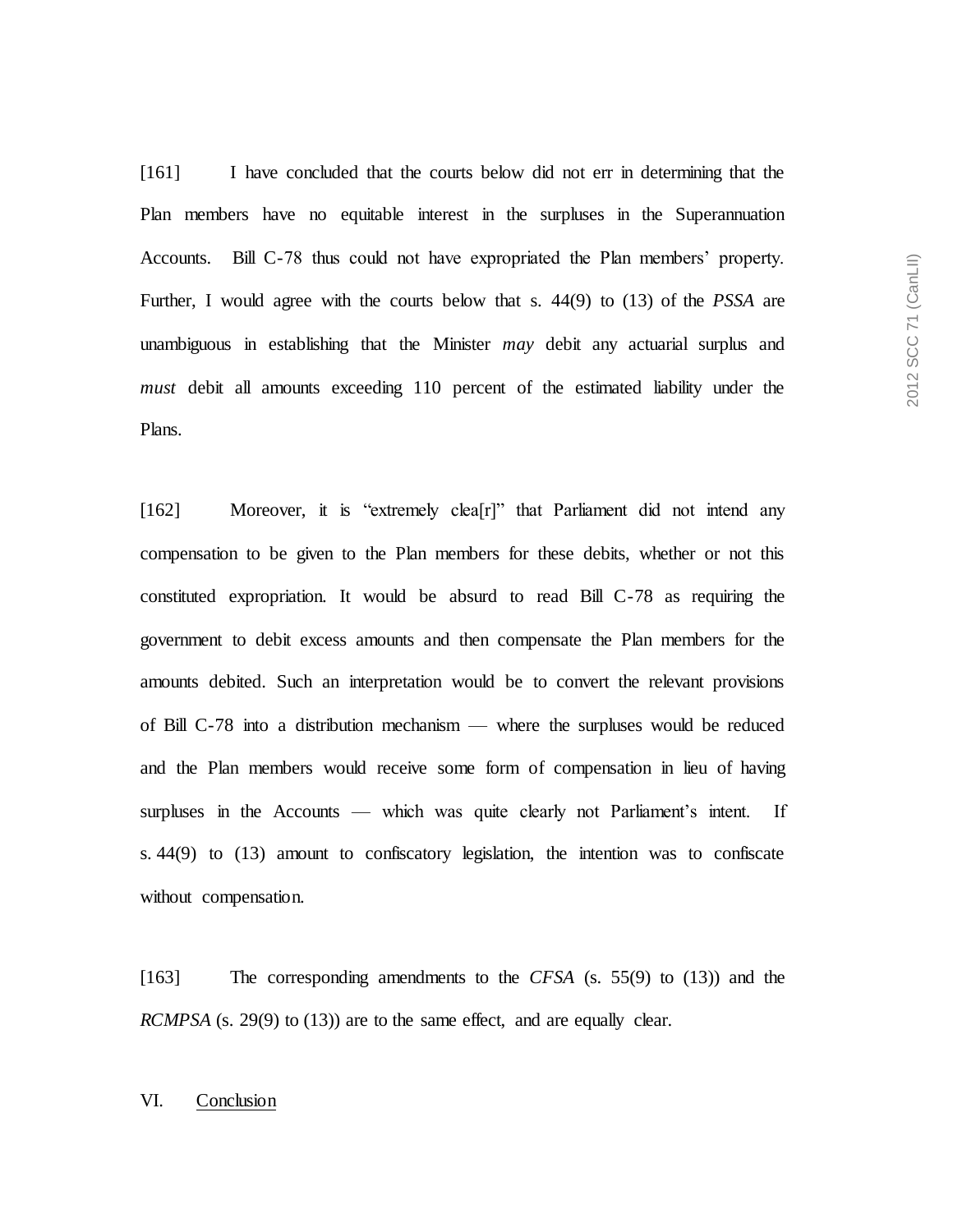[164] The Superannuation Accounts are legislated records and do not contain assets in which the appellants have a legal or equitable interest. The Plan members' interests are limited to their interest in the defined benefits to which they are entitled under the Plans. The government was not under a fiduciary obligation to the Plan members, nor was it unjustly enriched by the amortization and removal of the pension surpluses. Finally, the Plan members had no legal or equitable interest in the actuarial surplus reflected in the Superannuation Accounts to be expropriated by Bill C-78.

[165] I would dismiss the appeal with costs.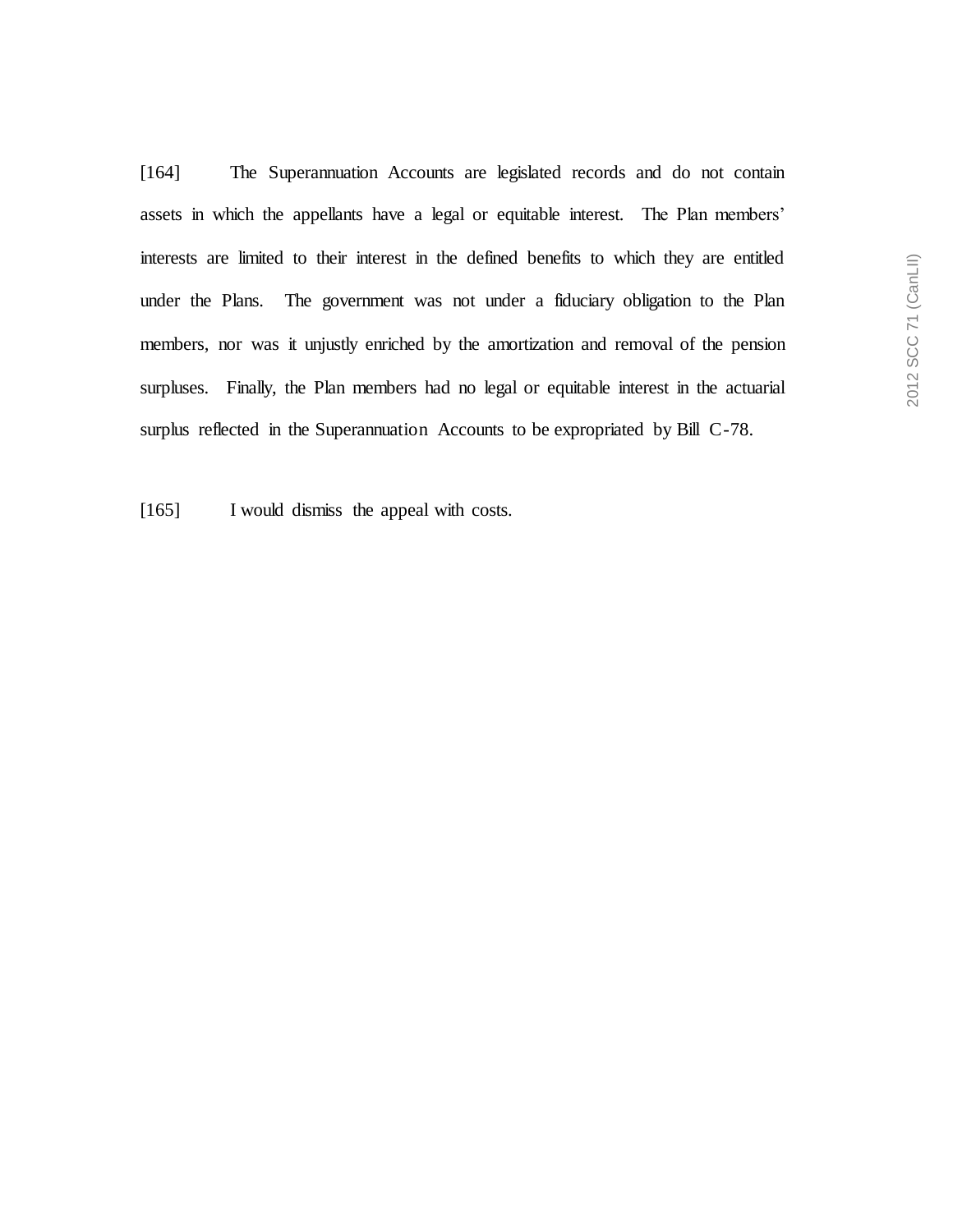## **APPENDIX**

*Public Service Labour Relations Act*, S.C. 2003, c. 22, s. 2

**2.** (1) The following definitions apply in this Act.

"employee", except in Part 2, means a person employed in the public service, other than

. . .

(*a*) a person appointed by the Governor in Council under an Act of Parliament to a statutory position described in that Act;

(*b*) a person locally engaged outside Canada;

(*c*) a person not ordinarily required to work more than one third of the normal period for persons doing similar work;

(*d*) a person who is a member or special constable of the Royal Canadian Mounted Police or who is employed by that force under terms and conditions substantially the same as those of one of its members;

(*e*) a person employed in the Canadian Security Intelligence Service who does not perform duties of a clerical or secretarial nature;

(*f*) a person employed on a casual basis;

(*g*) a person employed on a term basis, unless the term of employment is for a period of three months or more or the person has been so employed for a period of three months or more;

(*h*) a person employed by the Board;

(*i*) a person who occupies a managerial or confidential position; or

(*j*) a person who is employed under a program designated by the employer as a student employment program.

. . .

"public service", except in Part 3, means the several positions in or under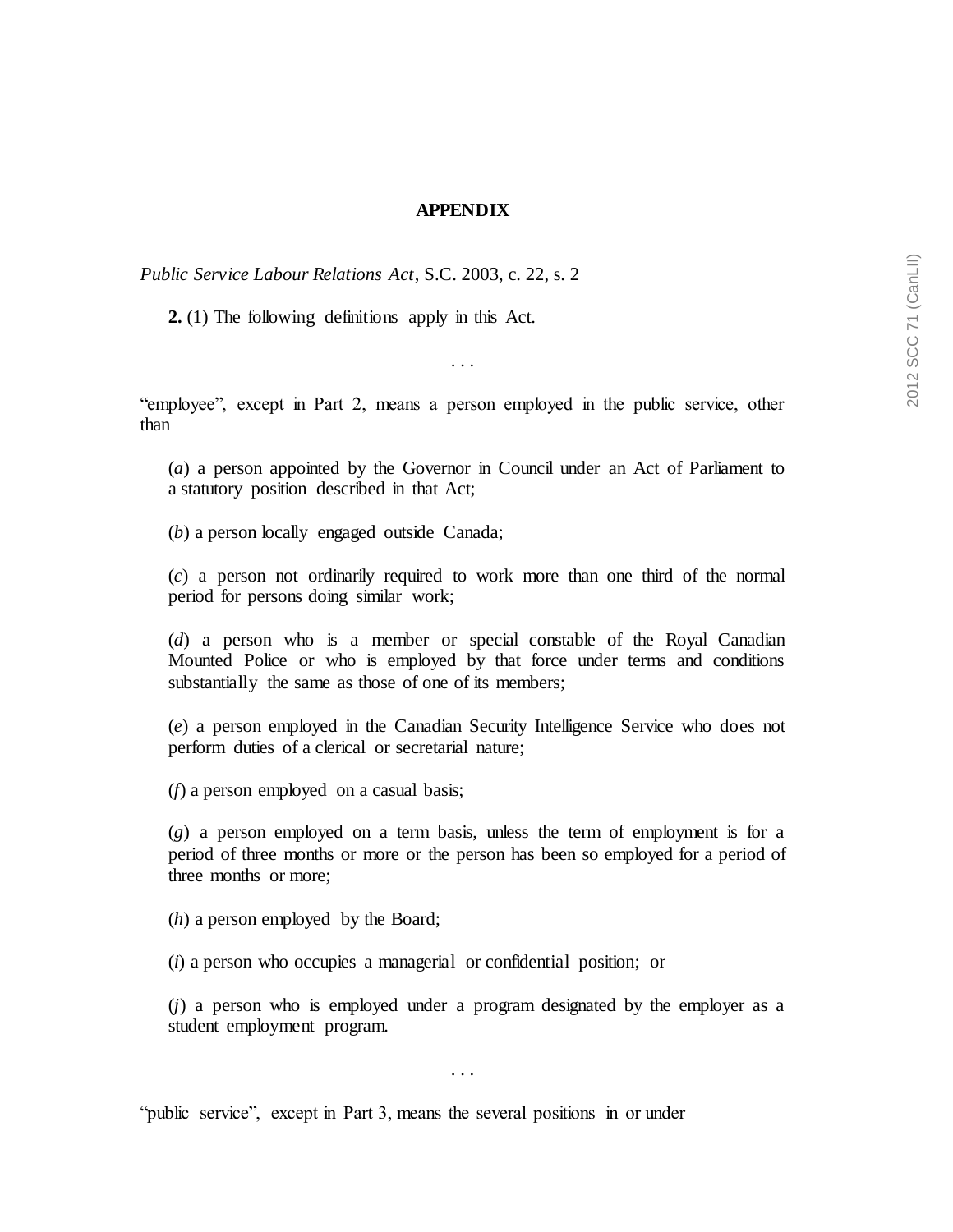(*a*) the departments named in Schedule I to the *Financial Administration Act*;

(*b*) the other portions of the federal public administration named in Schedule IV to that Act; and

(*c*) the separate agencies named in Schedule V to that Act.

. . .

**113.** A collective agreement may not, directly or indirectly, alter or eliminate any existing term or condition of employment or establish any new term or condition of employment if

(*a*) doing so would require the enactment or amendment of any legislation by Parliament, except for the purpose of appropriating money required for the implementation of the term or condition; or

(*b*) the term or condition is one that has been or may be established under the *Public Service Employment Act*, the *Public Service Superannuation Act* or the *Government Employees Compensation Act*.

*Public Service Superannuation Act*, R.S.C. 1985, c. P-36

**4.** (1) Subject to this Part, an annuity or other benefit specified in this Part shall be paid to or in respect of every person who, being required to contribute to the Superannuation Account or the Public Service Pension Fund in accordance with this Part, dies or ceases to be employed in the public service, which annuity or other benefit shall, subject to this Part, be based on the number of years of pensionable service to the credit of that person.

(2) The Superannuation Account, established in the accounts of Canada pursuant to the *Superannuation Act*, is hereby continued.

**43.** (1) All amounts required for the payment of benefits for which this Part and Part III make provision shall be paid out of the Superannuation Account if the benefits are payable in respect of pensionable service to the credit of a contributor before April 1, 2000.

(2) The amounts deposited in the Public Service Superannuation Investment Fund under subsection 44.1(2) shall be transferred to the Public Sector Pension Investment Board within the meaning of the *Public Sector Pension Investment Board Act* to be dealt with in accordance with that Act.

. . .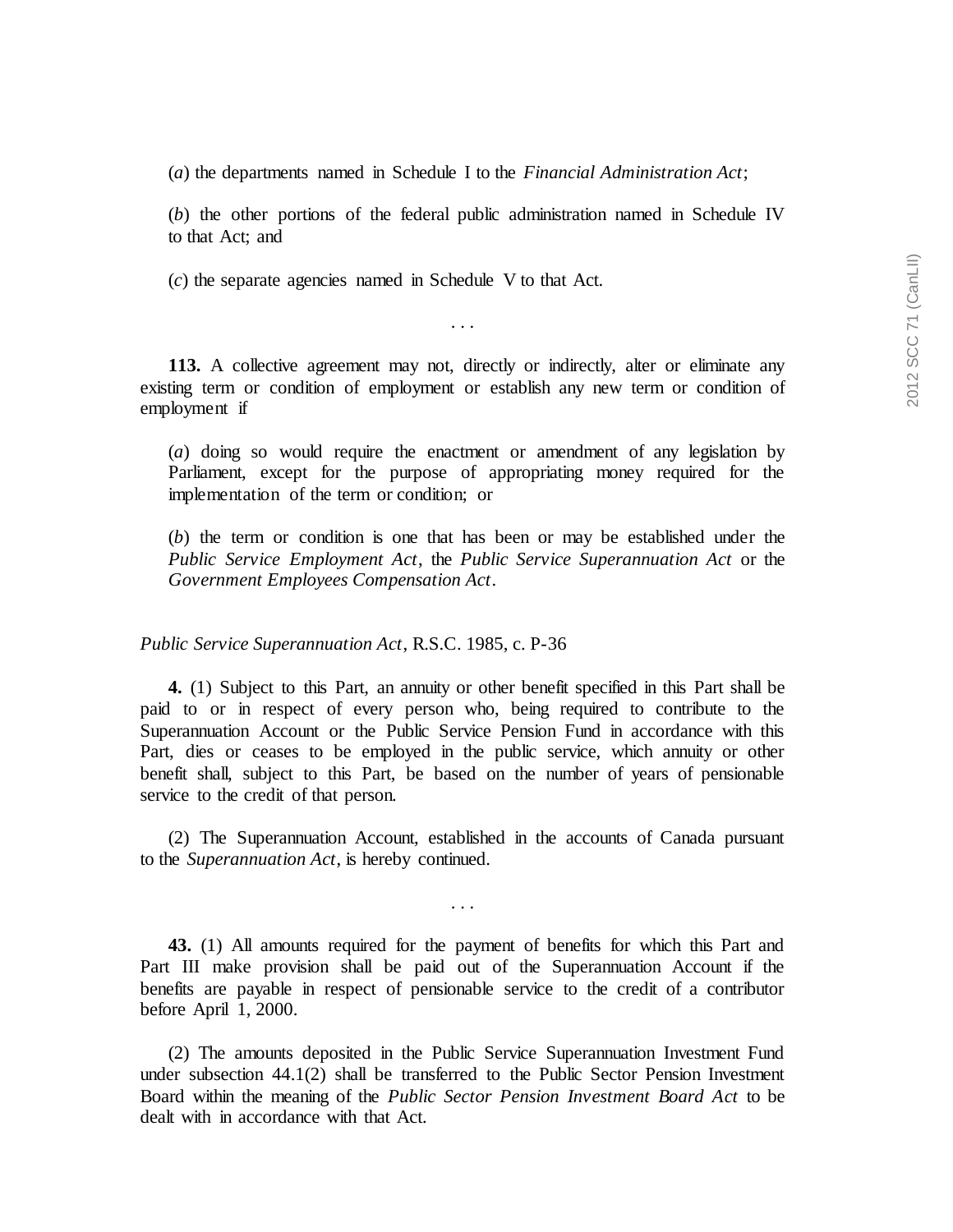(3) If there are insufficient amounts in the Superannuation Account to pay all the benefits referred to in subsection (1), the amounts required for the payment of those benefits shall be charged to the Public Service Superannuation Investment Fund and paid out of the assets of the Public Sector Pension Investment Board.

. . .

**44.** (1) There shall be credited to the Superannuation Account in each fiscal year

(*a*) [Repealed, 1999, c. 34, s. 95]

(*b*) in respect of every month, such amount in relation to the total amount paid into the Account during the preceding month by way of contributions in respect of past service as is determined by the Minister; and

(*c*) an amount representing interest on the balance from time to time to the credit of the Account, calculated in such manner and at such rates and credited at such times as the regulations provide, but the rate for any quarter in a fiscal year shall be at least equal to the rate that would be determined for that quarter using the method set out in section 46 of the *Public Service Superannuation Regulations*, as that section read on March 31, 1991.

(2) to (5) [Repealed, 1999, c. 34, s. 95]

(6) Following the laying before Parliament of any actuarial valuation report pursuant to section 45 that relates to the state of the Superannuation Account and the Public Service Superannuation Investment Fund, there shall be credited to the Account, at the time and in the manner set out in subsection (7), the amount that in the opinion of the Minister will, at the end of the fifteenth fiscal year following the tabling of that report or at the end of the shorter period that the Minister may determine, together with the amount that the Minister estimates will be to the credit of the Account and the Public Service Superannuation Investment Fund at that time, meet the cost of the benefits payable under this Part and Part III in respect of pensionable service that is to the credit of contributors before April 1, 2000.

(7) Subject to subsection (8), the amount required to be credited to the Superannuation Account under subsection (6) shall be divided into equal annual instalments and the instalments shall be credited to the Account over a period of fifteen years, or such shorter period as the Minister may determine, with the first such instalment to be credited in the fiscal year in which the actuarial valuation report is laid before Parliament.

(8) When a subsequent actuarial valuation report is laid before Parliament before the end of the period applicable under subsection (7), the instalments remaining to be credited in that period may be adjusted to reflect the amount that is estimated by the Minister, at the time that subsequent report is laid before Parliament, to be the amount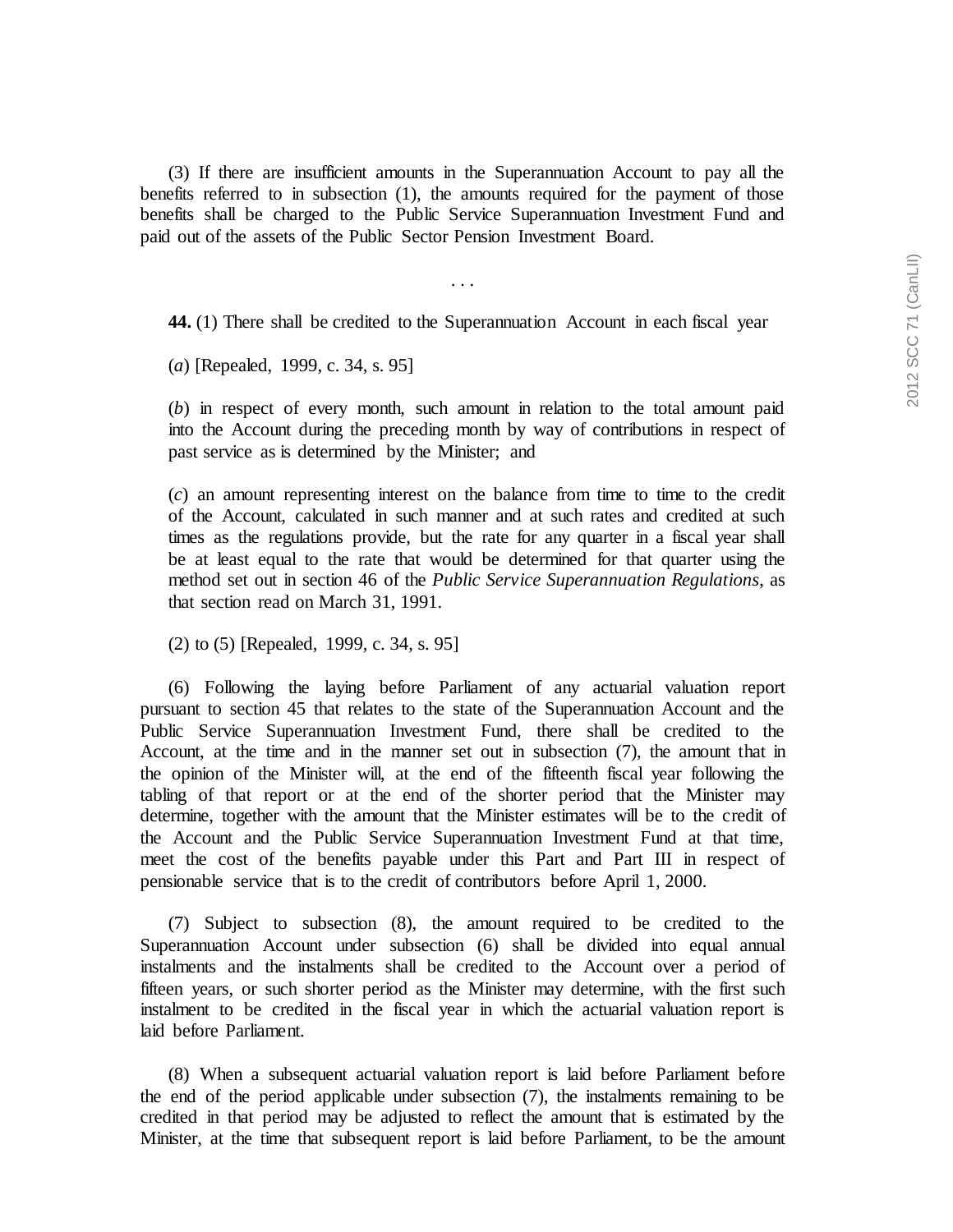that will, together with the amount that the Minister estimates will be to the credit of the Superannuation Account and the Public Service Superannuation Investment Fund at the end of that period, meet the cost of the benefits payable under this Part and Part III in respect of pensionable service that is to the credit of contributors before April 1, 2000.

(9) Following the laying before Parliament of any actuarial valuation report pursuant to section 45 that relates to the state of the Superannuation Account and the Public Service Superannuation Investment Fund, there may be debited from the Account, at the time and in the manner set out in subsection (11), an amount that in the opinion of the Minister exceeds the amount that the Minister estimates, based on the report, will be required to be to the credit of the Account and the Public Service Superannuation Investment Fund at the end of the fifteenth fiscal year following the tabling of that report or at the end of a shorter period that the Minister may determine, in order to meet the cost of the benefits payable under this Part and Part III in respect of pensionable service that is to the credit of contributors before April 1, 2000.

(10) If the total of the amounts in the Account and in the Fund referred to in subsection (9) exceeds, following the laying of the report referred to in that subsection, the maximum amount referred to in subsection (13), there shall be debited from the Account, at the time and in the manner set out in subsection (11), the amount of the excess.

(11) Subject to subsection (12), the amount that may be debited under subsection (9) and the amount that must be debited under subsection (10) shall be debited in annual instalments over a period of fifteen years, or a shorter period that the Minister may determine, with the first such instalment to be debited in the fiscal year in which the actuarial valuation report is laid before Parliament.

(12) When a subsequent actuarial valuation report is laid before Parliament before the end of the period applicable under subsection (11), the instalments remaining to be debited in that period may be adjusted to reflect the amount that is estimated by the Minister, at the time that subsequent report is laid before Parliament, to be the amount that will, together with the amount that the Minister estimates will be to the credit of the Superannuation Account and the Public Service Superannuation Investment Fund at the end of that period, meet the cost of the benefits payable under this Part and Part III in respect of pensionable service that is to the credit of contributors before April 1, 2000.

(13) At the end of the period, the total of the amounts that are to the credit of the Superannuation Account and the Public Service Superannuation Investment Fund must not exceed one hundred and ten percent of the amount that the Minister estimates is required to meet the cost of the benefits payable under this Part and Part III in respect of pensionable service that is to the credit of contributors before April 1, 2000.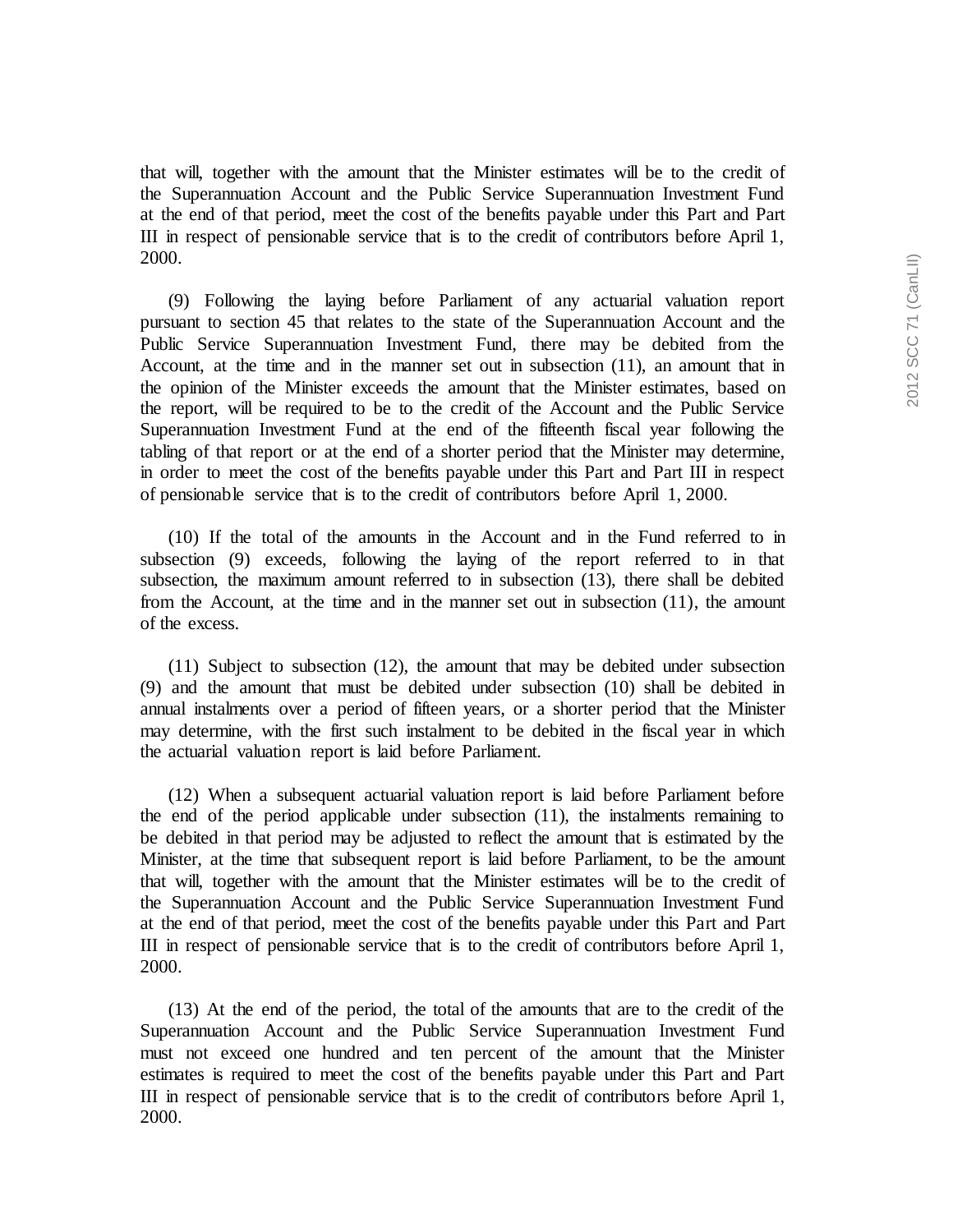(14) The costs of the administration of this Act, as determined by the Treasury Board, with respect to benefits payable under this Act in respect of pensionable service that is to the credit of contributors before April 1, 2000, shall be paid out of the Superannuation Account.

## *Public Sector Pension Investment Board Act*, S.C. 1999, c. 34

**4.** (1) The objects of the Board are

(*a*) to manage amounts that are transferred to it under subsections 54(2) and 55.2(5) and section 59.4 of the *Canadian Forces Superannuation Act*, subsections 43(2) and 44.2(5) of the *Public Service Superannuation Act* and subsections 28(2) and 29.2(5) of the *Royal Canadian Mounted Police Superannuation Act* in the best interests of the contributors and beneficiaries under those Acts; and

(*b*) to invest its assets with a view to achieving a maximum rate of return, without undue risk of loss, having regard to the funding, policies and requirements of the pension plans established under the Acts referred to in paragraph (*a*) and the ability of those plans to meet their financial obligations.

(2) The costs associated with the operation of the Board shall be paid out of the funds.

(3) The Minister shall determine from which funds the costs shall be paid, but no amount shall be taken out of the Canadian Forces Pension Fund or the Canadian Forces Superannuation Investment Fund  $-$  or, if regulations are made under section 59.1 of the *Canadian Forces Superannuation Act*, from the fund referred to in section 59.3 of that Act — without consulting the Minister of National Defence, or from the Royal Canadian Mounted Police Pension Fund or the Royal Canadian Mounted Police Superannuation Investment Fund without consulting the Minister of Public Safety and Emergency Preparedness.

*Public Pensions Reporting Act*, R.S.C. 1985, c. 13 (2nd Supp.)

**7.** Where, in the review of a pension plan, actuarial assumptions or methods are used that differ from those used for the immediately preceding review in respect of which a cost certificate was filed pursuant to section 5 and such different assumptions or methods result

(*a*) in a decrease in the going concern unfunded actuarial liability but do not result in an excess of going concern assets over the going concern actuarial liabilities, the outstanding special payments shall be recalculated by multiplying each of the amounts thereof by a factor having, as numerator, the going concern unfunded actuarial liability and, as denominator, the sum of the present values of the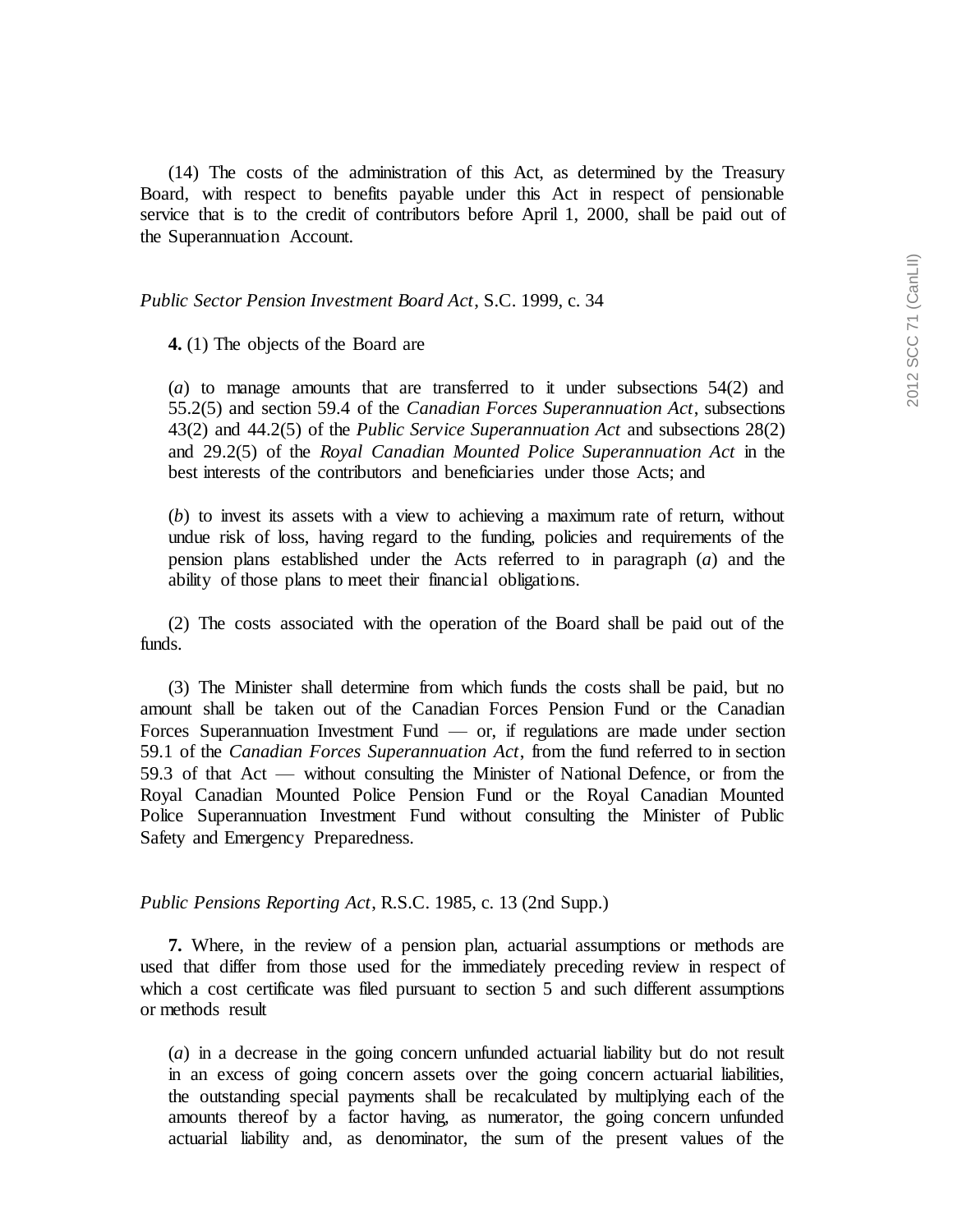previously determined special payments where the present values are calculated on the basis of the actuarial assumptions used at the current review; or

(*b*) in an excess of the going concern assets over the going concern actuarial liabilities, the valuation report referred to in section 6 shall include a statement as to the method, if any, proposed for the disposition of such excess.

**8.** (1) The Minister shall cause a certification of the assets of a pension plan established under the *Canadian Forces Superannuation Act*, . . . the *Public Service Superannuation Act*, [and] the *Royal Canadian Mounted Police Superannuation Act* . . . to be made and a report thereof to be filed with the Minister at the same time as a cost certificate is filed pursuant to subsection 5(1).

(2) The certification and the assets report referred to in subsection (1) shall be made by the Comptroller General of Canada.

**9.** (1) The Minister shall lay before Parliament any cost certificate, valuation report or assets report filed with the Minister pursuant to this Act, within thirty sitting days of their being filed if Parliament is then sitting, or if Parliament is not then sitting, on any of the first thirty days thereafter that Parliament is sitting.

*Financial Administration Act*, R.S.C. 1985, c. F-11

**2.** In this Act,

. . .

"Consolidated Revenue Fund" means the aggregate of all public moneys that are on deposit at the credit of the Receiver General;

. . .

"money" includes negotiable instruments;

"negotiable instrument" includes any cheque, draft, traveller's cheque, bill of exchange, postal note, money order, postal remittance and any other similar instrument;

"public money" means all money belonging to Canada received or collected by the Receiver General or any other public officer in his official capacity or any person authorized to receive or collect such money, and includes

. . .

(*a*) duties and revenues of Canada,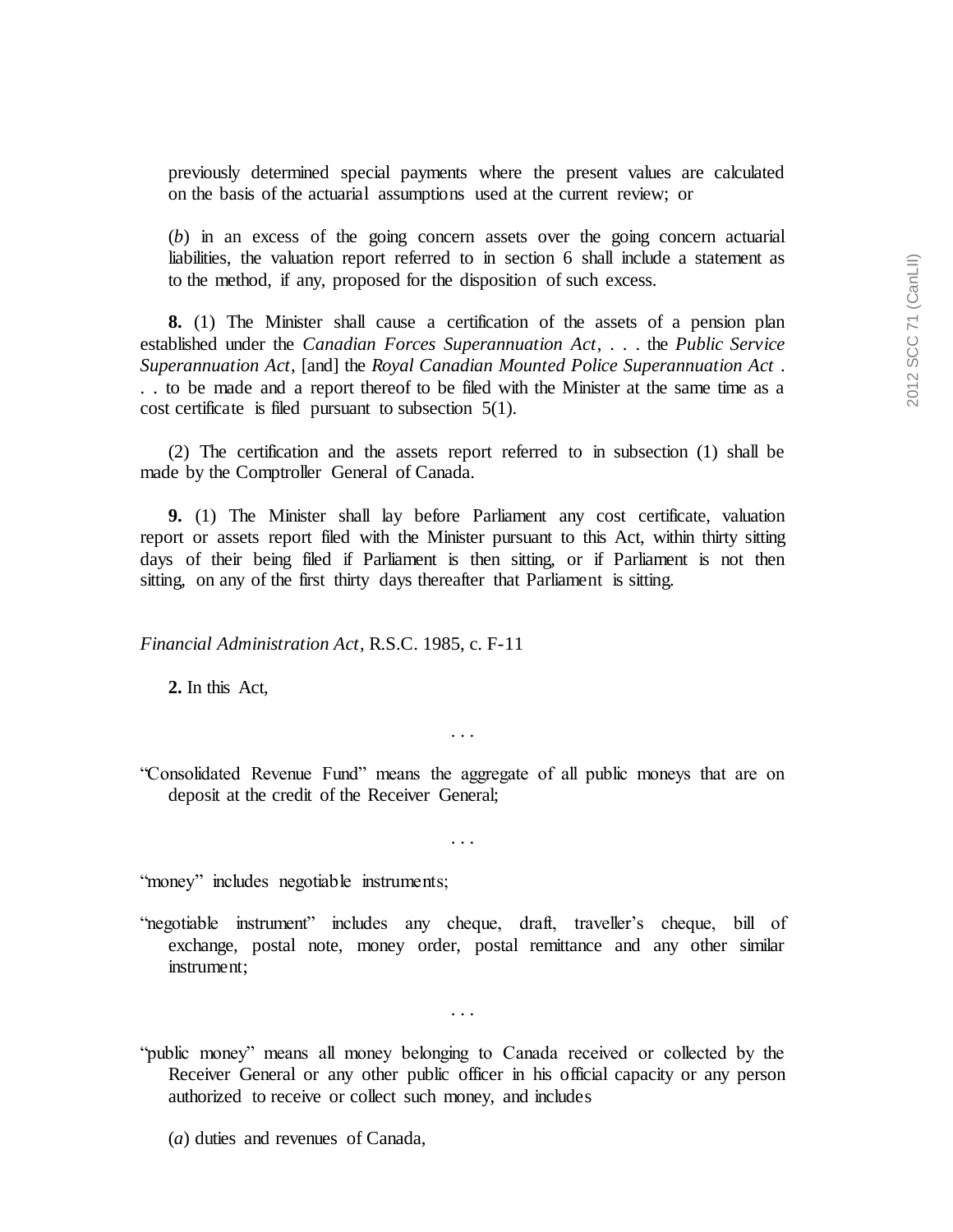(*b*) money borrowed by Canada or received through the issue or sale of securities,

(*c*) money received or collected for or on behalf of Canada, and

(*d*) all money that is paid to or received or collected by a public officer under or pursuant to any Act, trust, treaty, undertaking or contract, and is to be disbursed for a purpose specified in or pursuant to that Act, trust, treaty, undertaking or contract;

. . .

**17.** (1) Subject to this Part, all public money shall be deposited to the credit of the Receiver General.

(2) The Receiver General may establish, in the name of the Receiver General, accounts for the deposit of public money with

(*a*) any member of the Canadian Payments Association;

(*b*) any local cooperative credit society that is a member of a central cooperative credit society having membership in the Canadian Payments Association;

(*c*) any fiscal agent that the Minister may designate; and

(*d*) any financial institution outside Canada that the Minister may designate.

(4) Subject to any regulations made under subsection (5), every person employed in the collection or management of, or charged with the receipt of, public money and every other person who collects or receives public money shall pay that money to the credit of the Receiver General.

. . .

. . .

**63.** (1) Subject to regulations of the Treasury Board, the Receiver General shall cause accounts to be kept in such manner as to show

(*a*) the expenditures made under each appropriation;

(*b*) the revenues of Canada; and

(*c*) the other payments into and out of the Consolidated Revenue Fund.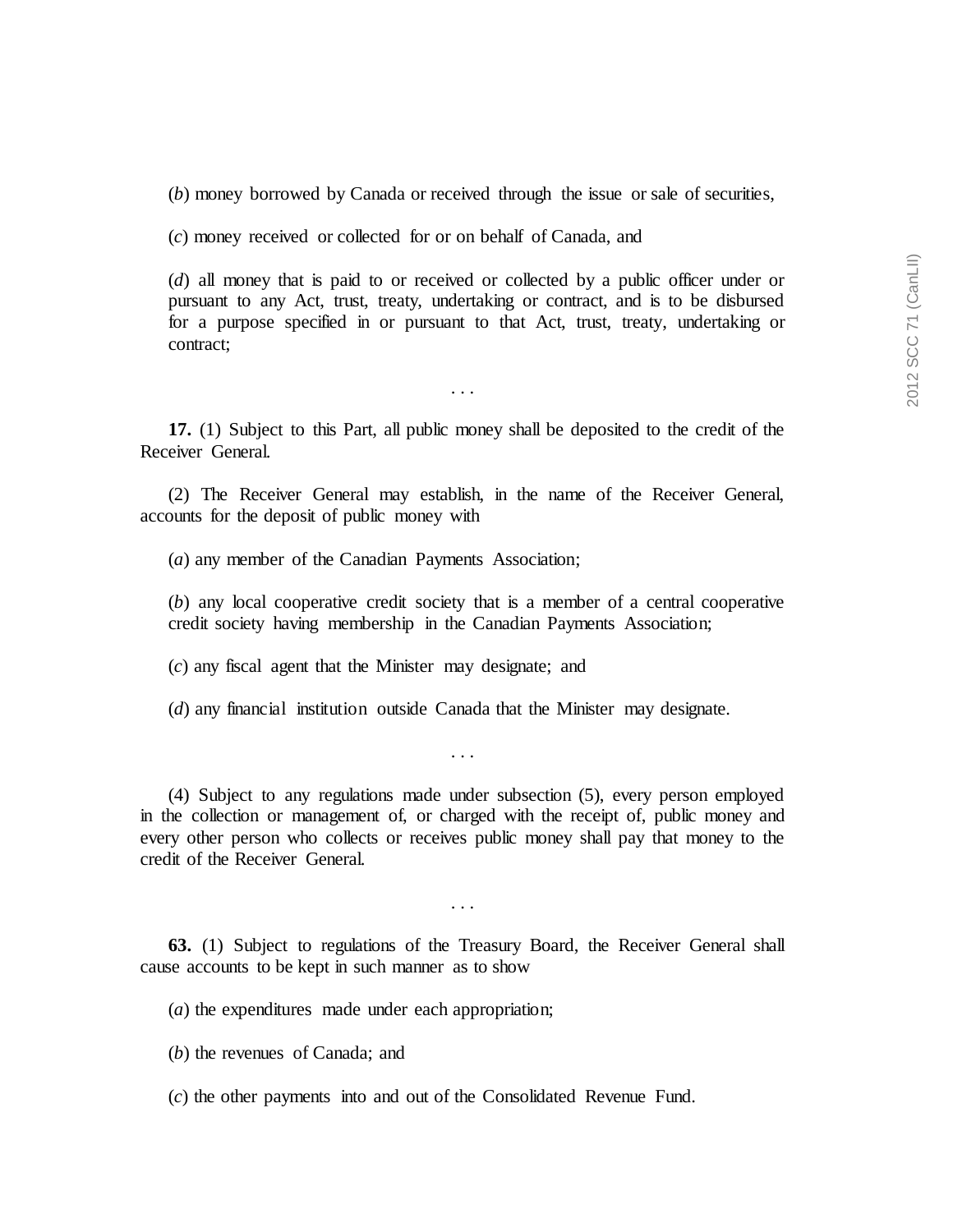(2) The Receiver General shall cause accounts to be kept to show such of the assets and direct and contingent liabilities of Canada and shall establish such reserves with respect to the assets and liabilities as, in the opinion of the President of the Treasury Board and the Minister, are required to present fairly the financial position of Canada.

(3) The accounts of Canada shall be kept in the currency of Canada.

**64.** (1) A report, called the Public Accounts, shall be prepared by the Receiver General for each fiscal year and shall be laid before the House of Commons by the President of the Treasury Board on or before December 31 next following the end of that fiscal year or, if the House of Commons is not then sitting, on any of the first fifteen days next thereafter that the House of Commons is sitting.

(2) The Public Accounts shall be in such form as the President of the Treasury Board and the Minister may direct, and shall include

(*a*) a statement of

- (i) the financial transactions of the fiscal year,
- (ii) the expenditures and revenues of Canada for the fiscal year, and

(iii) such of the assets and liabilities of Canada as, in the opinion of the President of the Treasury Board and the Minister, are required to show the financial position of Canada as at the termination of the fiscal year;

(*b*) the contingent liabilities of Canada;

(*c*) the opinion of the Auditor General of Canada as required under section 6 of the *Auditor General Act*; and

(*d*) such other accounts and information relating to the fiscal year as are deemed necessary by the President of the Treasury Board and the Minister to present fairly the financial transactions and the financial position of Canada or as are required by this Act or any other Act of Parliament to be shown in the Public Accounts.